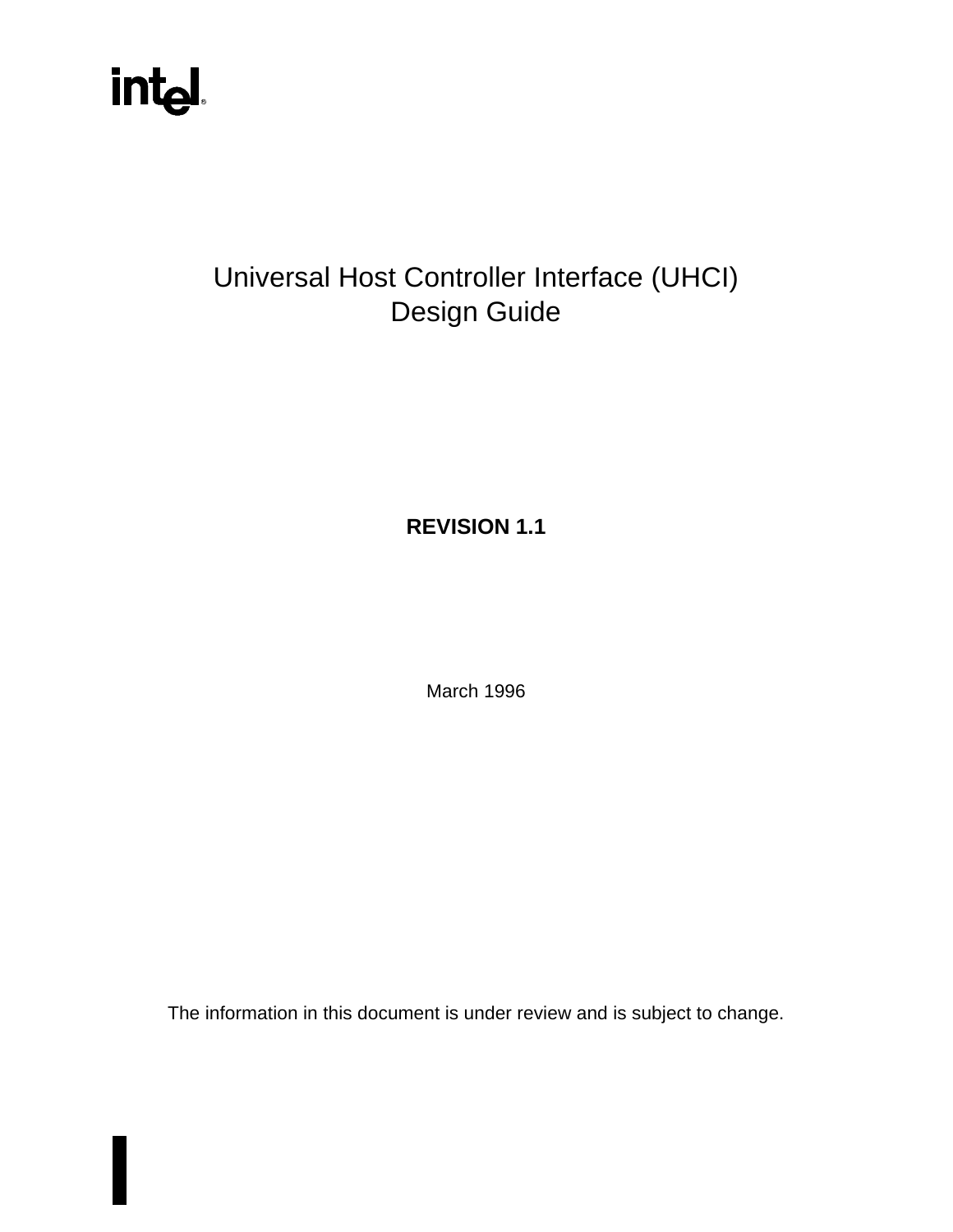#### THIS DOCUMENT IS PROVIDED "AS IS" WITH NO WARRANTIES WHATSOEVER, INCLUDING ANY WARRANTY OF MERCHANTABILITY, FITNESS FOR ANY PARTICULAR PURPOSE, OR ANY WARRANTY OTHERWISE ARISING OUT OF ANY PROPOSAL, SPECIFICATION OR SAMPLE.

**R**

int

Intel disclaims all liability, including liability for infringement of any proprietary rights, relating to implementation of information in this specification. Intel does not warrant or represent that such implementation(s) will not infringe such rights.

A license is hereby granted to copy this document for internal use only. No other license, express or implied, by estoppel or otherwise, to any other intellectual property rights is granted herein. If you wish to implement the Universal Host Controller Interface, please refer to the licensing terms on the following page.

\*Other brands and names are the property of their respective owners.

Copyright © Intel Corporation 1996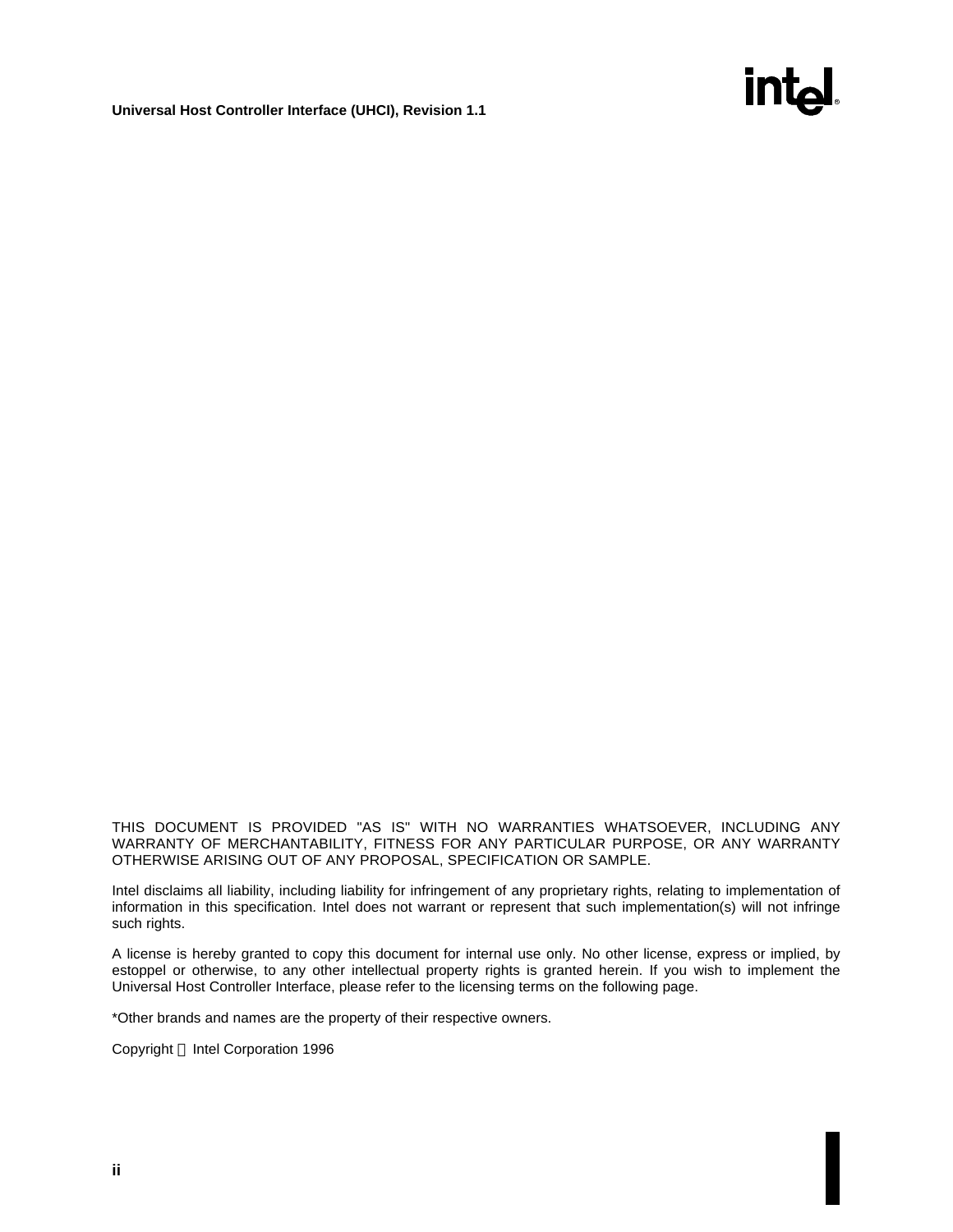

# **Universal Host Controller Agreement**

**This is a royalty-free, reciprocal license for Adopters of the USB Specification who wish to implement the Universal Host Controller interface designed by Intel, and described in the Universal Host Controller Interface (UHCI) Design Guide, in their USB-compliant products.** By implementing this specification, **you ("User") are agreeing to be bound by the terms of this agreement**. If you do not agree to them, then you have no license to use the specification, and you should destroy these materials or return them to Intel.

**Eligible Licensees:** The licenses granted in this Agreement shall only extend to a party who has executed and is bound by the agreement executed by Intel and other parties entitled "USB Reciprocal Covenant" relating to the USB Specification.

**Agreement:** Effective as of User's acceptance of this Agreement, and subject to its terms and conditions, Intel Corporation ("Intel") and User agree as follows:

**License:** Intel and User each grant to the other and its parents and subsidiaries, under any claim of a patent or patent application otherwise infringed, a non-exclusive, royalty-free, non-transferable, world-wide license, without rights to sublicense, to make or have made such party's products which implement the Interface solely in connection with implementing the USB Specification, and to use, sell, offer to sell, and import such products, where infringement of such claims would not have occurred but for the implementation and incorporation of the Interface in such products, and there is no feasible alternative to such infringement.

**"Interface"** means interface specification described in the document entitled "Universal Host Controller Interface (UHCI) Design Guide" published by Intel, and any circuitry described therein.

**"USB Specification"** means a revision of the "*Universal Serial Bus Specification*," numbered 1.0 or greater, published and made available for industry licensing by Intel and the other USB promoters.

**No Other Licenses**. Except for the rights expressly provided by this Agreement, neither party grants or receives, by implication, or estoppel, or otherwise, any rights under any patents or other intellectual property rights. Licenses to the USB Specification are to be granted by a separate document.

**LIMITATION OF LIABILITY:** The Interface is provided "AS IS" without warranty of any kind. INTEL OFFERS NO OTHER WARRANTY EITHER EXPRESS OR IMPLIED INCLUDING THOSE OF MERCHANTABILITY, NONINFRINGEMENT OF THIRD-PARTY INTELLECTUAL PROPERTY OR FITNESS FOR A PARTICULAR PURPOSE. NEITHER INTEL NOR ITS SUPPLIERS SHALL BE LIABLE FOR ANY DAMAGES WHATSOEVER (INCLUDING, WITHOUT LIMITATION, DAMAGES FOR LOSS OF BUSINESS PROFITS, BUSINESS INTERRUPTION, LOSS OF BUSINESS INFORMATION, OR OTHER LOSS) ARISING OUT OF THE USE OF OR INABILITY TO USE THE INTERFACE, EVEN IF INTEL HAS BEEN ADVISED OF THE POSSIBILITY OF SUCH DAMAGES. BECAUSE SOME JURISDICTIONS PROHIBIT THE EXCLUSION OR LIMITATION OF LIABILITY FOR CONSEQUENTIAL OR INCIDENTAL DAMAGES, THE ABOVE LIMITATION MAY NOT APPLY TO YOU.

**TERMINATION OF THIS LICENSE:** Intel may terminate this license at any time if you are in breach of any of its terms and conditions. Upon termination, you will immediately destroy the Interface or return all copies of the Interface to Intel along with any copies you have made.

**U.S. GOVERNMENT RESTRICTED RIGHTS**: The Interface is provided with "RESTRICTED RIGHTS." Use, duplication or disclosure by the Government is subject to restrictions set forth in FAR52.227-14 and DFAR252.227-7013 et seq. or its successor. Use of the Interface by the Government constitutes acknowledgment of Intel's rights in them .

**APPLICABLE LAWS:** Any claim arising under or relating to this Agreement shall be governed by the laws of Delaware. You may not export the Interface in violation of applicable export laws.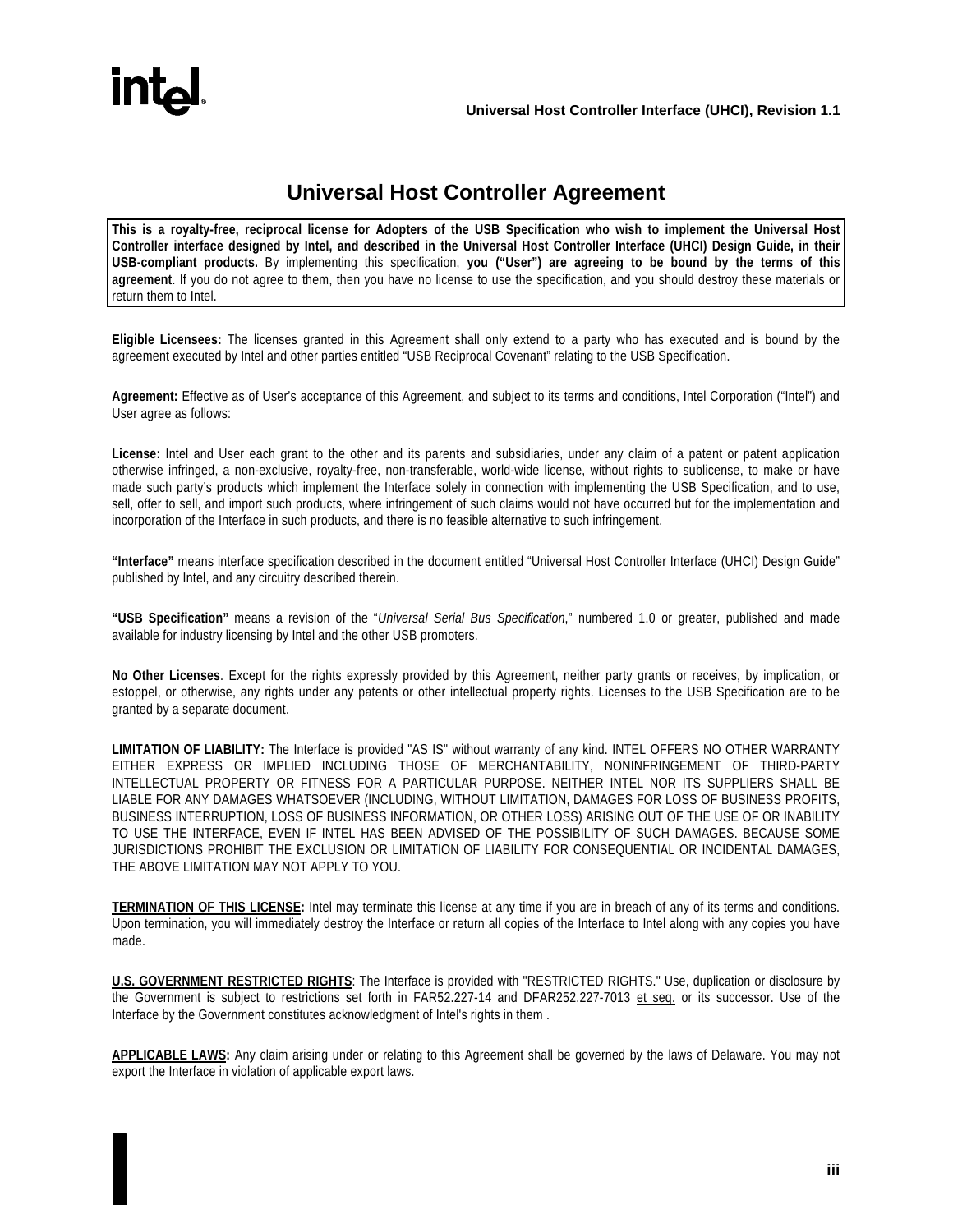intd.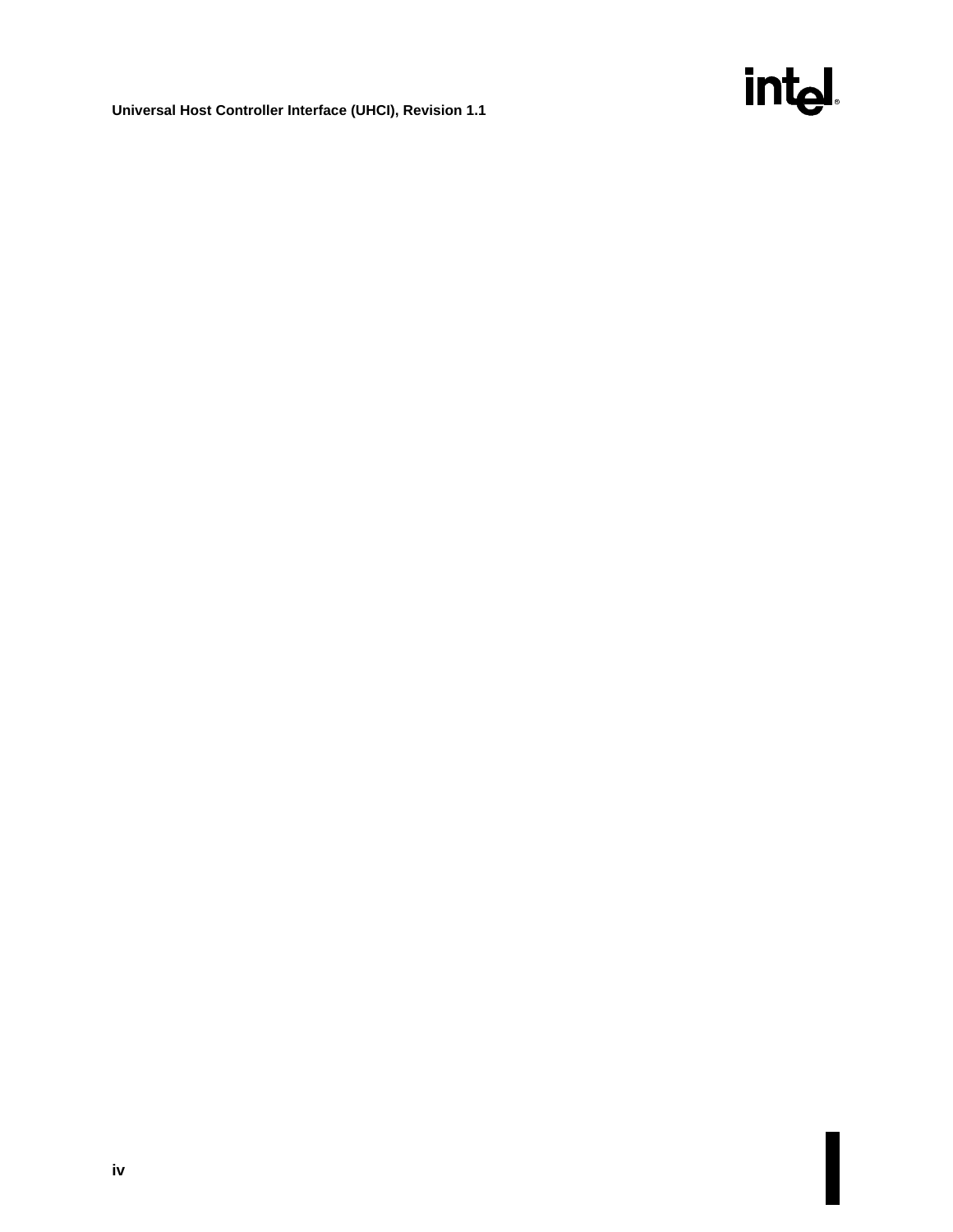# intd.

# **Table Of Contents**

| 1.3.1 HARDWARE CONTROL FOR FULL SPEED TRANSFER BANDWIDTH RECLAMATION7 |  |
|-----------------------------------------------------------------------|--|
|                                                                       |  |
|                                                                       |  |
|                                                                       |  |
|                                                                       |  |
|                                                                       |  |
|                                                                       |  |
|                                                                       |  |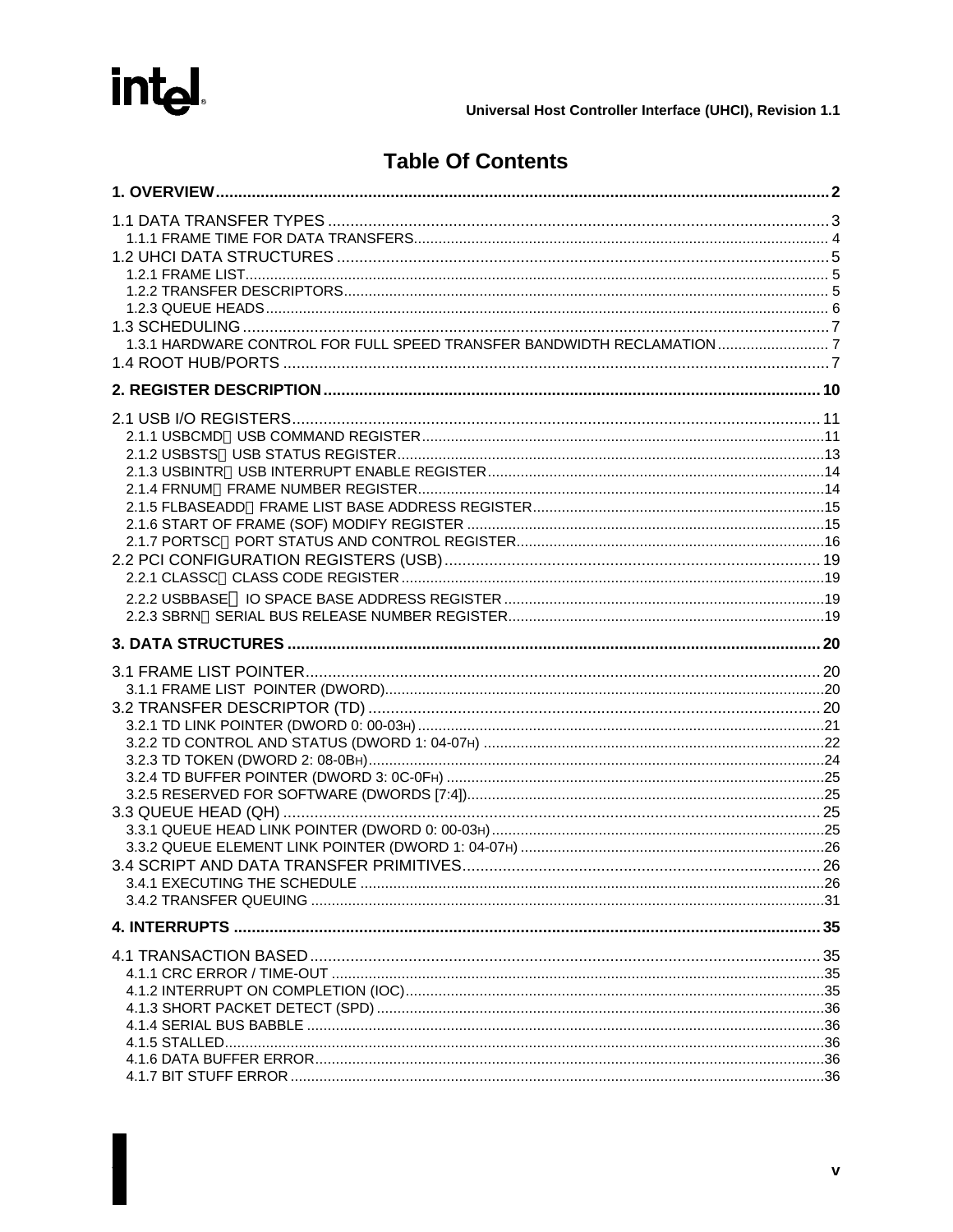# intel.

### **Universal Host Controller Interface (UHCI), Revision 1.1**

## **REVISION HISTORY**

| <b>Date of Revision</b> | <b>Version</b> | <b>Description</b>                                                                                          |
|-------------------------|----------------|-------------------------------------------------------------------------------------------------------------|
| November, 1995          | 1.0            | <b>Original Version</b>                                                                                     |
| March 21, 1996          |                | Additional USB 0.99 to 1.0 specification changes, clarifications, and Legacy<br>Keyboard and Mouse support. |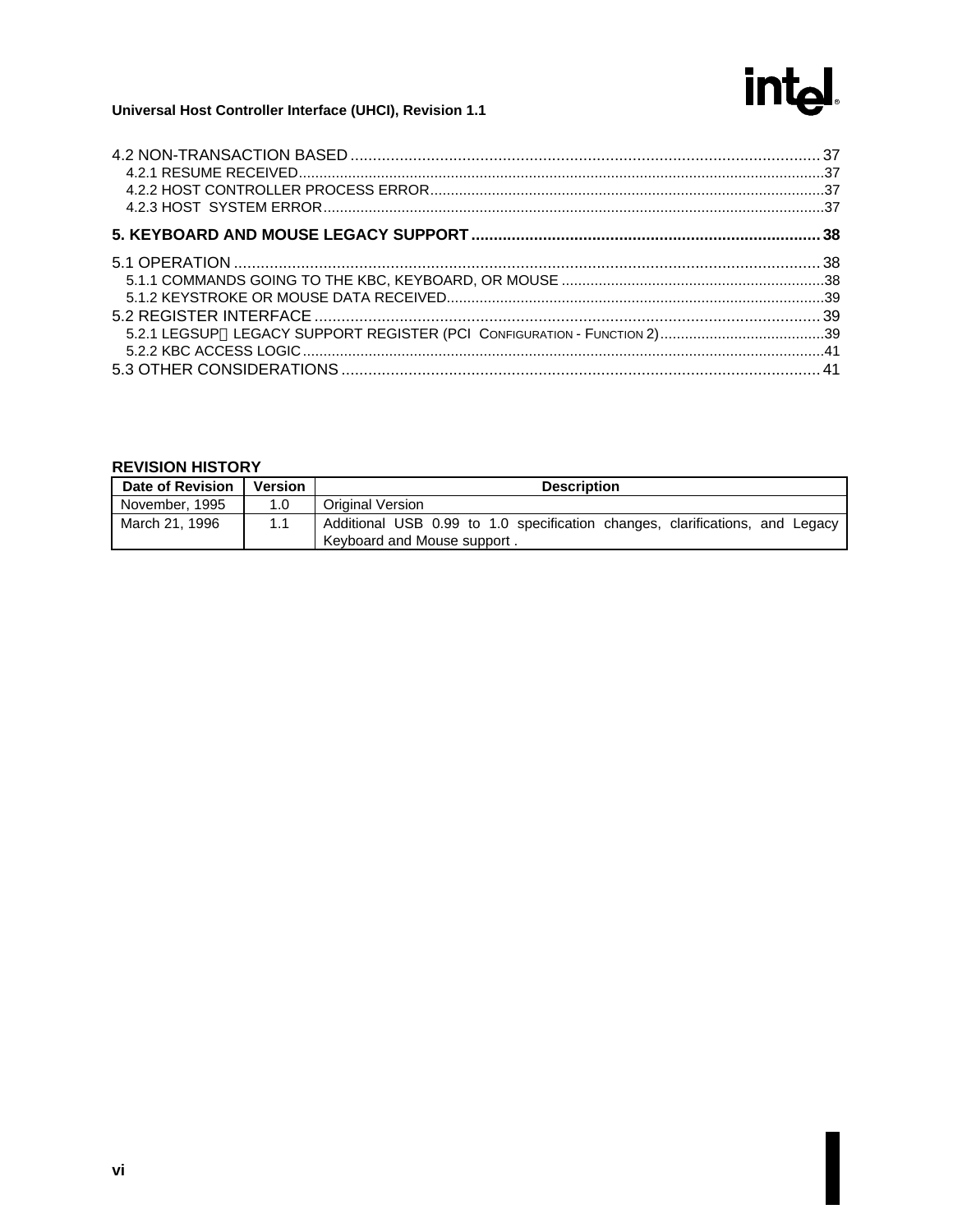

# **Universal Host Controller Interface (UHCI)**

This document describes a Universal Host Controller Interface (UHCI) for a device that implements a Universal Serial Bus (USB) Host Controller. The document is intended for hardware vendors. The UHCI description covers the hardware/software interface between the Host Controller Software Driver and the Host Controller hardware (shaded area in Figure 1). It describes the register-level hardware interface to the USB Host Controller. Hardware developers may take advantage of the standard software drivers written to be compatible with this Universal Host Controller Interface by conforming to the register level interface and memory data structures described in this document.

The UHCI consists of two parts—Host Controller Driver (HCD) and Host Controller (HC). The HCD software is responsible for scheduling the traffic on USB by posting and maintaining transactions in system memory. HCD is part of the system software and is typically provided by the operating system vendor. For example, Microsoft Corporation will fully support UHCI.

The Host Controller moves data between system memory and devices on the USB by processing these data structures and generating the transaction on USB. Note that the high transfer rates on USB means that the Host Controller should use a high bandwidth interface to system memory. For the implementation example in this document, the Host Controller is a PCI device. PCI Bus master capability in the Host Controller permits high performance data transfers to system memory.

Some of the key features of UHCI include:

- **Ease Of Use.** The reduced hardware complexity makes the Host Controller easy to implement. In addition, standard UHCI software drivers (HCD) will be supported by companies like Microsoft Corporation. Other operating system vendors can make use of the portability of the HCD software. Note that the run-time portion of the HCD software is operating system independent. The initialization code is easily tailored for a particular operating system.
- **Minimize Cost.** An optimal partition between software and hardware operations was selected to minimize Host Controller gate count, maximize performance, and maintain flexibility.
- **Flexibility.** The UHCI Host Controller can be implemented in a wide range of products from a stand-alone device to integration into a PCI chipset.
- **Reduced Hardware Complexity.** The Host Controller can be implemented with about 10,000 gates. The low gate count and few number of pins needed makes this function easily integrated into a chipset. The UHCI software/hardware interface was designed to minimize Host Controller hardware complexity.
	- − Data structures are manipulated by the Host Controller in a very simple fashion. All pointers are set by software and the only operation by the hardware is a copy of the link pointers. No numerical operations are required on data structure pointers.
	- − The basic data structure (transfer descriptor) for both isochronous and queued transfers use the same form (fields in the structure determine transfer type behaviors). This simplifies decode logic.
	- − The Host Controller transfers the appropriate data over USB by executing a schedule list of transactions set up in system memory by the HCD software. In UHCI, the Host Controller execution of this schedule is inherently tied directly to the real-time nature of isochronous transfers. The frame counter in the Host Controller that is needed to provide a frame count number for the Start Of Frame (SOF) packet is also used to index into the schedule list. No address calculations are necessary. The Host Controller simply walks the schedule list one entry at a time as it generates the next 1 ms frame.
	- − The UHCI register set can be implemented with eight hardware registers, including two root hub port registers. To prevent conflicts with other I/O devices, the USB I/O register set can be re-located in the I/O address space by programming one of the Host Controller's PCI configuration registers.
- **Increased System Performance.** UHCI maximizes the use of the USB bus and minimizes the impact on other system buses.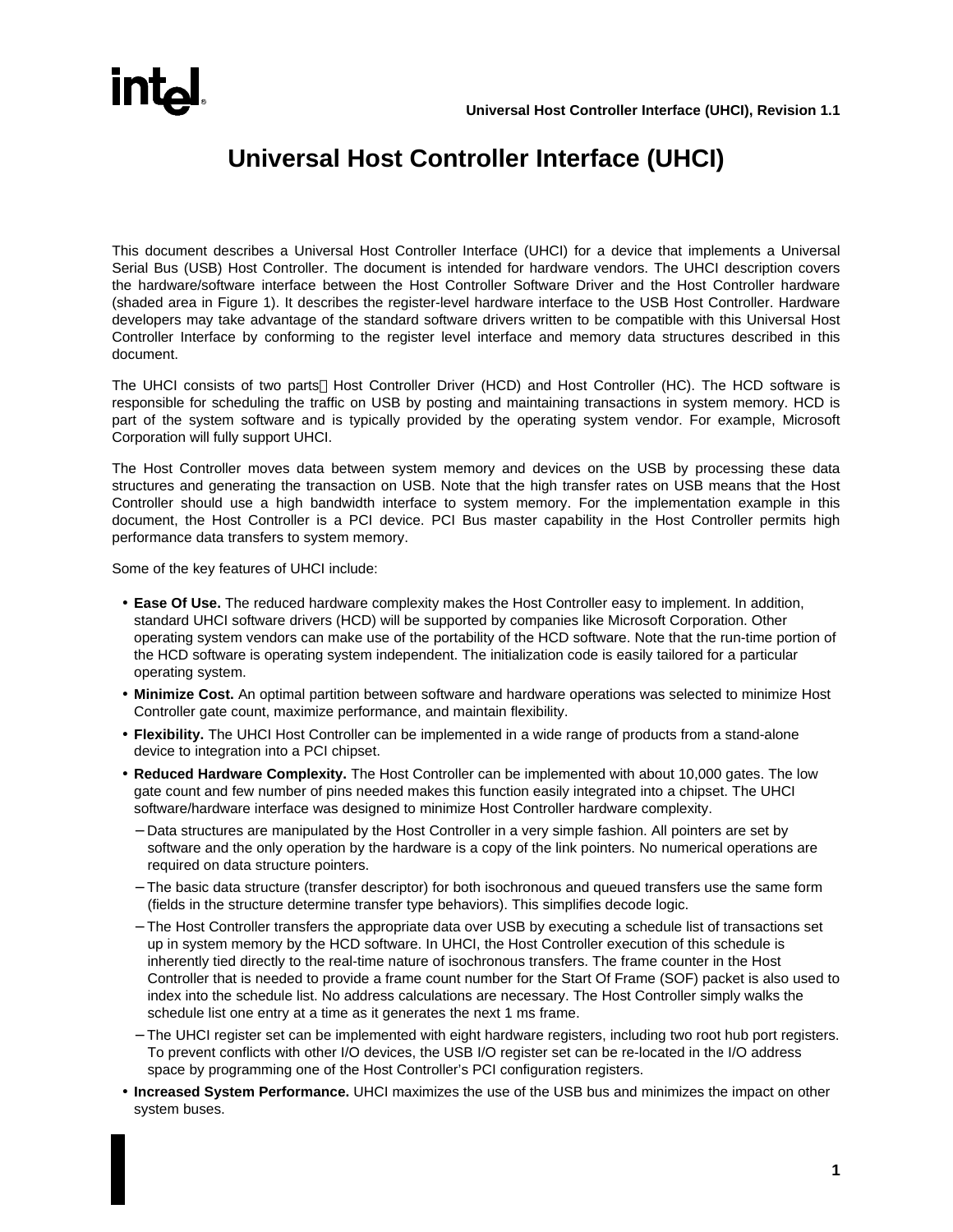

- <span id="page-7-0"></span>− UHCI minimizes end of frame idle time on USB. Potentially idle time in a 1-ms USB frame can be reclaimed to within a 32- or 64-byte packet.
- − Data structures and their manipulation by the Host Controller were designed to minimize bus traffic to system memory. For example, during isochronous transfers, the Host Controller only needs to fetch one data structure (transfer descriptor) from system memory to generate a transaction.
- **Legacy Keyboard and Mouse Support.** While not required by UHCI, Section 5 documents a method to provide support for legacy software which directly accesses an 8042 device-based keyboard and mouse controller.



**Figure 1. Universal Serial Bus System Block Diagram**

### **1. OVERVIEW**

A USB Host System is composed of a number of hardware and software layers. Figure 1 shows a conceptual representation of these layers.

- **USB Driver (USBD).** The USBD system software that supports USB in a particular operating system.
- **Client driver software.** This software executes on the host PC corresponding to a particular USB device. Client software is typically part of the operating system or provided with the USB device.
- **Host Controller Driver (HCD).** HCD provides the software layer between the Host Controller hardware and the USBD. The UHCI's HCD interprets requests from the USBD and builds Frame List, Transfer Descriptor, Queue Head, and data buffer data structures for the Host Controller. The data structures are built in system memory and contain all necessary information to provide end-to-end communication between client software in the host and devices on the USB.
- **Host Controller (HC).** The Host Controller is managed by the HCD software layer. The UHCI's Host Controller executes the schedule lists generated by HCD and reports the status of transactions on the USB to HCD.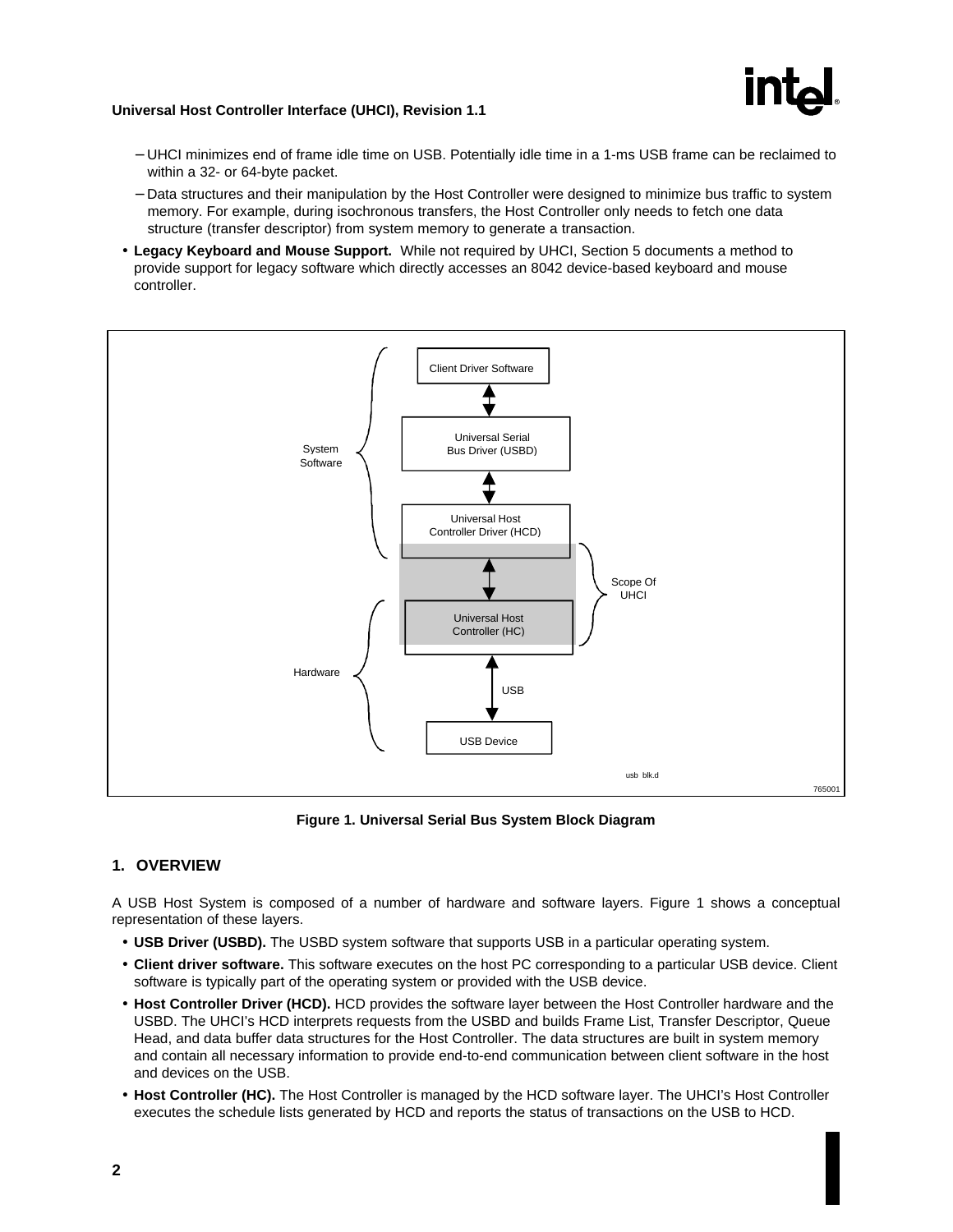<span id="page-8-0"></span>

Command execution includes generating serial bus token and/or data packets based on the command and initiating transmission on USB. For commands that require the Host Controller to receive data from the USB device, the Host Controller receives the data and then transfers it to the system memory pointed to by the command. The UHCI's HCD provides sufficient commands and data to keep ahead of the Host Controller execution and analyzes the results as the commands are completed.

• **USB Device.** This is a hardware device that performs a useful end-user function. Interactions with USB devices flow from the applications through the software and hardware layers to the USB devices.

## **1.1 Data Transfer Types**

USB transfers data associated with client software on the host to an endpoint on a USB device. A particular device may have multiple endpoints. USB defines four transfer types:

- **Isochronous.** The Isochronous type is characterized by a constant, fixed rate transfer between the USB device and the host. This service is needed for devices that continuously consume or produce data at a fixed rate. Some examples of this class of device would be audio CODECs (microphones or speaker systems) and telephony devices. Isochronous service does not guarantee data delivery. Failed transactions are not retried. The Isochronous data structure elements are always retired after execution, regardless of the outcome of the transaction. See Data Structure section for a definition of Transfer Descriptors (Active Bit).
- **Interrupt.** Small, spontaneous data transfers from a device. The Interrupt transfer type supports devices that require a predictable service interval but do not necessarily produce a predictable flow of data. Interrupt transfers are input only and typically used for devices such as keyboards and pointing devices that may not produce data for long periods of time but require quick response when they do have data to send.
- **Control.** Transfers that convey device control, status, and configuration information. The Control transfer type is used to provide a control channel from the Host to USB devices. Control transfers always consist of a setup phase and zero or more data phases followed by a status phase. It is critical that control transfers to a given endpoint are handled in a FIFO manner. If Control transfers to the same endpoint are interleaved, unpredictable behavior could result.
- **Bulk.** The purpose of Bulk traffic is to provide a guaranteed transmission of data between client and host under relaxed latency requirements. This transfer type is typically used by devices that need to move large amounts of data but are able to tolerate relatively large service latencies (e.g., printers).

To provide a guaranteed delivery mechanism, Interrupt, Control, and Bulk Transfer Descriptors are retried if they do not complete successfully. The number of times that a particular Transfer Descriptor is retried is bounded by the cumulative error counter contained in the Transfer Descriptor. If the permitted error count is exhausted, the Host Controller deactivates the Transfer Descriptor by clearing its ACTIVE bit. Software must provide any error recovery mechanism required to deal with the problem.

On the USB, 1-ms frame times are used to transfer data. The Host Controller begins each frame by generating a Start Of Frame (SOF). In UHCI, if there is isochronous data to be transferred, the Host Controller Driver schedules this data first. The Host Controller Driver ensures that there is enough time to complete all scheduled isochronous and interrupt transfers with some time remaining for control and bulk transfers (see Scheduling Section).



**Figure 2. Transfer Type Schedule Order**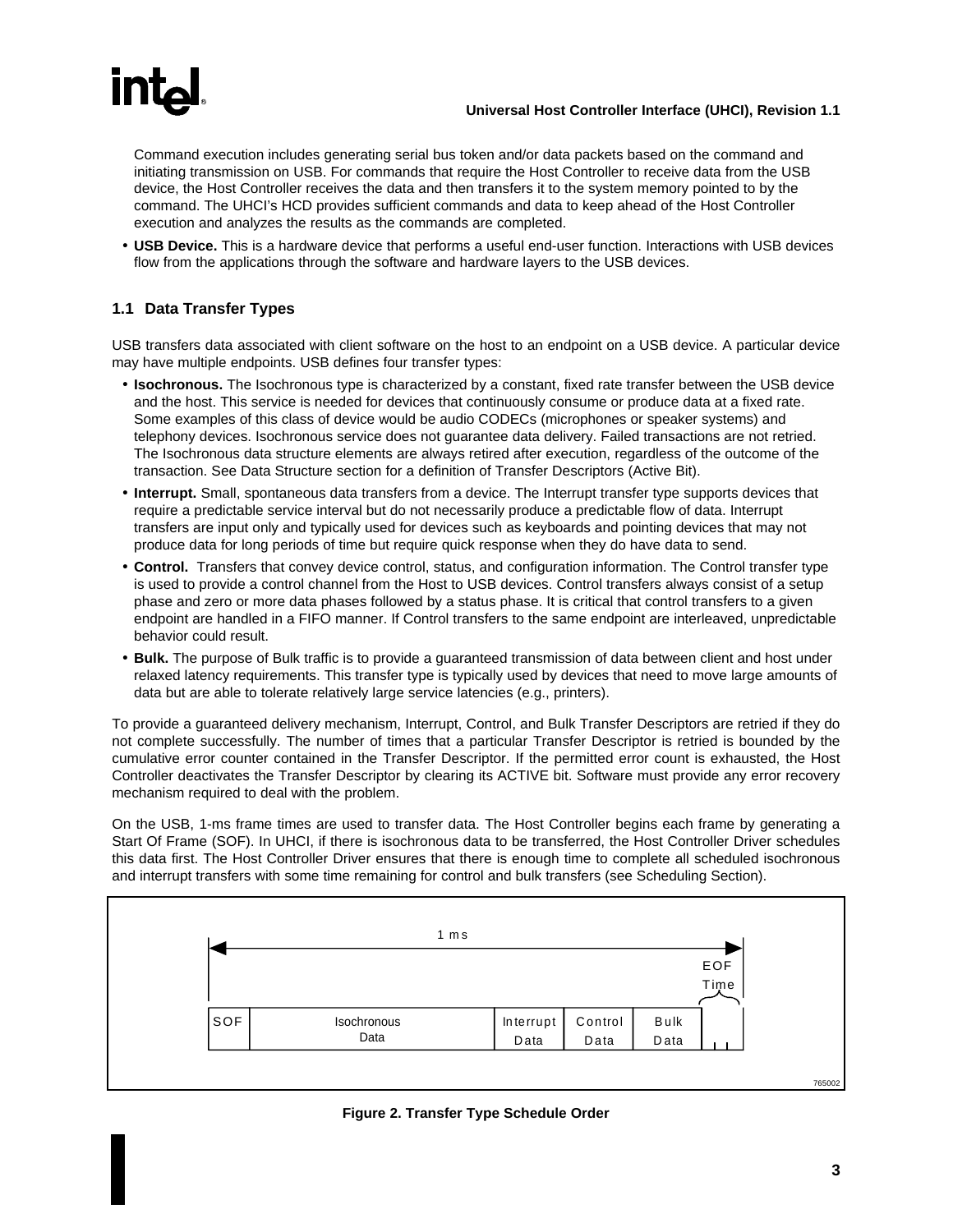# **R**

#### <span id="page-9-0"></span>**Universal Host Controller Interface (UHCI), Revision 1.1**

#### **1.1.1 FRAME TIME FOR DATA TRANSFERS**

The Host Controller supports real-time data delivery by generating a Start Of Frame (SOF) packet every 1 ms. The SOF packet is generated when the SOF Counter in the Host Controller (Figure 3) expires. The Host Controller initializes the SOF Counter for a 1-ms frame time. Minor adjustments can be made to this value (and thus, the frame time period) by programming the SOF Modify Register. This feature permits minor changes to be made to the frame time period, if necessary, to maintain real-time synchronization throughout a USB system.

The Host Controller includes a frame number in each SOF packet. This frame number uniquely identifies the frame period in real time. The End of Frame (EOF) condition occurs at the end of the 1-ms time interval at which time the Host Controller begins the next frame time by generating another SOF packet with its corresponding frame number. Inside a frame period, data is transferred as packets of information. The frame time period is strictly enforced by the Host Controller and data packets in the current frame are not allowed to extend beyond the EOF (see Chapter 11 in the Universal Serial Bus Specification).

The Host Controller maintains real-time frame-to-data transfer synchronization by tying the frame number to the execution of a particular entry in the Frame List. The Host Controller's Frame Counter generates the frame number (11-bit value) and includes it in each SOF packet. The counter is programmable via the Frame Number Register and increments every frame period.

The Host Controller uses the lower 10 bits of the frame number as an index into a 1024 entry Frame List that is stored in system memory. Thus, since the frame count drives the Frame List entry selection, the Host Controller processes each Frame List entry in a prescribed frame period. The Host Controller increments to the next Frame List entry for each new frame. This ensures that isochronous transfers are executed in a particular frame.



**Figure 3. Frame Number Ties Frame List to Real Time**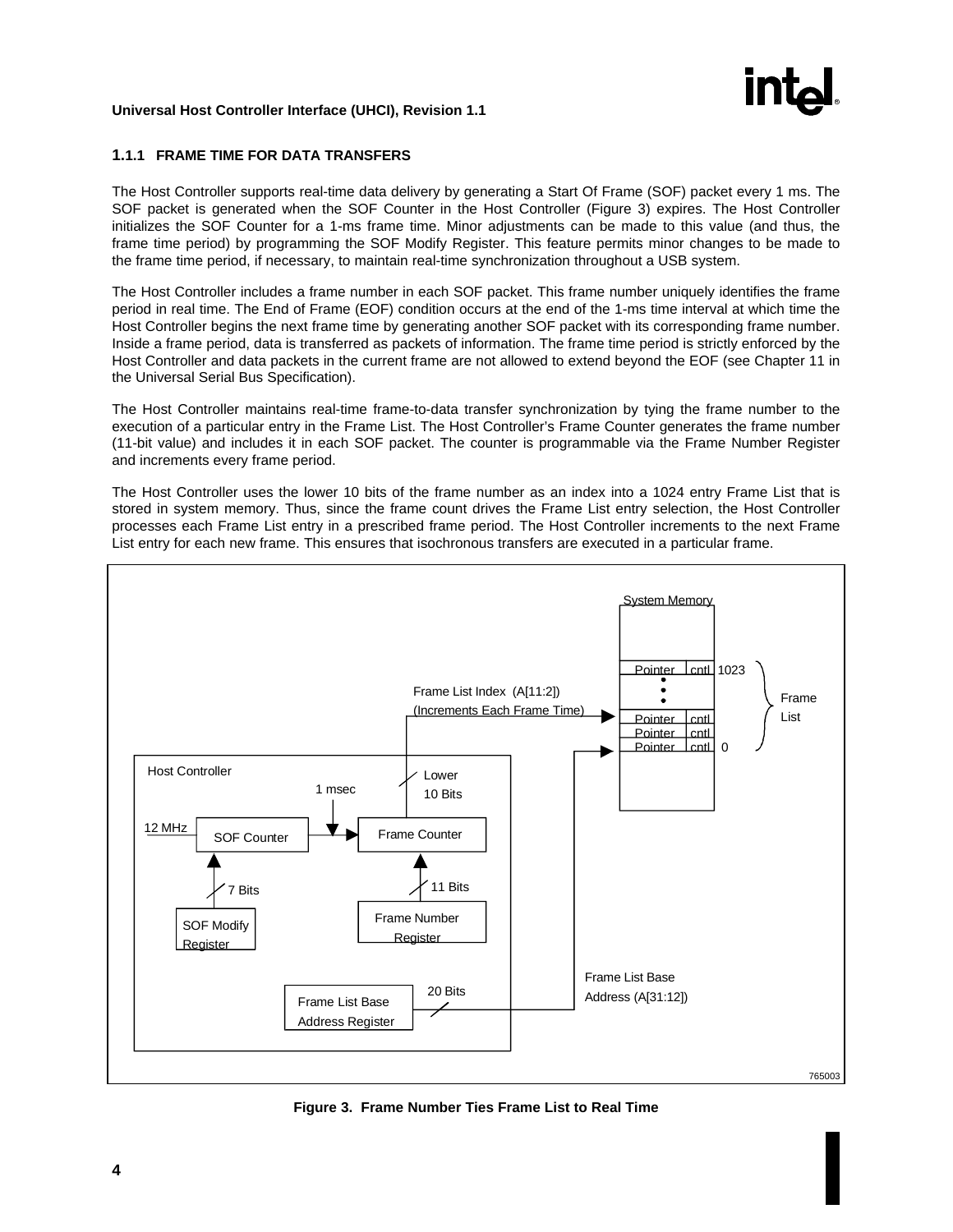<span id="page-10-0"></span>

### **1.2 UHCI Data Structures**

The UHCI data structures include a Frame List, Isochronous Transfer Descriptors, Queue Heads, and queued Transfer Descriptors. These data structures are used by HCD software to construct a "schedule" in host memory for the Host Controller to execute (Figure 4). The Host Controller is programmed with the starting address of the Frame List, then released to "execute" the schedule, without any overt synchronization with HCD. Transfer descriptors point to data buffers and include information about the addressing, data, and general behavior characteristics of the transaction.

Flow through the schedule is based on link pointers in the Frame List, Transfer Descriptors, and Queue Heads. Link Pointers are the fundamental component used to connect all the scheduled data "objects" together. The Host Controller uses the link pointer to determine where to find the next transfer descriptor to execute. Addresses in the link pointer fields must be a physical address and not a virtual address.

At the start of a frame, the Host Controller repeatedly follows link pointers, beginning at the current Frame List index, pausing its traversal to perform transactions described in Transfer Descriptors, and stopping when the frame expires (or a terminate bit is set on a horizontal flow execution).

#### **1.2.1 FRAME LIST**

The Frame List is an array of up to 1024 entries that represent a window in time. Each entry corresponds to a particular frame (1 ms). An entry serves as a reference to the transactions the Host Controller should conduct during that frame. Each entry contains a pointer to other data structures (Transfer Descriptors or Queue Heads) and control bits. The Host Controller does not update fields in the Frame List. The fields in the Frame List entries are managed by HCD software.

The Host Controller accesses the Frame List using the contents of the Frame List Base Address Register and the Frame Counter (Figure 3). The Frame List Base Address Register provides the base location of the Frame List Table in system memory and the Frame Counter provides the index into the list. The 4-Kbyte Frame List Table is aligned on a 4-Kbyte boundary.

The Host Controller does not execute beyond the 1 ms allocated to the current frame. HCD insures that any manipulation of entries be accomplished in a way that does not cause a coherency problem if the Host Controller needs to access the same entry.

#### **1.2.2 TRANSFER DESCRIPTORS**

Transfer Descriptors (TDs) contain a pointer to a data buffer and contain control and status fields for the data and its transmission or reception. Note that a TD could optionally have no data buffer associated with it (i.e., NULL data). There are TDs for isochronous transfers and queued transfers (interrupt TDs, control TDs, and bulk TDs). All TDs have the same structure. During execution, the Host Controller may update fields in the TD, as appropriate. It must maintain the TD in a consistent state (i.e., not allow accesses to partially modified TD).

For isochronous operations, the UHCI HCD software builds separate TDs for each transfer and links them into the schedule in the correct frame as requested by USBD. All temporal ordering is the responsibility of software. The Host Controller fetches the TD and generates the proper transaction on USB. The execution flow is always horizontal as shown in Figure 4. For isochronous transfers, TDs are linked to a specific point in real time. TDs that do not complete successfully on time are not retried. In the example in Figure 4, the TD list is horizontally executed until the end of the TD list is reached. The last TD in the list points to a Queue Head for processing of queued Transfer Descriptors.

For non-isochronous operations see Section 1.2.3—Queue Heads.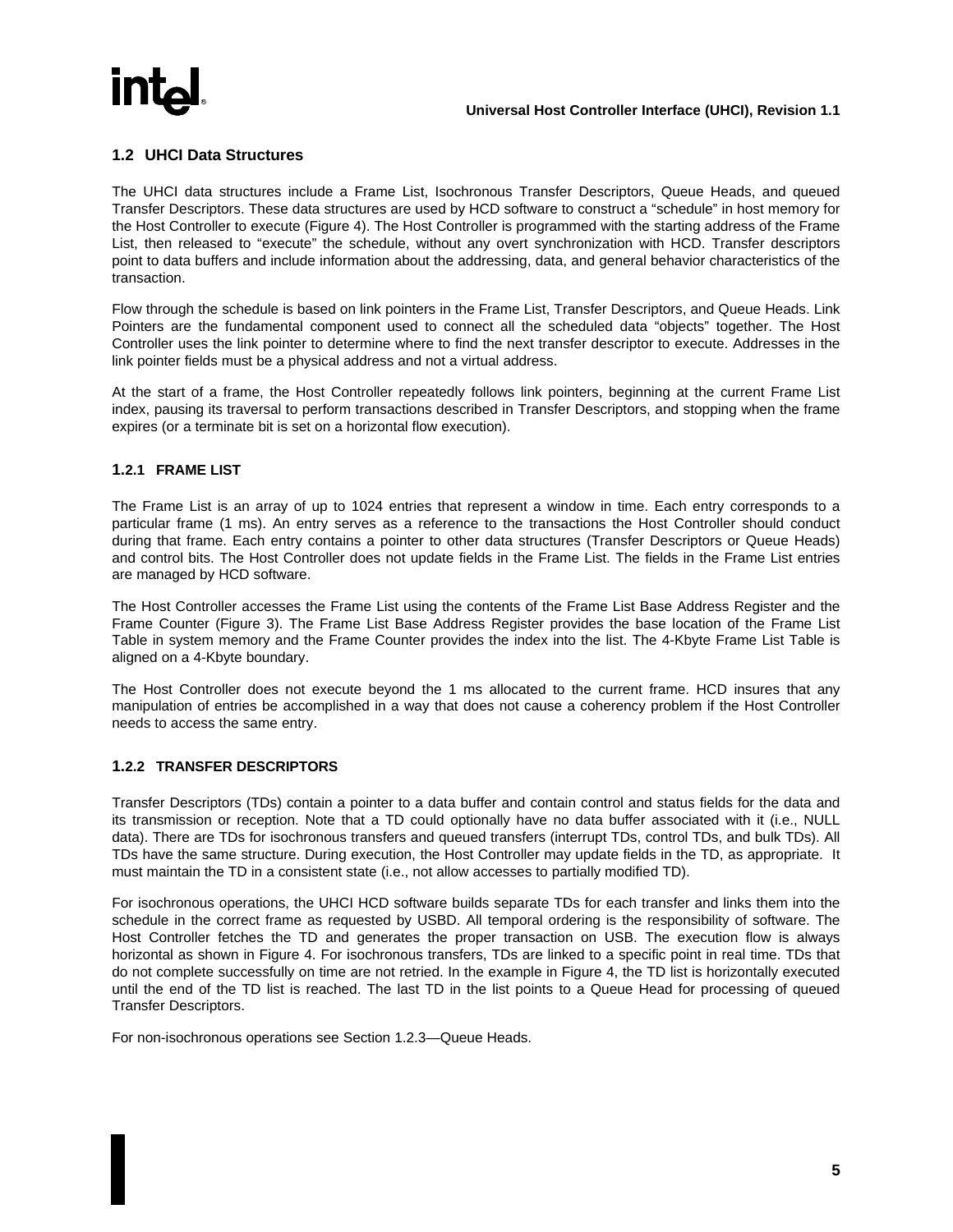# **R**

<span id="page-11-0"></span>

**Figure 4. Example Schedule**

### **1.2.3 QUEUE HEADS**

Queue Heads (QH) are data structures that organize non-isochronous transfer descriptors into queues. A QH and associated TD list form a "Q Context". Interrupt, Control, and Bulk, data transfer types can be placed in queues. The UHCI first services Interrupt queues followed by control queues and if there is time remaining, bulk queues. During execution, the Host Controller updates fields in the TDs and QHs, as appropriate.

Queues can be accessed directly from a Frame List entry or from the last TD in an isochronous TD list. Queues can also be accessed from a prior Queue Context. QHs contain two link pointers—a vertical pointer that selects the next TD in the Q Context to be processed and a horizontal pointer that provides a link to the next QH or TD to be processed. Note that the vertical pointer could also point to another QH. See the "Transfer Queuing" section for additional information on Queues. Queued transfers that do not complete successfully can be retried.

When queues are being processed, execution flow can be from one TD to the next within a Q Context (execution by depth) or from one QH to the next QH (execution by breadth) where only one TD in each Q Context is executed at a time. A field in the executing TD ( Vf field) determines whether the execution is by depth or breadth.

For execution by depth, the execution flow traverses vertically through the TDs of the same Q Context until the end is reached or TD execution is blocked; in which case, the execution flow moves to the next QH in the link. For execution by breadth, one TD is executed in a Q Context and then the flow is to the next QH where the first TD in that Q Context is executed, and so on. See Section 3.4 for a more complete description.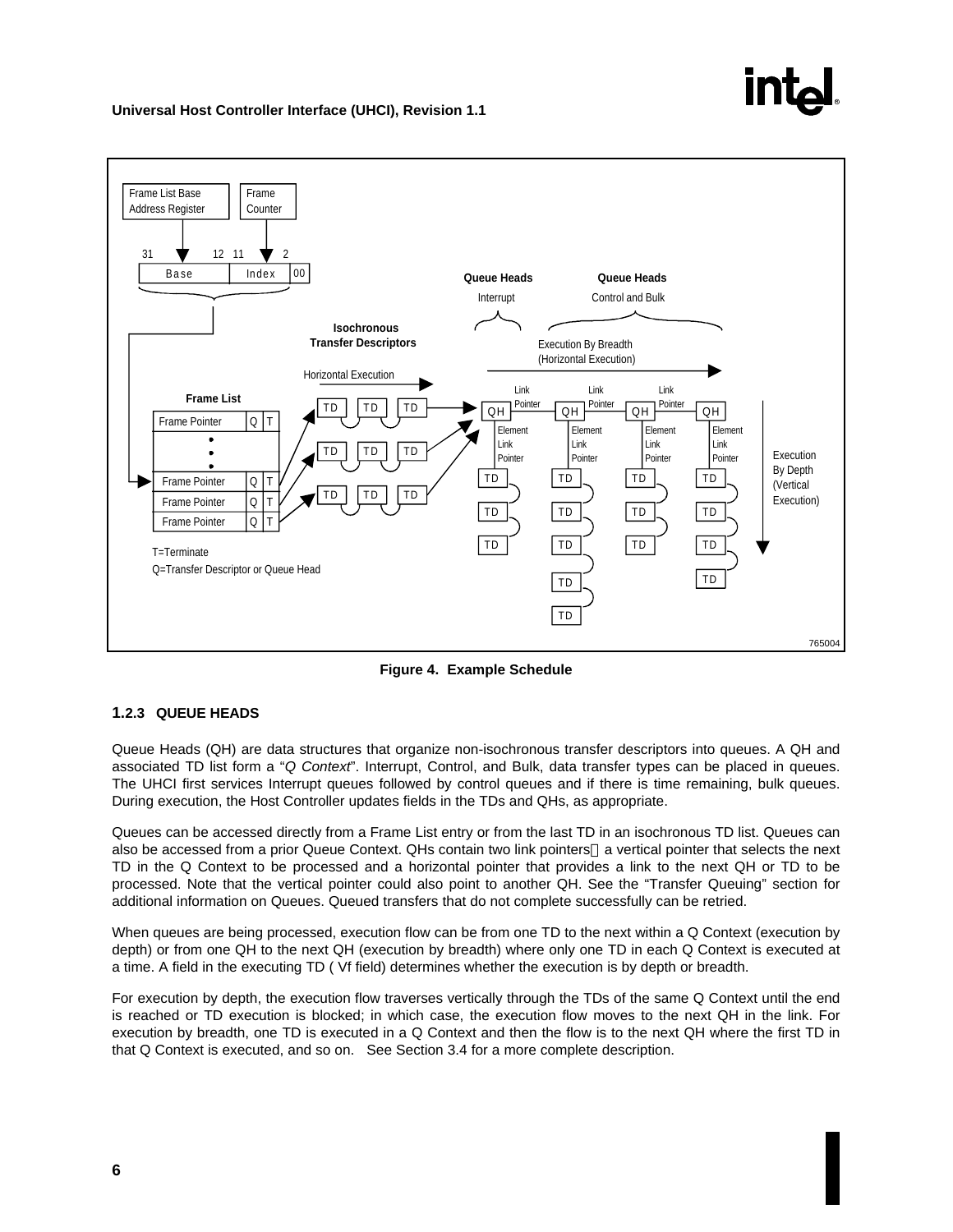<span id="page-12-0"></span>

#### **1.3 Scheduling**

The HCD software sets up and manages the data structures to ensure that Isochronous traffic has the highest priority in the Host Controller. The HCD scheduling allows up to 90% of the frame bandwidth to be allocated to isochronous and interrupt traffic, and up to 10% of the frame bandwidth for control. Any remaining bandwidth can be reclaimed for control and bulk transfers.

Scheduling with the UHCI is handled by a Frame List (up to 1024 entries). Each entry is a pointer to the first structure to process in a given frame. Because these pointers are a full 32 bits long, a 1024 entry Frame List occupies 4096 bytes of memory (one page).

Control and bulk transfers are scheduled last to allow bandwidth reclamation on a lightly loaded USB. Bandwidth reclamation allows the hardware to continue executing a schedule until time runs out in the frame, cycling through queue entries as frame time allows. Control is scheduled first to prioritize it over bulk transfers. Also, the software does the scheduling to guarantee that at least 10% of the bandwidth is available for control transfers. UHCI only allows for bandwidth reclamation of full speed control and bulk transfers. The software must schedule low speed control transfers such that they are guaranteed to complete within the current frame. Low speed bulk transfers are not allowed by the USB specification. If full speed control or bulk transfers are in the schedule, the last QH points back to the beginning of the full speed control and bulk queues to allow bandwidth reclamation. As long as time remains in the frame, the full speed control and bulk queues continue to be processed. If bandwidth reclamation is not required, the last QH contains a terminate bit to inform the Host Controller to wait until the beginning of the next frame.

#### **1.3.1 HARDWARE CONTROL FOR FULL SPEED TRANSFER BANDWIDTH RECLAMATION**

For full speed control and bulk bandwidth reclamation, the Host Controller hardware uses a preSOF time point (Figure 5) to determine if there is enough time to execute the selected size transaction (32- or 64-byte packet size as programmed in the USB Command Register). The preSOF point permits the Host Controller to maximize bandwidth efficiency by reclaiming potential idle time on the bus to within a 32- or 64-byte full speed packet. Note that any packets which may be subjected to bandwidth reclamation must not be any larger in size than the value (32- or 64- byte) programmed into bit 7 of the USB Command register. Note that for any packets larger than the programmed size (32- or 64-byte), the scheduling software must guarantee that bandwidth is available for its completion within the frame.

The preSOF point also prevents a packet that may not fit in the remaining frame period from being initiated. If the preSOF point has already occurred as the Host Controller is transitioning out of the status update phase of the command, the Host Controller does not fetch the next command in this frame (Figure 5, Case A). If the preSOF point is reached during the fetch of the next command's Transfer Descriptor (TD) or during the initial write data fetch (up to 32 bytes), the command is aborted (Figure 5, Case B). No data is written back to memory. If the Host Controller starts the transaction on the bus before preSOF, the command runs to completion, but is the last TD executed in that frame's list (Figure 5, Case C).

#### **1.4 Root Hub/Ports**

The Host Controller is required by the USB Specification to implement the root hub. Hubs provide the electrical interface between USB devices and the host and provide data control for transfers. Hubs can also optionally provide power management capabilities. For the Host Controller implementation described in this design guide, the root hub is integrated into the Host Controller and has two ports (Figure 6). UHCI permits additional ports to be implemented up to the maximum specified by the USB Specification.

The flow of information towards the host is referred to as upstream traffic and the flow of information away is referred to as downstream traffic. For details on hub operations, refer to Chapter 11 of the USB Specification. The UHCI root hub downstream port characteristics and operation conform to the specifications described in chapter 11.

For UHCI implementation described in this design guide, the root hub provides data flow control. Power management control for individual ports is beyond the scope of this UHCI Design Guide.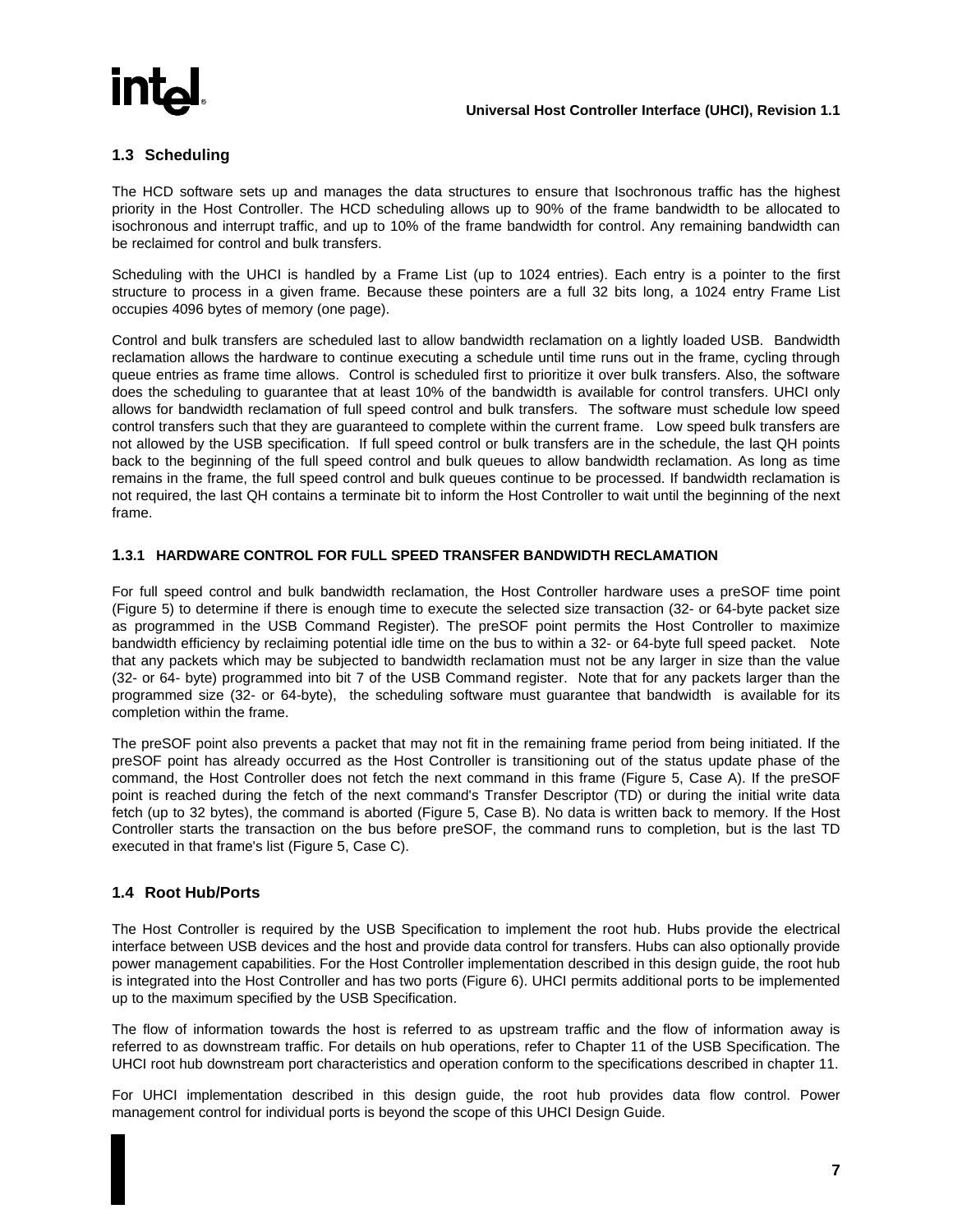# int<sub>el</sub>

#### **Universal Host Controller Interface (UHCI), Revision 1.1**







**Figure 6. Hub Topology**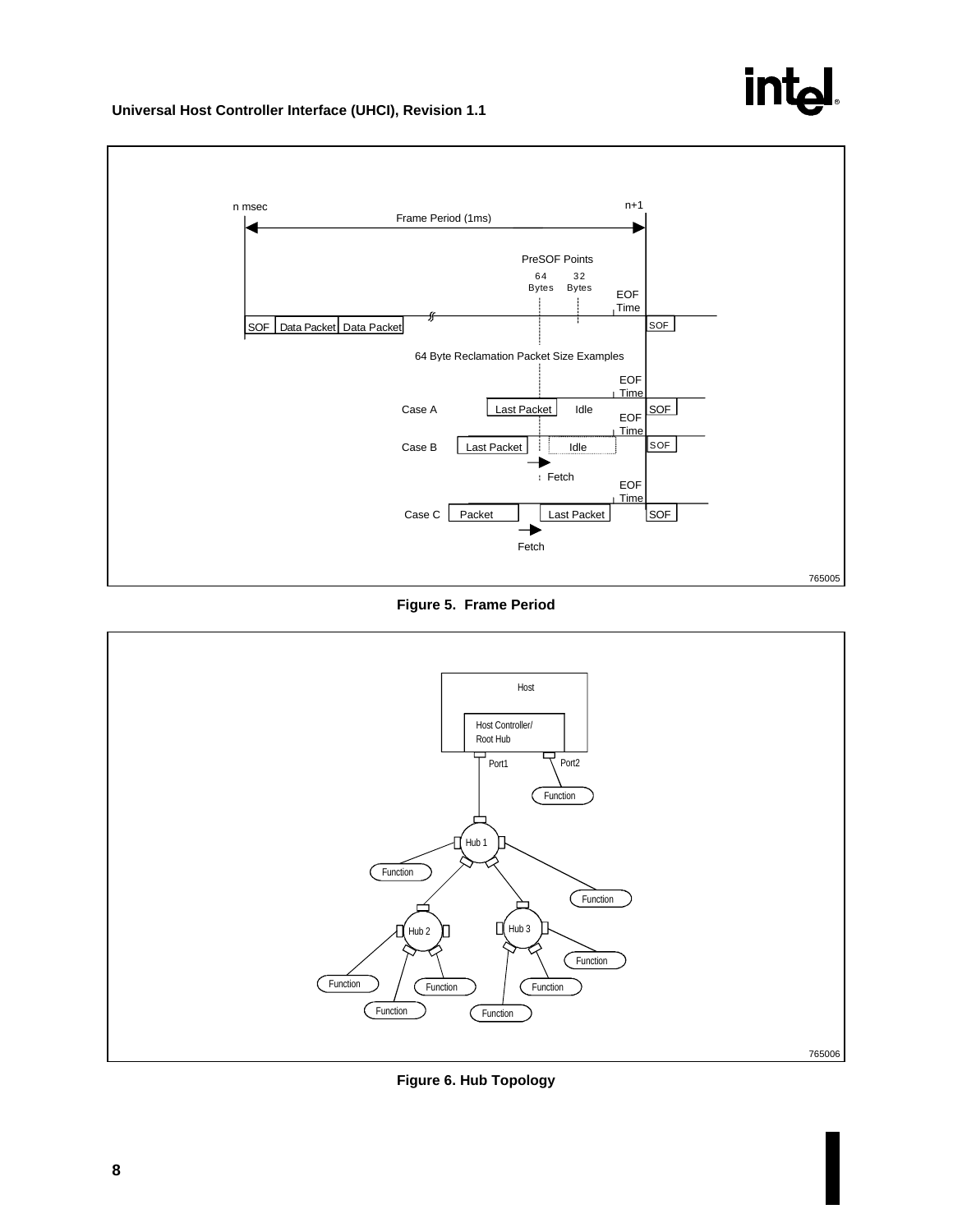# int<sub>el</sub>

#### **Universal Host Controller Interface (UHCI), Revision 1.1**

Chapter 11 of the USB specification describes software commands used for controlling and obtaining status of hubs and ports. The UHCI's HCD abstracts these commands and uses them to set or read the appropriate bits in the Host Controller registers. These commands are shown in Table 1.

| Command                 | <b>Register Name</b>    | <b>Register Bits</b>    | <b>Comment</b>                                                                                                                                                                   |
|-------------------------|-------------------------|-------------------------|----------------------------------------------------------------------------------------------------------------------------------------------------------------------------------|
| <b>Hub Descriptors</b>  | None                    | <b>None</b>             | Implemented in HCD Software.<br>Does not affect hardware.                                                                                                                        |
| ClearHubFeature         | None                    | None                    | Not part of UHCI Design Guide                                                                                                                                                    |
| <b>ClearPortFeature</b> | Port Status and Control | 1, 2, 3, 8, 9, 12       | Register Read or Write.                                                                                                                                                          |
| GetBusState             | Port Status and Control | 4, 5                    | <b>Register Read</b>                                                                                                                                                             |
| GetHubDescriptor        | None                    | None                    | Implemented in HCD Software.<br>Does not affect hardware.                                                                                                                        |
| <b>GetHubStatus</b>     | None                    | None                    | Implemented in HCD Software.<br>Does not affect hardware.                                                                                                                        |
| <b>GetPortStatus</b>    | Port Status And Control | 0, 1, 2, 3, 8,<br>9, 12 | Register Read. Reports Current<br><b>Connect Status and current</b><br>Connect Status Change; Port<br>Enable/Disable and<br>Enable/Disable Change; Low<br>Speed Device Attached. |
| SetHubDescriptor        | None                    | None                    | Implemented in HCD Software.<br>Does not affect hardware.                                                                                                                        |
| SetHubFeature           | None                    | None                    | Not part of UHCI Design Guide                                                                                                                                                    |
| SetPortFeature          | Port Status and Control | 0, 1, 2, 3, 8, 9,<br>12 | <b>Register Write</b>                                                                                                                                                            |

#### **Table 1. Host Controller Register bit affected By Port Commands**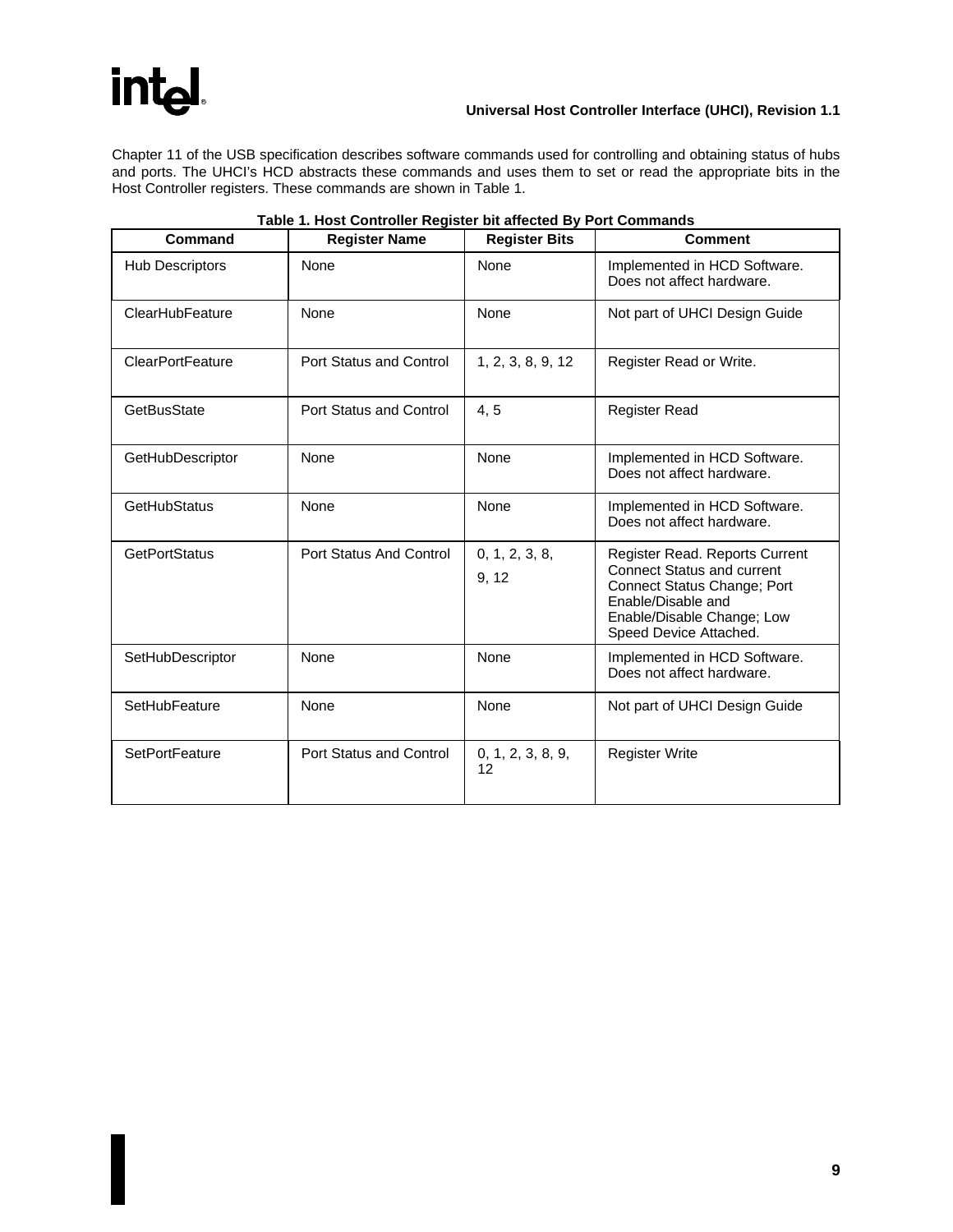

#### <span id="page-15-0"></span>**2. REGISTER DESCRIPTION**

I/O registers are required for specific communications between the CPU and the Host Controller that are not efficiently handled via main system memory. The USB Host Controller module contains two sets of software accessible registers-I/O registers and optional PCI configuration registers. Note that the PCI configuration registers are only needed for PCI devices that implement the Host Controller.

- 1. **USB Host Controller I/O Registers.** This block of Control and Status registers is I/O mapped into PCI I/O space and controls the various operations of the USB (Table 2). The Base portion of the address location is set via a PCI configuration register.
- 2. **PCI Configuration Registers (For PCI devices).** In addition to the normal PCI header and device-specific registers, two registers are needed in the PCI Configuration space to support USB (Table 3). The normal PCI header and device specific registers are beyond the scope of this document (The CLASSC register is shown in this document). Note that HCD does not interact with the PCI configuration space. This space is used only by the PCI enumerator to identify the USB Host Controller, and assign the appropriate system resources.

The following notation is used to describe register access attributes:

- **RO Read Only**. If a register is read only, writes have no effect.
- **WO Write Only**. If a register is write only, reads have no effect.
- **R/W Read/Write**. A register with this attribute can be read and written. Note that individual bits in some read/write registers may be read only.
- **R/WC Read/Write Clear**. A register bit with this attribute can be read and written. However, a write of a 1 clears (sets to 0) the corresponding bit and a write of a 0 has no effect.

| <b>I/O Address</b> | <b>Mnemonic</b>     | <b>Register Description</b>  | <b>Register Access</b> |
|--------------------|---------------------|------------------------------|------------------------|
| Base + $(00-01h)$  | USBCMD              | <b>USB Command</b>           | R/W                    |
| Base + $(02-03h)$  | USBSTS              | <b>USB Status</b>            | R/WC                   |
| Base + $(04-05h)$  | <b>USBINTR</b>      | <b>USB Interrupt Enable</b>  | R/W                    |
| Base + $(06-07h)$  | <b>FRNUM</b>        | Frame Number                 | $R/W^{**}$             |
| Base + $(08-0Bh)$  | FRBASEADD           | Frame List Base Address      | R/W                    |
| Base + 0Ch         | <b>SOFMOD</b>       | <b>Start Of Frame Modify</b> | R/W                    |
| Base + $(10-11h)$  | PORTSC <sub>1</sub> | Port 1 Status/Control        | $R/WC**$               |
| Base + $(12-13h)$  | PORTSC <sub>2</sub> | Port 2 Status/Control        | $R/WC**$               |

#### **Table 2. USB Host/Controller I/O Registers**

\*\* NOTE: These registers are WORD writeable only. Byte writes to these registers have unpredictable effects.

#### **Table 3. PCI Configuration Registers For USB (PCI Devices Only)**

| Configuration<br>Offset | <b>Mnemonic</b> | <b>Register</b>                                           | <b>Register</b><br><b>Access</b> |
|-------------------------|-----------------|-----------------------------------------------------------|----------------------------------|
| $00 - 08h$              |                 | Register implementation as needed for specific PCI device |                                  |
| $09-0Bh$                | <b>CLASSC</b>   | Class Code                                                | RO.                              |
| $OC-1Fh$                |                 | Register implementation as needed for specific PCI device |                                  |
| $20 - 23h$              | USBBASE         | IO Space Base Address                                     | R/W                              |
| 24-5Fh                  |                 | Register implementation as needed for specific PCI device |                                  |
| 60h                     | <b>SBRN</b>     | Serial Bus Release Number                                 | RO.                              |
| $61 - FFh$              |                 | Register implementation as needed for specific PCI device |                                  |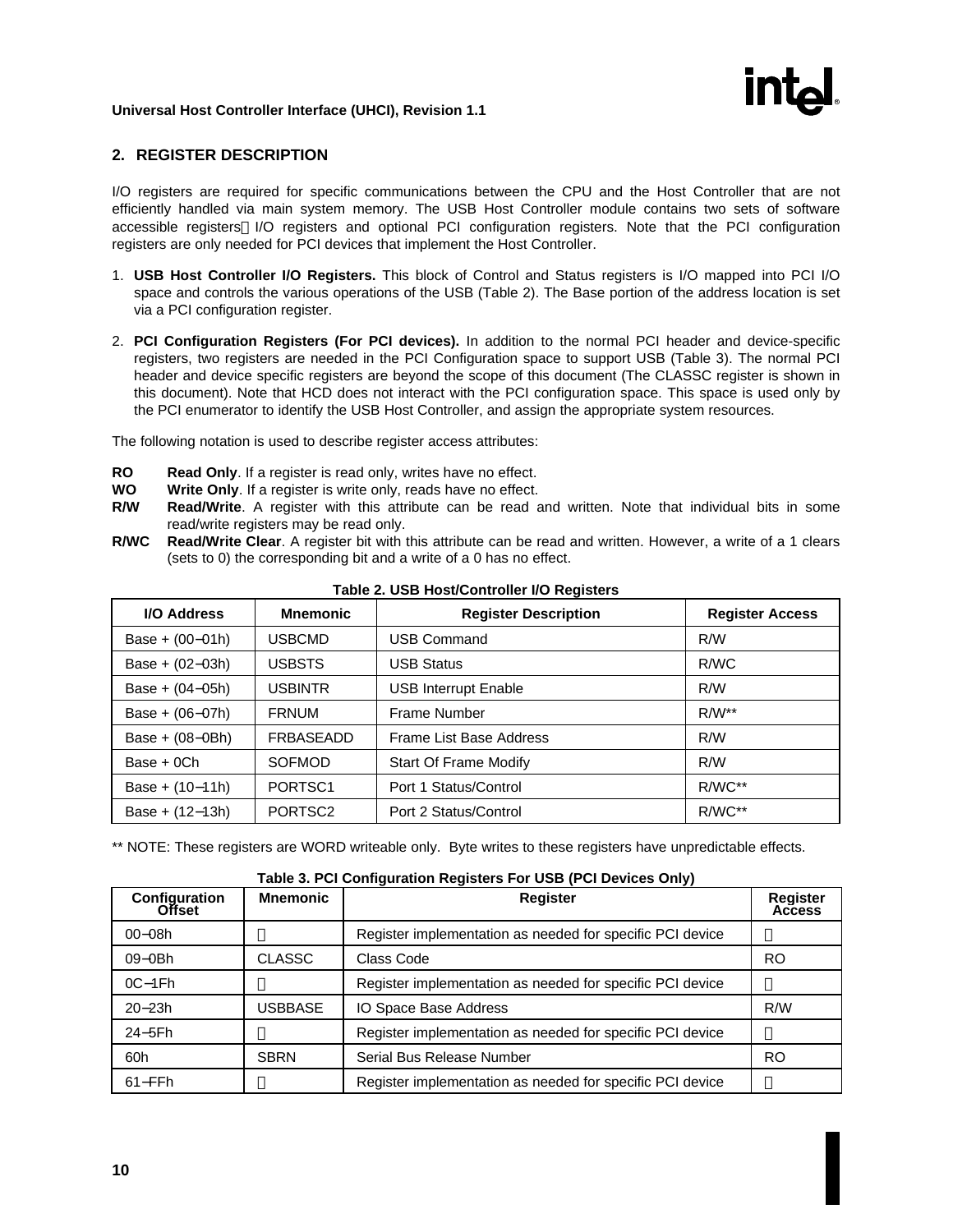### <span id="page-16-0"></span>**2.1 USB I/O Registers**

This section describes the block of USB registers that are located in normal I/O space. The "base" portion of the I/O address is selected via a PCI Configuration register.

Some of the read/write register bits which deal with changing the state of the USB hub ports function such that on read back they reflect the current state of the port and not necessarily the state of the last write to the register. This allows the software to poll the state of the port and wait until it is in the proper state before proceeding. A Host Controller Reset, Global Reset, or Port Reset will immediately terminate a transfer on the affected ports and disable the port. This affects the USBCMD register, bit [4] and the PORTSC registers, bits [12,6,2]. See individual bit descriptions for more detail.

#### **2.1.1 USBCMDUSB COMMAND REGISTER**

| Base+ (00-01h) |
|----------------|
| 0000h          |
| Read/Write     |
| 16 bits        |
|                |

The Command Register indicates the command to be executed by the serial bus host controller. Writing to the register causes a command to be executed. The table following the bit description provides additional information on the operation of the Run/Stop and Debug bits.

| <b>Bit</b>     | <b>Description</b>                                                                                                                                                                                                                                                                                                                                                                                                                                                                                                                                                                                                                                                                       |
|----------------|------------------------------------------------------------------------------------------------------------------------------------------------------------------------------------------------------------------------------------------------------------------------------------------------------------------------------------------------------------------------------------------------------------------------------------------------------------------------------------------------------------------------------------------------------------------------------------------------------------------------------------------------------------------------------------------|
| 15:8           | Reserved.                                                                                                                                                                                                                                                                                                                                                                                                                                                                                                                                                                                                                                                                                |
| $\overline{7}$ | Max Packet (MAXP). 1=64 bytes. 0=32 bytes. This bit selects the maximum packet size that can be<br>used for full speed bandwidth reclamation at the end of a frame. This value is used by the Host<br>Controller to determine whether it should initiate another transaction based on the time remaining in<br>the SOF counter. Use of reclamation packets larger than the programmed size will cause a Babble<br>error if executed during the critical window at frame end. The Babble error results in the offending<br>endpoint being stalled. Software is responsible for ensuring that any packet which could be executed<br>under bandwidth reclamation be within this size limit. |
| 6              | <b>Configure Flag (CF).</b> HCD software sets this bit as the last action in its process of configuring the<br>Host Controller. This bit has no effect on the hardware. It is provided only as a semaphore service for<br>software.                                                                                                                                                                                                                                                                                                                                                                                                                                                      |
| 5              | Software Debug (SWDBG). 1=Debug mode. 0=Normal Mode. In SW Debug mode, the Host<br>Controller clears the Run/Stop bit after the completion of each USB transaction. The next transaction is<br>executed when software sets the Run/Stop bit back to 1. The SWDBG bit must only be manipulated<br>when the controller is in the stopped state. This can be determined by checking the HCHalted bit in the<br>USBSTS register.                                                                                                                                                                                                                                                             |
| 4              | Force Global Resume (FGR). 1=Host Controller sends the Global Resume signal on the USB.<br>Software sets this bit to 0 after 20 ms has elapsed to stop sending the Global Resume signal. At that<br>time all USB devices should be ready for bus activity. The Host Controller sets this bit to 1 when a<br>resume event (connect, disconnect, or K-state) is detected while in global suspend mode. Software<br>resets this bit to 0 to end Global Resume signaling. The 1 to 0 transition causes the port to send a<br>low speed EOP signal. This bit will remain a 1 until the EOP has completed.                                                                                     |
| 3              | Enter Global Suspend Mode (EGSM). 1=Host Controller enters the Global Suspend mode. No USB<br>transactions occurs during this time. The Host Controller is able to receive resume signals from USB<br>and interrupt the system. Software resets this bit to 0 to come out of Global Suspend mode. Software<br>writes this bit to 0 at the same time that Force Global Resume (bit 4) is written to 0 or after writing bit 4<br>to 0. Software must also ensure that the Run/Stop bit (bit 0) is cleared prior to setting this bit.                                                                                                                                                       |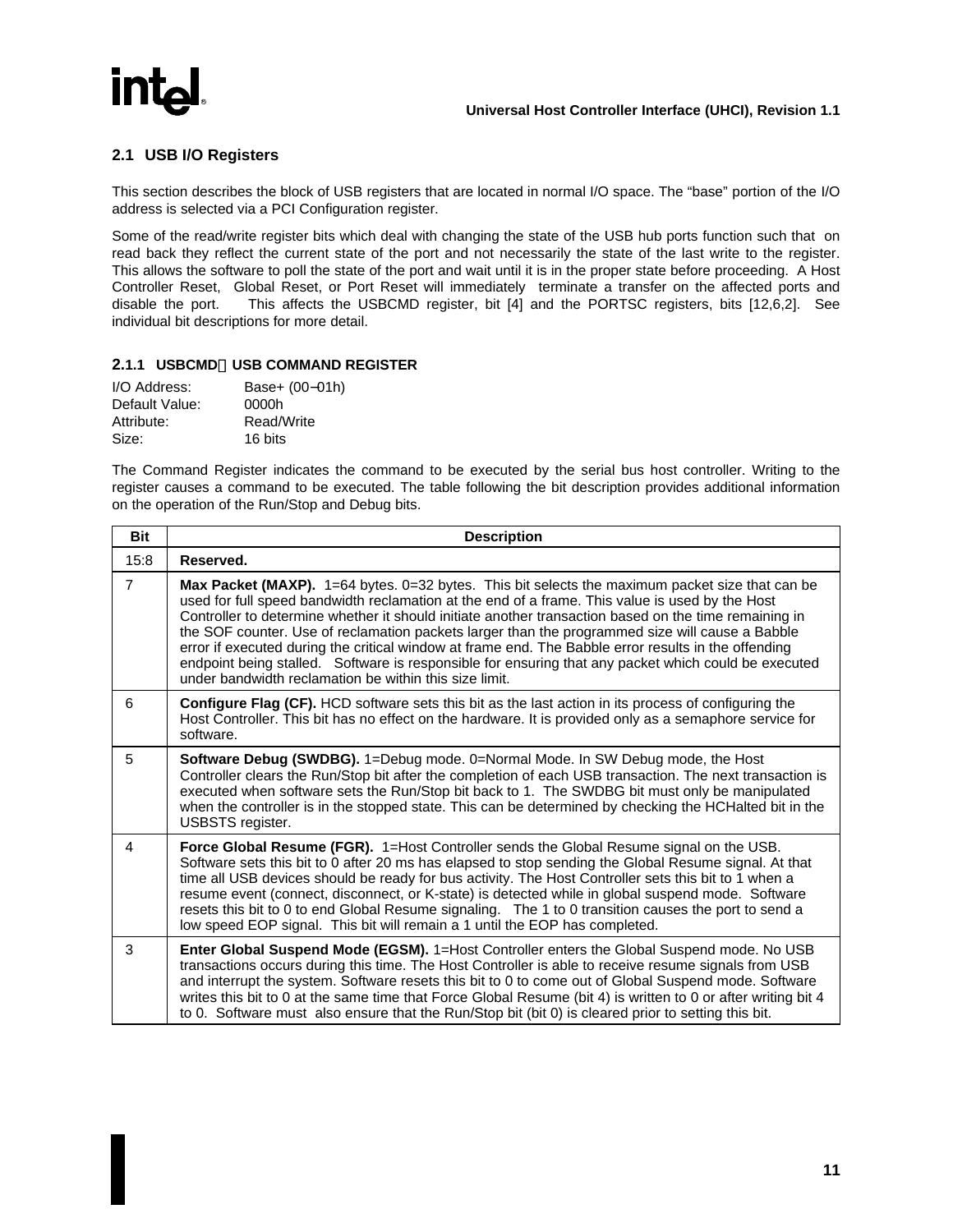# intel.

## **Universal Host Controller Interface (UHCI), Revision 1.1**

| <b>Bit</b>     | <b>Description</b>                                                                                                                                                                                                                                                                                                                                                                                                                                                                                                                                                                                                                                                                                                                                                                                                                                                                                                                                                                  |
|----------------|-------------------------------------------------------------------------------------------------------------------------------------------------------------------------------------------------------------------------------------------------------------------------------------------------------------------------------------------------------------------------------------------------------------------------------------------------------------------------------------------------------------------------------------------------------------------------------------------------------------------------------------------------------------------------------------------------------------------------------------------------------------------------------------------------------------------------------------------------------------------------------------------------------------------------------------------------------------------------------------|
| $\overline{2}$ | Global Reset (GRESET). When this bit is set, the Host Controller sends the global reset signal on the<br>USB and then resets all its logic, including the internal hub registers. The hub registers are reset to<br>their power on state. This bit is reset by the software after a minimum of 10 ms has elapsed as<br>specified in Chapter 7 of the USB Specification.                                                                                                                                                                                                                                                                                                                                                                                                                                                                                                                                                                                                             |
|                | Note: Chip Hardware Reset has the same effect as Global Reset (bit 2), except that the Host<br>Controller does not send the Global Reset on USB.                                                                                                                                                                                                                                                                                                                                                                                                                                                                                                                                                                                                                                                                                                                                                                                                                                    |
| 1              | Host Controller Reset (HCRESET). When this bit is set, the Host Controller module resets its internal<br>timers, counters, state machines, etc. to their initial value. Any transaction currently in progress on<br>USB is immediately terminated. This bit is reset by the Host Controller when the reset process is<br>complete.                                                                                                                                                                                                                                                                                                                                                                                                                                                                                                                                                                                                                                                  |
|                | The HCReset effects on Hub registers are slightly different from Chip Hardware Reset and Global USB<br>Reset. The HCReset affects bits [8,3:0] of the Port Status and Control Register (PORTSC) of each<br>port. HCReset resets the state machines of the Host Controller including the Connect/Disconnect state<br>machine (one for each port). When the Connect/Disconnect state machine is reset, the output that<br>signals connect/disconnect are negated to 0, effectively signaling a disconnect, even if a device is<br>attached to the port. This virtual disconnect causes the port to be disabled. This disconnect and<br>disabling of the port causes bit 1 (connect status change) and bit 3 (port enable/disable change) of the<br>PORTSC to get set. The disconnect also causes bit 8 of PORTSC to reset. About 64 bit times after<br>HCReset goes to 0, the connect and low-speed detect will take place and bits 0 and 8 of the PORTSC<br>will change accordingly. |
| $\Omega$       | <b>Run/Stop (RS).</b> 1=Run. 0=Stop. When set to a 1, the Host Controller proceeds with execution of the<br>schedule. The Host Controller continues execution as long as this bit is set. When this bit is set to 0,<br>the Host Controller completes the current transaction on the USB and then halts. The HC Halted bit in<br>the status register indicates when the Host Controller has finished the transaction and has entered the<br>stopped state. The Host Controller clears this bit when the following fatal errors occur: consistency<br>check failure, PCI Bus errors.                                                                                                                                                                                                                                                                                                                                                                                                 |

| <b>SWDBG</b><br>(Bit 5) | <b>Run/Stop</b><br>(Bit 0) | <b>Operation</b>                                                                                                                                                                                                                                                                                                                                                           |
|-------------------------|----------------------------|----------------------------------------------------------------------------------------------------------------------------------------------------------------------------------------------------------------------------------------------------------------------------------------------------------------------------------------------------------------------------|
| O                       | 0                          | If executing a command, the Host Controller completes the command and then<br>stops. The 1.0 ms frame counter is reset and command list execution resumes<br>from start of frame using the frame list pointer selected by the current value in<br>the FRNUM register. (While Run/Stop=0, the FRNUM register can be<br>reprogrammed).                                       |
| O                       |                            | Execution of the command list resumes from Start Of Frame using the frame list<br>pointer selected by the current value in the FRNUM register. The Host Controller<br>remains running until the Run/Stop bit is cleared (by Software or Hardware).                                                                                                                         |
|                         | 0                          | If executing a command, the Host Controller completes the command and then<br>stops and the 1.0 ms frame counter is frozen at its current value. All status are<br>preserved. The Host Controller begins execution of the command list from<br>where it left off when the Run/Stop bit is set.                                                                             |
|                         |                            | Execution of the command list resumes from where the previous execution<br>stopped. The Run/Stop bit is set to 0 by the Host Controller when a TD is being<br>fetched. This causes the Host Controller to stop again after the execution of<br>the TD (single step). When the Host Controller has completed execution, the<br>HC Halted bit in the Status Register is set. |

### **Table 4. Run/Stop, Debug Bit Interaction**

## **2.1.1.1 Debug Mode/Single Step**

When the USB Host Controller is in Software Debug Mode (USBCMD Register bit 5=1), the single stepping software debug operation is as follows: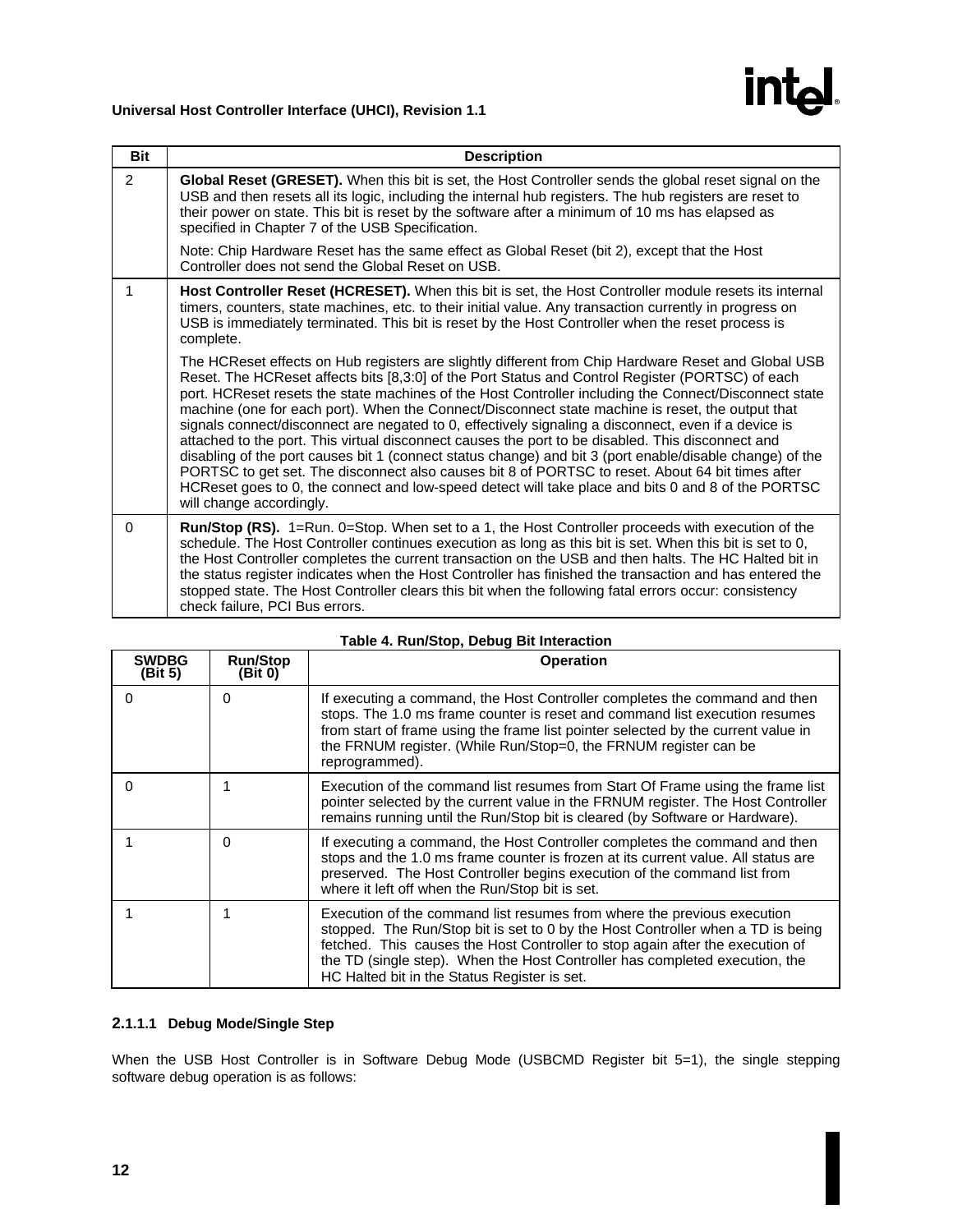# <span id="page-18-0"></span>**R**

To Enter Software Debug Mode:

- 1. HCD puts Host Controller in Stop state by setting the Run/Stop bit to 0.
- 2. HCD pus Host Controller in Debug Mode by setting the SWDBG bit to 1.
- 3. HCD sets up the correct command list and Start Of Frame value for starting point in the Frame List.Single Step Loop:
- 4. HCD sets Run/Stop bit to 1.
- 5. Host Controller executes next active TD, sets Run/Stop bit to 0, and stops.
- 6. HCD reads the USBCMD register to check if the single step execution is completed (HCHalted=1).
- 7. HCD checks results of TD execution. Go to step 4 to execute next TD or step 8 to end Software Debug mode.
- 8. HCD ends Software Debug mode by setting SWDBG bit to 0.
- 9. HCD sets up normal command list and Frame List table.
- 10. HCD sets Run/Stop bit to 1 to resume normal schedule execution.

In Software Debug mode, when the Run/Stop bit is set, the Host Controller starts. When a valid TD is found, the Run/Stop bit is reset. When the TD is finished, the HCHalted bit in the USBSTS register (bit 5) is set.

The SW Debug mode skips over inactive TDs and only halts after an active TD has been executed. When the last active TD in a frame has been executed, the Host Controller waits until the next SOF is sent and then fetches the first TD of the next frame before halting.

This HCHalted bit can also be used outside of Software Debug mode to indicate when the Host Controller has detected the Run/Stop bit and has completed the current transaction. Outside of the Software Debug mode, setting the Run/Stop bit to 0 always resets the SOF counter so that when the Run/Stop bit is set the Host Controller starts over again from the frame list location pointed to by the Frame List Index (see FRNUM Register description) rather than continuing where it stopped.

#### **2.1.2 USBSTSUSB STATUS REGISTER**

| I/O Address:   | Base + $(02-03h)$       |
|----------------|-------------------------|
| Default Value: | 0000h                   |
| Attribute:     | <b>Read/Write Clear</b> |
| size:          | 16 bits                 |

This register indicates pending interrupts and various states of the Host Controller. The status resulting from a transaction on the serial bus is not indicated in this register. Software sets a bit to 0 in this register by writing a 1 to it. See section 4, Interrupts, for additional information concerning USB interrupt conditions.

| <b>Bit</b> | <b>Description</b>                                                                                                                                                                                                                                                                                                                                                                                                                                                                                                                                                      |
|------------|-------------------------------------------------------------------------------------------------------------------------------------------------------------------------------------------------------------------------------------------------------------------------------------------------------------------------------------------------------------------------------------------------------------------------------------------------------------------------------------------------------------------------------------------------------------------------|
| 15:6       | Reserved.                                                                                                                                                                                                                                                                                                                                                                                                                                                                                                                                                               |
| 5          | <b>HCHalted.</b> The Host Controller sets this bit to 1 after it has stopped executing as a result of the<br>Run/Stop bit being set to 0, either by software or by the Host Controller hardware (debug mode or an<br>internal error).                                                                                                                                                                                                                                                                                                                                   |
|            | <b>Host Controller Process Error.</b> The Host Controller sets this bit to 1 when it detects a fatal error<br>and indicates that the Host Controller suffered a consistency check failure while processing a<br>Transfer Descriptor. An example of a consistency check failure would be finding an illegal PID field<br>while processing the packet header portion of the TD. When this error occurs, the Host Controller<br>clears the Run/Stop bit in the Command register to prevent further schedule execution. A hardware<br>interrupt is generated to the system. |
|            | <b>Host System Error.</b> The Host Controller sets this bit to 1 when a serious error occurs during a host<br>system access involving the Host Controller module. In a PCI system, conditions that set this bit to 1<br>include PCI Parity error, PCI Master Abort, and PCI Target Abort. When this error occurs, the Host<br>Controller clears the Run/Stop bit in the Command register to prevent further execution of the<br>scheduled TDs. A hardware interrupt is generated to the system.                                                                         |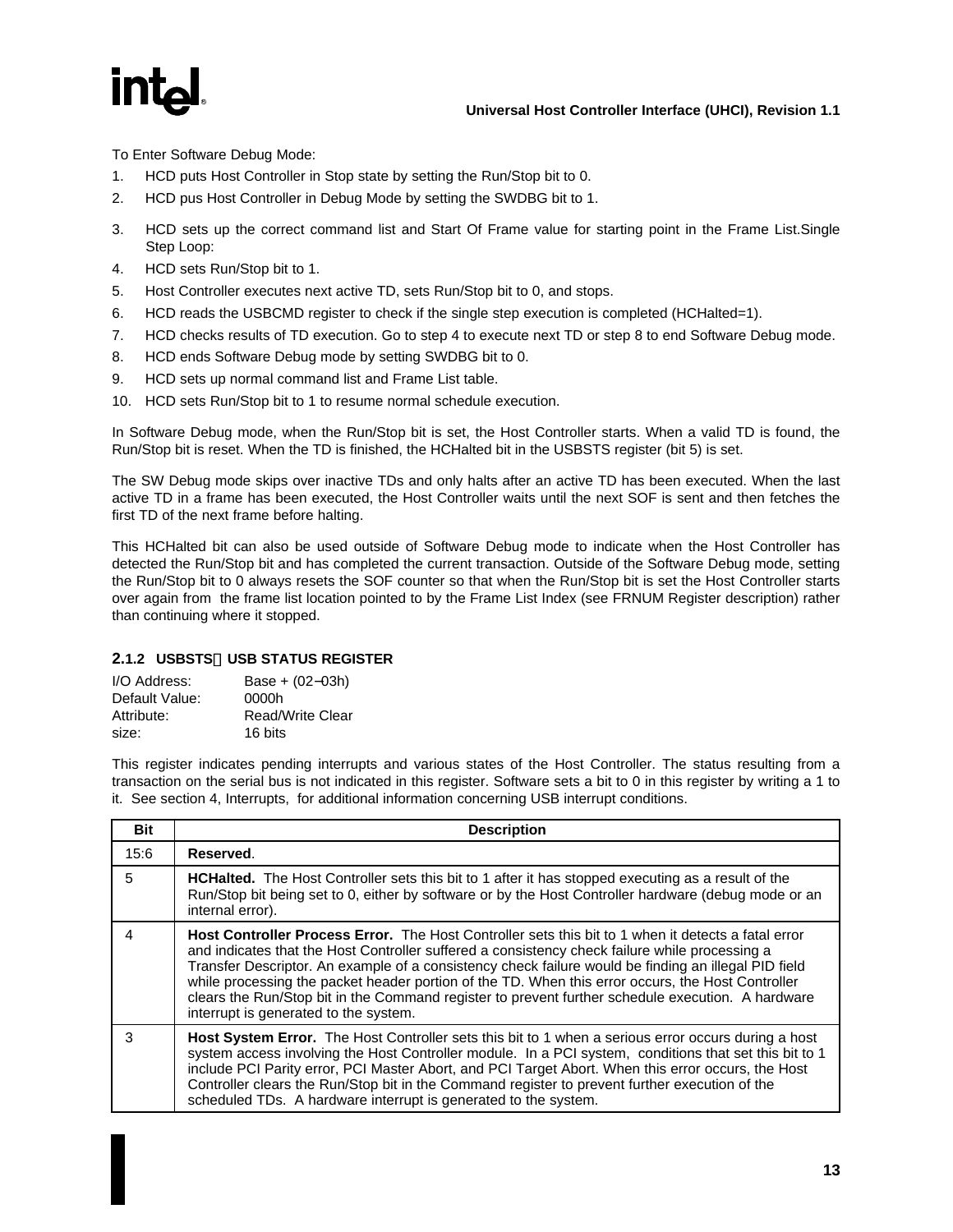# **R**

#### <span id="page-19-0"></span>**Universal Host Controller Interface (UHCI), Revision 1.1**

| <b>Bit</b>    | <b>Description</b>                                                                                                                                                                                                                                                                      |
|---------------|-----------------------------------------------------------------------------------------------------------------------------------------------------------------------------------------------------------------------------------------------------------------------------------------|
| $\mathcal{P}$ | <b>Resume Detect.</b> The Host Controller sets this bit to 1 when it receives a "RESUME" signal from a<br>USB device. This is only valid if the Host Controller is in a global suspend state (bit 3 of Command<br>register $= 1$ ).                                                     |
|               | <b>USB Error Interrupt.</b> The Host Controller sets this bit to 1 when completion of a USB transaction<br>results in an error condition (e.g., error counter underflow). If the TD on which the error interrupt<br>occurred also had its IOC bit set, both this bit and Bit 0 are set. |
|               | USB Interrupt (USBINT). The Host Controller sets this bit to 1 when the cause of an interrupt is a<br>completion of a USB transaction whose Transfer Descriptor had its IOC bit set.                                                                                                    |
|               | The Host Controller also sets this bit to 1 when a short packet is detected (actual length field in TD is<br>less than maximum length field in TD), and short packet detection is enabled in that TD.                                                                                   |

#### **2.1.3 USBINTR-USB INTERRUPT ENABLE REGISTER**

| I/O Address:   | Base + $(04-05h)$ |
|----------------|-------------------|
| Default Value: | 0000h             |
| Attribute:     | Read/Write        |
| size:          | 16 bits           |

This register enables and disables reporting of the corresponding interrupt to the software. When a bit is set and the corresponding interrupt is active, an interrupt is generated to the host. Fatal errors (Host Controller Processor Errorbit 4, USBSTS Register) cannot be disabled by the host controller. Interrupt sources that are disabled in this register still appear in the Status Register to allow the software to poll for events.

| <b>Bit</b>    | <b>Description</b>                                          |
|---------------|-------------------------------------------------------------|
| 15:4          | Reserved.                                                   |
| 3             | Short Packet Interrupt Enable. 1=Enabled. 0=Disabled.       |
| $\mathcal{P}$ | Interrupt On Complete (IOC) Enable. 1= Enabled. 0=Disabled. |
|               | Resume Interrupt Enable. 1= Enabled. 0=Disabled.            |
|               | Timeout/CRC Interrupt Enable. 1= Enabled. 0=Disabled.       |

#### **2.1.4 FRNUMFRAME NUMBER REGISTER**

| I/O Address:   | Base + $(06-07h)$                       |
|----------------|-----------------------------------------|
| Default Value: | 0000h                                   |
| Attribute:     | Read/Write (Writes must be Word Writes) |
| Size:          | 16 bits                                 |

Bits [10:0] of this register contain the current frame number which is included in the frame SOF packet. This register reflects the count value of the internal frame number counter. Bits [9:0] are used to select a particular entry in the Frame List during schedule execution. This register is updated at the end of each frame time.

This register must be written as a word. Byte writes are not supported. This register cannot be written unless the Host Controller is in the STOPPED state as indicated by the HCHalted bit (USBSTS register). A write to this register while the Run/Stop bit is set (USBCMD register) is ignored.

| <b>Bit</b> | <b>Description</b>                                                                                                                                                                                                                                                                                                               |
|------------|----------------------------------------------------------------------------------------------------------------------------------------------------------------------------------------------------------------------------------------------------------------------------------------------------------------------------------|
| 15:11      | Reserved.                                                                                                                                                                                                                                                                                                                        |
| 10:0       | <b>Frame List Current Index/Frame Number.</b> Bits [10:0] provide the frame number in the SOF Frame.<br>The value in this register increments at the end of each time frame (approximately every 1 ms). In<br>addition, bits [9:0] are used for the Frame List current index and correspond to memory address<br>signals [11:2]. |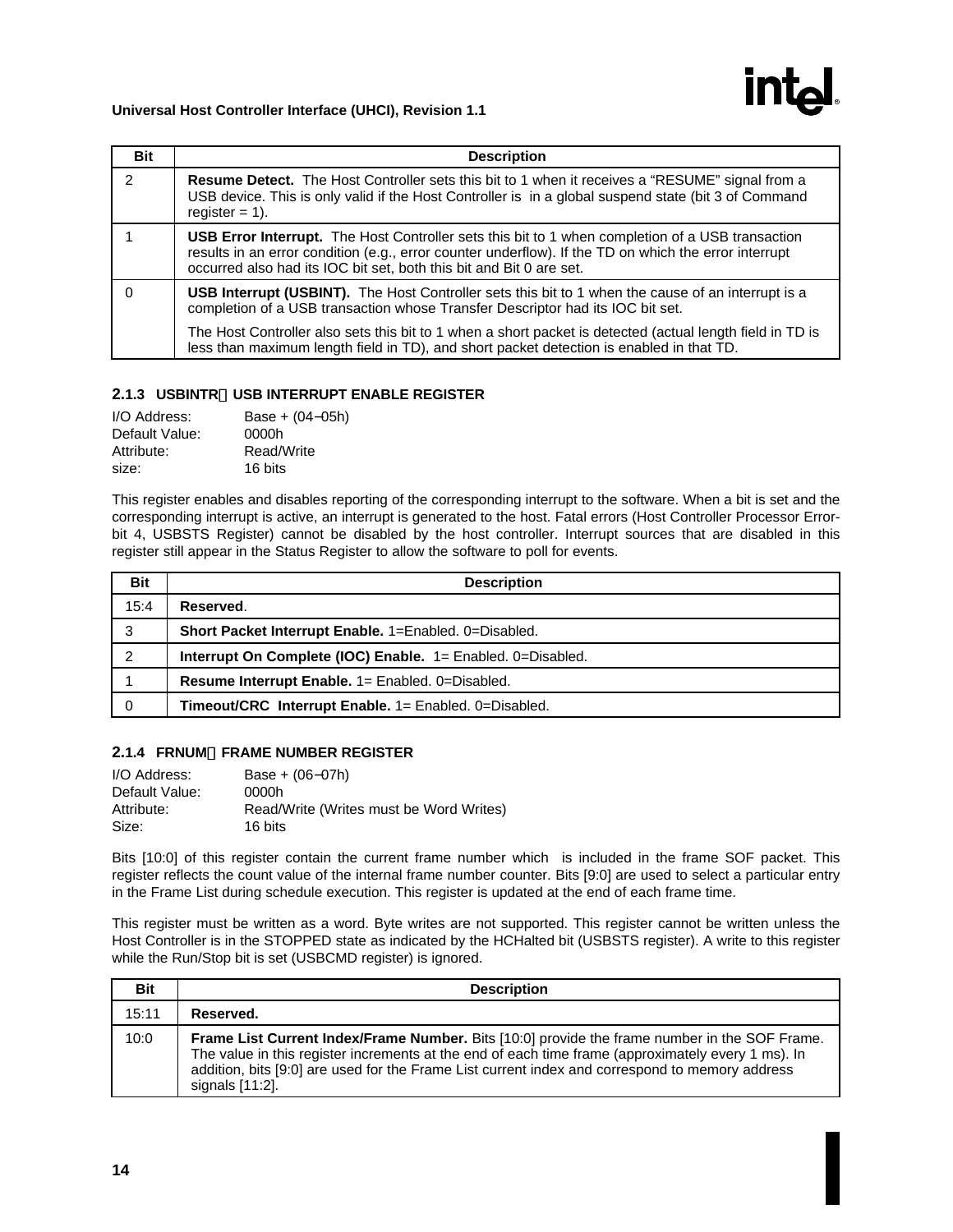<span id="page-20-0"></span>

#### **2.1.5 FLBASEADDFRAME LIST BASE ADDRESS REGISTER**

| $Base + (08 - 0Bh)$ |
|---------------------|
| Undefined           |
| Read/Write          |
| 32 bits             |
|                     |

This 32-bit register contains the beginning address of the Frame List in the system memory. HCD loads this register prior to starting the schedule execution by the Host Controller. When written, only the upper 20 bits are used. The lower 12 bits are written as zero (4-Kbyte alignment). The contents of this register are combined with the frame number counter to enable the Host Controller to step through the Frame List in sequence. The two least significant bits are always 00. This requires DWord alignment for all list entries. This configuration supports 1024 Frame List entries.

| <b>Bit</b> | <b>Description</b>                                                                          |
|------------|---------------------------------------------------------------------------------------------|
| 31:12      | <b>Base Address.</b> These bits correspond to memory address signals [31:12], respectively. |
| 11:0       | <b>Reserved.</b> Must be written as 0s.                                                     |

#### **2.1.6 START OF FRAME (SOF) MODIFY REGISTER**

| I/O Address:   | Base $+$ (0Ch) |
|----------------|----------------|
| Default Value: | 40h            |
| Attribute:     | Read/Write     |
| Size:          | 8 bits         |

This 1-byte register is used to modify the value used in the generation of SOF timing on the USB. Only the 7 least significant bits are used. When a new value is written into the these 7 bits, the SOF timing of the next frame will be adjusted. This feature can be used to adjust out any offset from the clock source that generates the clock that drives the SOF counter. This register can also be used to maintain real time synchronization with the rest of the system so that all devices have the same sense of real time. Using this register, the frame length can be adjusted across the full range required by the USB specification. It's initial programmed value is system dependent based on the accuracy of hardware USB clock and is initialized by system BIOS. It may be reprogrammed by USB system software at any time. Its value will take effect from the beginning of the next frame. This register is reset upon a Host Controller Reset or Global Reset. Software must maintain a copy of its value for reprogramming if necessary.

| <b>Bit</b> |                                                                                                                                                                                                                                                                                                                                                                                                                                                                                                                                     | <b>Description</b>                 |  |
|------------|-------------------------------------------------------------------------------------------------------------------------------------------------------------------------------------------------------------------------------------------------------------------------------------------------------------------------------------------------------------------------------------------------------------------------------------------------------------------------------------------------------------------------------------|------------------------------------|--|
| 7          | Reserved.                                                                                                                                                                                                                                                                                                                                                                                                                                                                                                                           |                                    |  |
| 6:0        | <b>SOF Timing Value.</b> Guidelines for the modification of frame time are contained in Chapter 7 of the<br>USB Specification. The SOF cycle time (number of SOF counter clock periods to generate a SOF<br>frame length) is equal to 11936 + value in this field. The default value is decimal 64 which gives a SOF<br>cycle time of 12000. For a 12 MHz SOF counter clock input, this produces a 1 ms Frame period. The<br>following table indicates what SOF Timing Value to program into this field for a certain frame period. |                                    |  |
|            | <b>Frame Length</b><br>(# 12Mhz Clocks)<br>(decimal)                                                                                                                                                                                                                                                                                                                                                                                                                                                                                | <b>SOF Reg. Value</b><br>(decimal) |  |
|            | 11936<br>11937                                                                                                                                                                                                                                                                                                                                                                                                                                                                                                                      | 0                                  |  |
|            |                                                                                                                                                                                                                                                                                                                                                                                                                                                                                                                                     |                                    |  |
|            | 11999<br>12000<br>12001                                                                                                                                                                                                                                                                                                                                                                                                                                                                                                             | 63<br>64<br>65                     |  |
|            |                                                                                                                                                                                                                                                                                                                                                                                                                                                                                                                                     |                                    |  |
|            | 12062<br>12063                                                                                                                                                                                                                                                                                                                                                                                                                                                                                                                      | 126<br>127                         |  |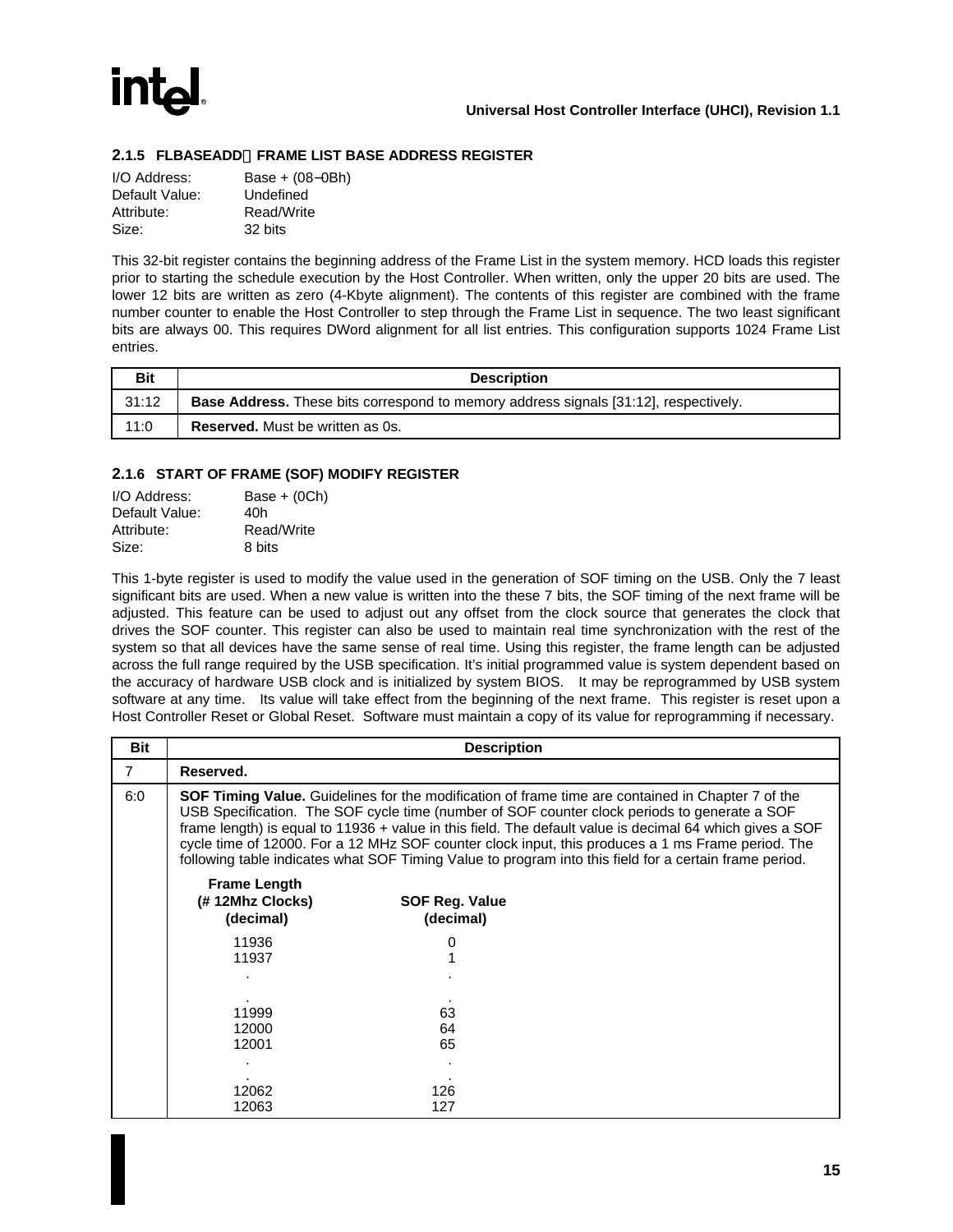<span id="page-21-0"></span>

|              | 2.1.7 PORTSC—PORT STATUS AND CONTROL REGISTER |
|--------------|-----------------------------------------------|
| I/O Address: | Base + (10-11h)-Port 1                        |
|              | Base + $(12-13h)$ - Port 2                    |
| Default:     | 0080h                                         |
| Access:      | Read/Write (WORD writeable only)              |
| Size:        | 16 bits                                       |

After a Power-up reset, Global reset, or Host Controller reset, the initial conditions of a port are: No device connected, Port disabled, and the bus line status is 00 (single-ended zero). Note: If a device is attached, the port state will transition to the attached state and system software will process this as with any status change notification. It make take up to 64 USB bit times for the port transition to occur. If the Host Controller is in global suspend mode, then, if any of bits [6,3,1] gets set, the Host Controller will signal a global resume. Refer to Chapter 11 of the USB Specification for details on hub operation.

**Pricide** 

| <b>Bit</b>     | <b>Description</b>                                                                                                                                                                                                                               |                                                                                                                                                                                                                                                                                                                                                                                                                                                                                                                                               |
|----------------|--------------------------------------------------------------------------------------------------------------------------------------------------------------------------------------------------------------------------------------------------|-----------------------------------------------------------------------------------------------------------------------------------------------------------------------------------------------------------------------------------------------------------------------------------------------------------------------------------------------------------------------------------------------------------------------------------------------------------------------------------------------------------------------------------------------|
| 15:13          |                                                                                                                                                                                                                                                  | Reserved. Must written as 0s when writing this register.                                                                                                                                                                                                                                                                                                                                                                                                                                                                                      |
| 12             | Suspend-R/W. 1=Port in suspend state. 0=Port not in suspend state. This bit should not be written<br>to a 1 if global suspend is active (bit 3=1 in the USBCMD register). Bit 2 and bit 12 of this register<br>define the hub states as follows: |                                                                                                                                                                                                                                                                                                                                                                                                                                                                                                                                               |
|                | Bits [12,2]                                                                                                                                                                                                                                      | <b>Hub State</b>                                                                                                                                                                                                                                                                                                                                                                                                                                                                                                                              |
|                | x <sub>0</sub>                                                                                                                                                                                                                                   | <b>Disable</b>                                                                                                                                                                                                                                                                                                                                                                                                                                                                                                                                |
|                | 01                                                                                                                                                                                                                                               | Enable                                                                                                                                                                                                                                                                                                                                                                                                                                                                                                                                        |
|                | 11                                                                                                                                                                                                                                               | Suspend                                                                                                                                                                                                                                                                                                                                                                                                                                                                                                                                       |
|                | progress on the USB.                                                                                                                                                                                                                             | When in suspend state, downstream propagation of data is blocked on this port, except for single-<br>ended 0 resets (global reset and port reset). The blocking occurs at the end of the current<br>transaction, if a transaction was in progress when this bit was written to 1. In the suspend state, the<br>port is sensitive to resume detection. Note that the bit status does not change until the port is<br>suspended and that there may be a delay in suspending a port if there is a transaction currently in                       |
| 11:10          | Reserved.                                                                                                                                                                                                                                        |                                                                                                                                                                                                                                                                                                                                                                                                                                                                                                                                               |
| 9              |                                                                                                                                                                                                                                                  | Port Reset-R/W. 1=Port is in Reset. 0=Port is not in Reset. When in the Reset State, the port is<br>disabled and sends the USB Reset signaling. Note that host software must guarantee that the<br>RESET signaling is active for the proper amount of time as specified in the USB Specification.                                                                                                                                                                                                                                             |
| 8              | device. Writes have no effect.                                                                                                                                                                                                                   | Low Speed Device Attached-RO. 1=Low speed device is attached to this port. 0=Full speed                                                                                                                                                                                                                                                                                                                                                                                                                                                       |
| $\overline{7}$ | Reserved-RO. Always read as 1.                                                                                                                                                                                                                   |                                                                                                                                                                                                                                                                                                                                                                                                                                                                                                                                               |
| 6              | has completed.                                                                                                                                                                                                                                   | <b>Resume Detect—R/W.</b> 1= Resume detected/driven on port. 0=No resume (K-state) detected/driven<br>on port. Software sets this bit to a 1 to drive resume signaling. The Host Controller sets this bit to a 1<br>if a J-to-K transition is detected while the port is in the Suspend state. Note that when this bit is 1, a<br>K-state is driven on the port as long as this bit remains 1 and the port is still in suspend state.<br>Writing a 0 (from 1) causes the port to send a low speed EOP. This bit will remain a 1 until the EOP |
| 5:4            |                                                                                                                                                                                                                                                  | Line Status-RO. These bits reflect the D+ (bit 4) and D- (bit 5) signals lines' logical levels. These<br>bits are used for fault detect and recovery as well as for USB diagnostics. This field is updated at<br>EOF2 time (See Chapter 11 of the USB Specification).                                                                                                                                                                                                                                                                         |
| 3              |                                                                                                                                                                                                                                                  | Port Enable/Disable Change-R/WC. 1=Port enabled/disabled status has changed. 0=No change.<br>For the root hub, this bit gets set only when a port is disabled due to disconnect on the that port or<br>due to the appropriate conditions existing at the EOF2 point (See Chapter 11 of the USB<br>Specification). Software clears this bit by writing a 1 to it.                                                                                                                                                                              |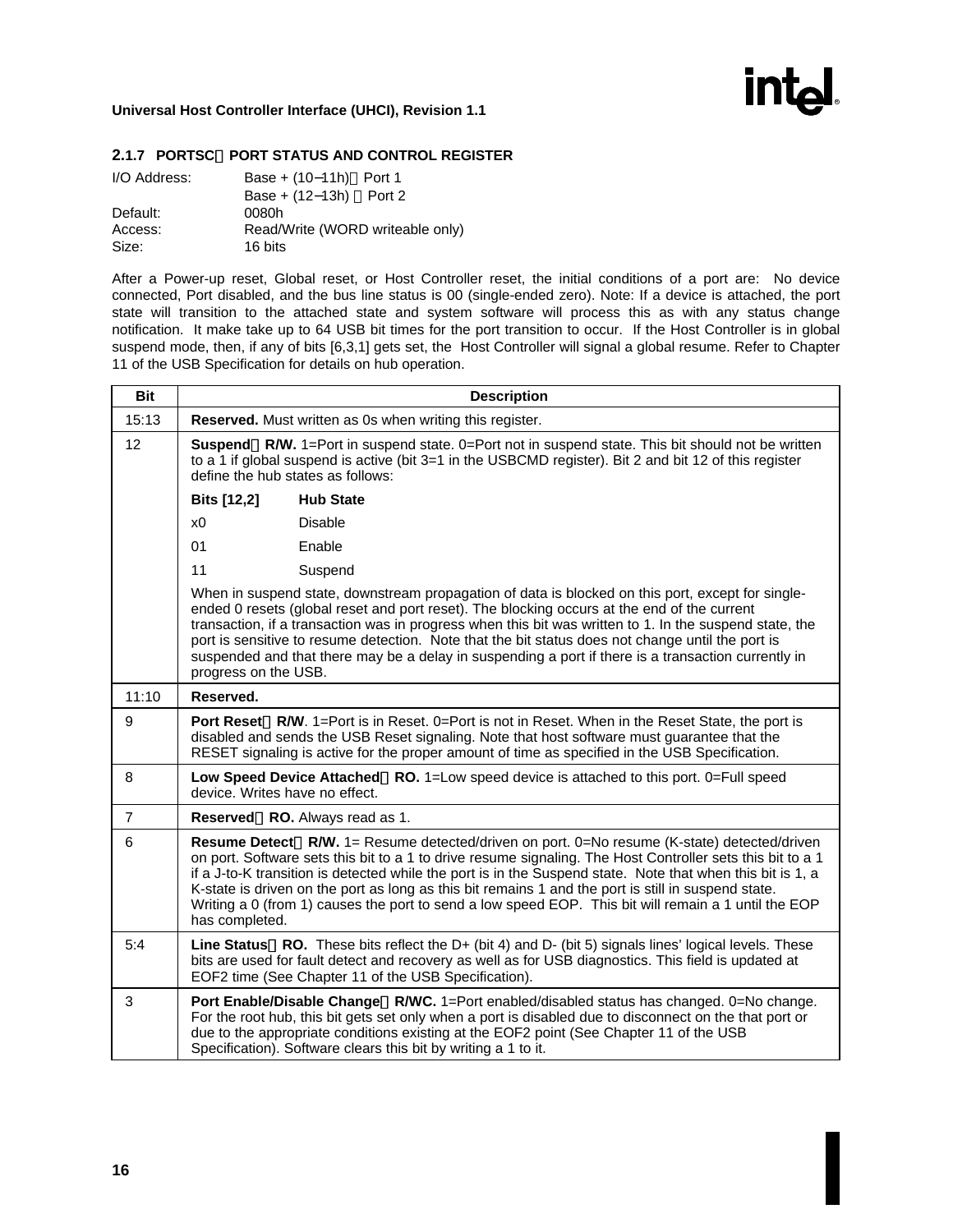| <b>Bit</b>    | <b>Description</b>                                                                                                                                                                                                                                                                                                                                                                                                                                                                                                                                                                                                                                                                                                                                                                                                      |
|---------------|-------------------------------------------------------------------------------------------------------------------------------------------------------------------------------------------------------------------------------------------------------------------------------------------------------------------------------------------------------------------------------------------------------------------------------------------------------------------------------------------------------------------------------------------------------------------------------------------------------------------------------------------------------------------------------------------------------------------------------------------------------------------------------------------------------------------------|
| $\mathcal{P}$ | Port Enabled/Disabled—R/W. 1=Enable. 0=Disable. Ports can be enabled by host software only.<br>Ports can be disabled by either a fault condition (disconnect event or other fault condition) or by host<br>software. Note that the bit status does not change until the port state actually changes and that<br>there may be a delay in disabling or enabling a port if there is a transaction currently in progress on<br>the USB.                                                                                                                                                                                                                                                                                                                                                                                     |
|               | <b>Connect Status Change—R/WC.</b> 1=Change in Current Connect Status. 0=No change.<br>Indicates a change has occurred in the port's Current Connect Status (see bit 0). The hub device<br>sets this bit for any changes to the port device connect status, even if system software has not<br>cleared a connect status change. If, for example, the insertion status changes twice before system<br>software has cleared the changed condition, hub hardware will be "setting" an already-set bit (i.e.,<br>the bit will remain set). However, the hub transfers the change bit only once when the Host Controller<br>requests a data transfer to the Status Change endpoint. System software is responsible for<br>determining state change history in such a case. Software sets this bit to 0 by writing a 1 to it. |
|               | <b>Current Connect Status-RO.</b> 1=Device is present on port. 0=No device is present. This value<br>reflects the current state of the port, and may not correspond directly to the event that caused the<br>Connect Status Change bit (Bit 1) to be set.                                                                                                                                                                                                                                                                                                                                                                                                                                                                                                                                                               |

#### **2.1.7.1 Behavior Under Global or Selective Suspend Scenarios**

Tables 5 and 6 show the behavior of the Host Controller when resume, connect and disconnect signaling is received on ports in various states when the Host Controller is in or not in the global suspend state. (A full explanation of hub behavior is given in Chapter 11 of the USB spec.) Generally speaking, the PORTSC register associated with the port receiving the signaling reflects the status change appropriate for the type of signaling received. Resume signaling (K-State) is recognized in the PORTSC register only if the port is in selective suspend (PORTSC bits 2 and 12 are set). Resume will be recognized in the USBSTS register (bit 2) if resume is received on a suspended or enabled port when the Host Controller is in the global suspend state (USBCMD register bit 3 is set).

The host may also initiate a resume on a suspended port or when the Host Controller has been suspended, by writing the appropriate resume-detect/force-resume bit to a 1. A global resume is started by writing bit 4 in the USBCMD register to a 1. A K-State signal will be sent on all enabled ports. (Any port which needs to send the resume signal and is not enabled must be enabled before the resume is forced.) A resume can be forced on a selectively suspended port by writing bit 6 in the corresponding PORTSC register to a 1.

Resume signaling is ended by clearing the appropriate suspend and resume bits. This is true for either selective or global resumes or resumes initiated by signaling at the port or by the Host Controller. The suspend and resume bits must be written to a 0 together in the same write cycle or the suspend must be written to a 0 after the resume bit is reset in order to get proper single-ended zero termination of the resume signaling. Resume is ended on a suspended Host Controller by writing USBCMD register bits 3 and 4 to 0. Resume is ended on a suspended port by writing PORTSC register bits 6 and 12 to 0. If signaling on a suspended port in a globally suspended Host Controller is the source of the resume, the Host Controller suspend and resume bits should be cleared before the port bits are cleared.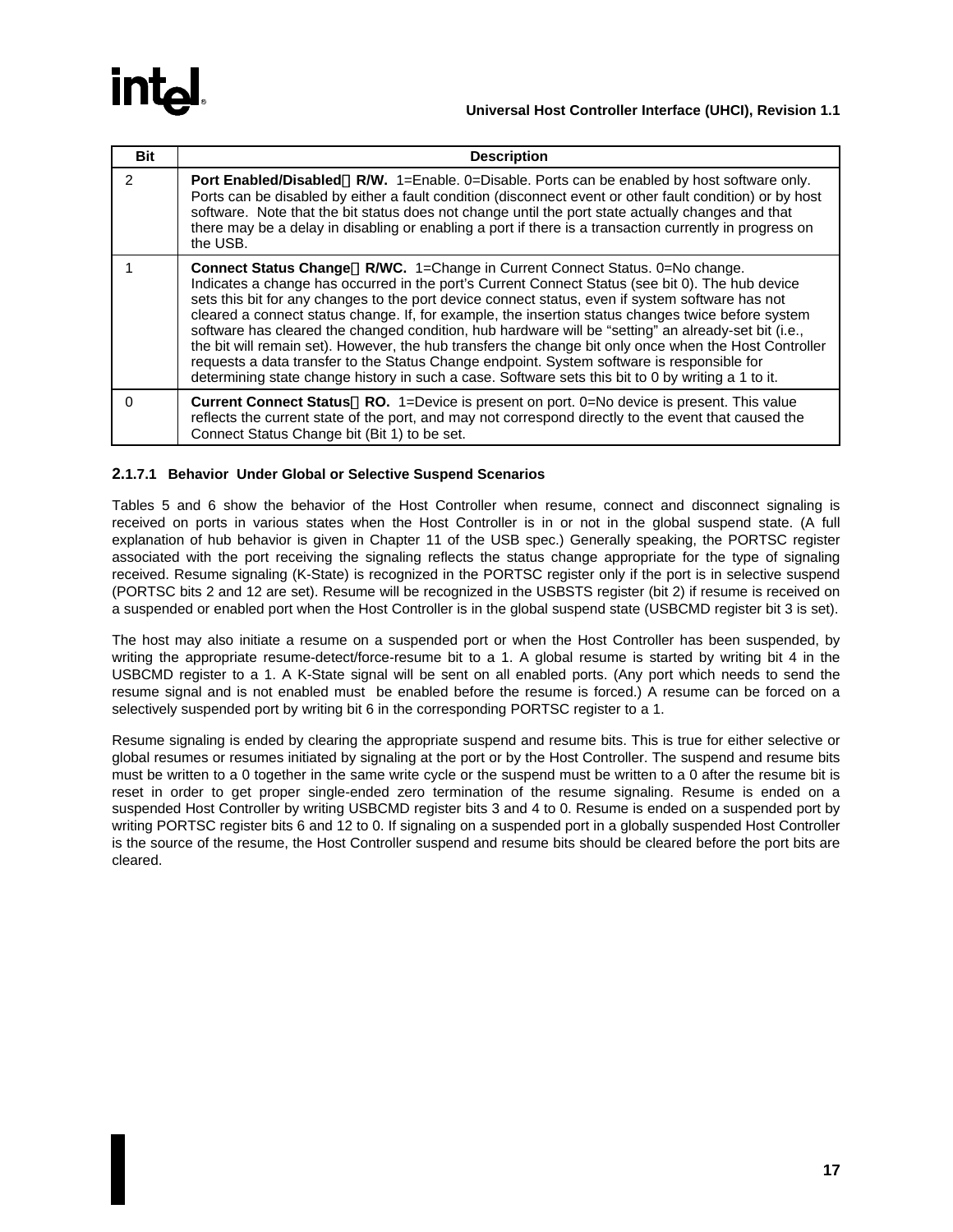# intd.

### **Universal Host Controller Interface (UHCI), Revision 1.1**

|                                                                   |                                                                                                                                  |                               | <b>Adjacent Port Response</b> |                          |
|-------------------------------------------------------------------|----------------------------------------------------------------------------------------------------------------------------------|-------------------------------|-------------------------------|--------------------------|
| <b>Port Status and</b><br><b>Signaling Type</b>                   | <b>Signaled Port Response</b>                                                                                                    | <b>Enabled</b><br><b>Port</b> | <b>Disabled</b><br>Port       | <b>Suspended</b><br>Port |
| Port disabled,<br>resume K-State received                         | No Effect                                                                                                                        | No Effect                     | No Effect                     | No Effect                |
| Port suspended, Resume<br>K-State received                        | Resume reflected<br>downstream on signaled port.<br>Resume Detect status bit in<br>PORTSC register is set.                       | No Effect                     | No Effect                     | No Effect                |
| Port enabled, disabled or<br>suspended and<br>disconnect received | PORTSC Connect and<br>Enable status bits are<br>cleared, and Connect Change<br>and Enable/Disable Change<br>status bits are set. | No Effect                     | No Effect                     | No Effect                |
| Port disabled and<br>connect received                             | <b>PORTSC Connect Status and</b><br><b>Connect Status Change bits</b><br>are set.                                                | No Effect                     | No Effect                     | No Effect                |

|--|

|                                                                   | Table 6. Behavior During Resume when Host is in Global Suspend State                                                                                                          |                             |                               |                       |
|-------------------------------------------------------------------|-------------------------------------------------------------------------------------------------------------------------------------------------------------------------------|-----------------------------|-------------------------------|-----------------------|
|                                                                   |                                                                                                                                                                               |                             | <b>Adjacent Port Response</b> |                       |
| <b>Port Status and</b><br><b>Signaling Type</b>                   | <b>Signaled Port Response</b>                                                                                                                                                 | <b>Enabled Port</b>         | <b>Disabled</b><br>Port       | <b>Suspended Port</b> |
| Port enabled, Resume<br>K-State received                          | Resume reflected<br>downstream on signaled port.<br>Resume Detect Status bit in<br>USBSTS Reg is set.                                                                         | Signal resume<br>downstream | No Effect                     | No Effect             |
| Port disabled, resume<br>K-State received                         | No Effect                                                                                                                                                                     | No Effect                   | No Effect                     | No Effect             |
| Port suspended, Resume<br>K-State received                        | Resume signal reflected<br>downstream on signaled port.<br>Resume Detect status bit in<br>PORTSC and USBSTS Regs<br>are set.                                                  | Signal resume<br>downstream | No Effect                     | No Effect             |
| Port enabled, disabled or<br>suspended and<br>disconnect received | Resume Detect status bit in<br>USBSTS Reg is set.<br>PORTSC Connect and<br>Enable status bits are cleared<br>and Connect Change and<br>Enable/Disable Change bits<br>are set. | Signal resume<br>downstream | No Effect                     | No Effect             |
| Port disabled and<br>connect received                             | Resume Detect status bit in<br><b>USBSTS Reg is set.</b><br><b>PORTSC Connect status bit</b><br>and Connect Change status<br>bit are set.                                     | Signal resume<br>downstream | No Effect                     | No Effect             |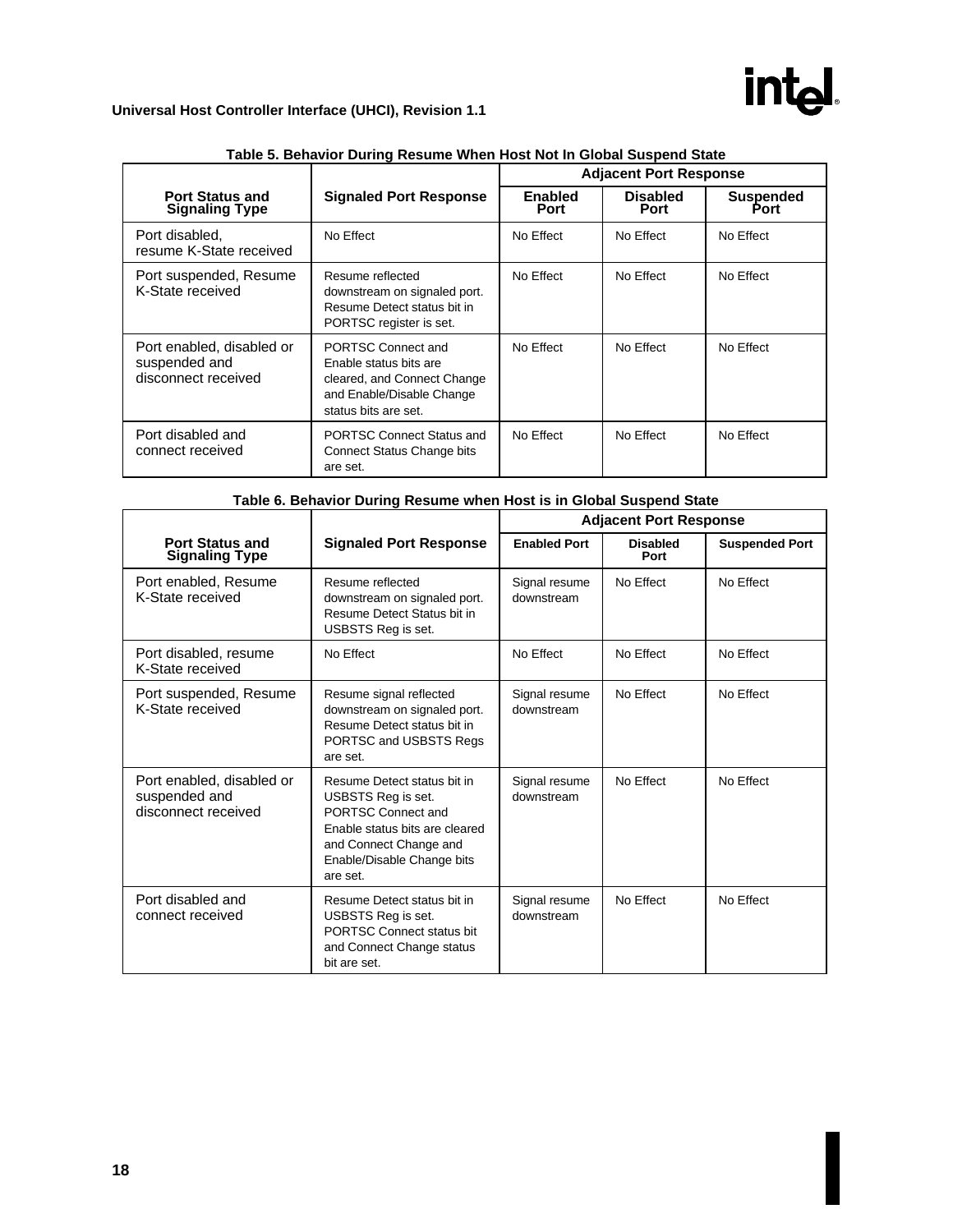<span id="page-24-0"></span>

### **2.2 PCI Configuration Registers (USB)**

#### **2.2.1 CLASSC-CLASS CODE REGISTER**

| Address Offset: | $09-0Bh$  |
|-----------------|-----------|
| Default Value:  | 010180h   |
| Attribute:      | Read Only |
| Size:           | 24 bits   |

This register contains the device programming interface information related to the Sub-Class Code and Base Class Code definition. This register also identifies the Base Class Code and the function sub-class in relation to the Base Class Code.

| <b>Bit</b> | <b>Description</b>                                                                        |
|------------|-------------------------------------------------------------------------------------------|
| 23:16      | Base Class Code (BASEC). 0Ch= Serial Bus controller.                                      |
| 15:8       | Sub-Class Code (SCC). 03h=Universal Serial Bus Host Controller.                           |
| 7:0        | Programming Interface (PI). 00h=No specific register level programming interface defined. |

#### **2.2.2 USBBASEIO SPACE BASE ADDRESS REGISTER**

| Address Offset: | $20 - 23h$ |
|-----------------|------------|
| Default Value:  | 00000001h  |
| Attribute:      | Read/Write |
| Size:           | 32 bits    |

This register contains the base address of the USB I/O Registers.

| Bit      | <b>Description</b>                                                                                                                                |
|----------|---------------------------------------------------------------------------------------------------------------------------------------------------|
| 31:16    | <b>Reserved.</b> Hardwired to 0s. Must be written as 0s.                                                                                          |
| 15:5     | <b>Index Register Base Address.</b> Bits [15:5] correspond to I/O address signals AD [15:5].<br>respectively.                                     |
| 4:1      | <b>Reserved.</b> Read as 0.                                                                                                                       |
| $\Omega$ | <b>Resource Type Indicator (RTE)-RO.</b> This bit is hardwired to 1 indicating that the base address<br>field in this register maps to I/O space. |

#### **2.2.3 SBRNSERIAL BUS RELEASE NUMBER REGISTER**

| 60h                   |
|-----------------------|
| See Description below |
| Read only             |
| 8 bits                |
|                       |

This register contains the release of the Universal Serial Bus Specification with which this Universal Serial Bus Host Controller module is compliant.

| <b>Bit</b> |                  | <b>Description</b>                                                            |
|------------|------------------|-------------------------------------------------------------------------------|
| 7:0        |                  | Serial Bus Specification Release Number. All other combinations are reserved. |
|            | <b>Bits[7:0]</b> | <b>Release Number</b>                                                         |
|            | 00h              | Pre-release 1.0                                                               |
|            | 10 <sub>h</sub>  | Release 1.0                                                                   |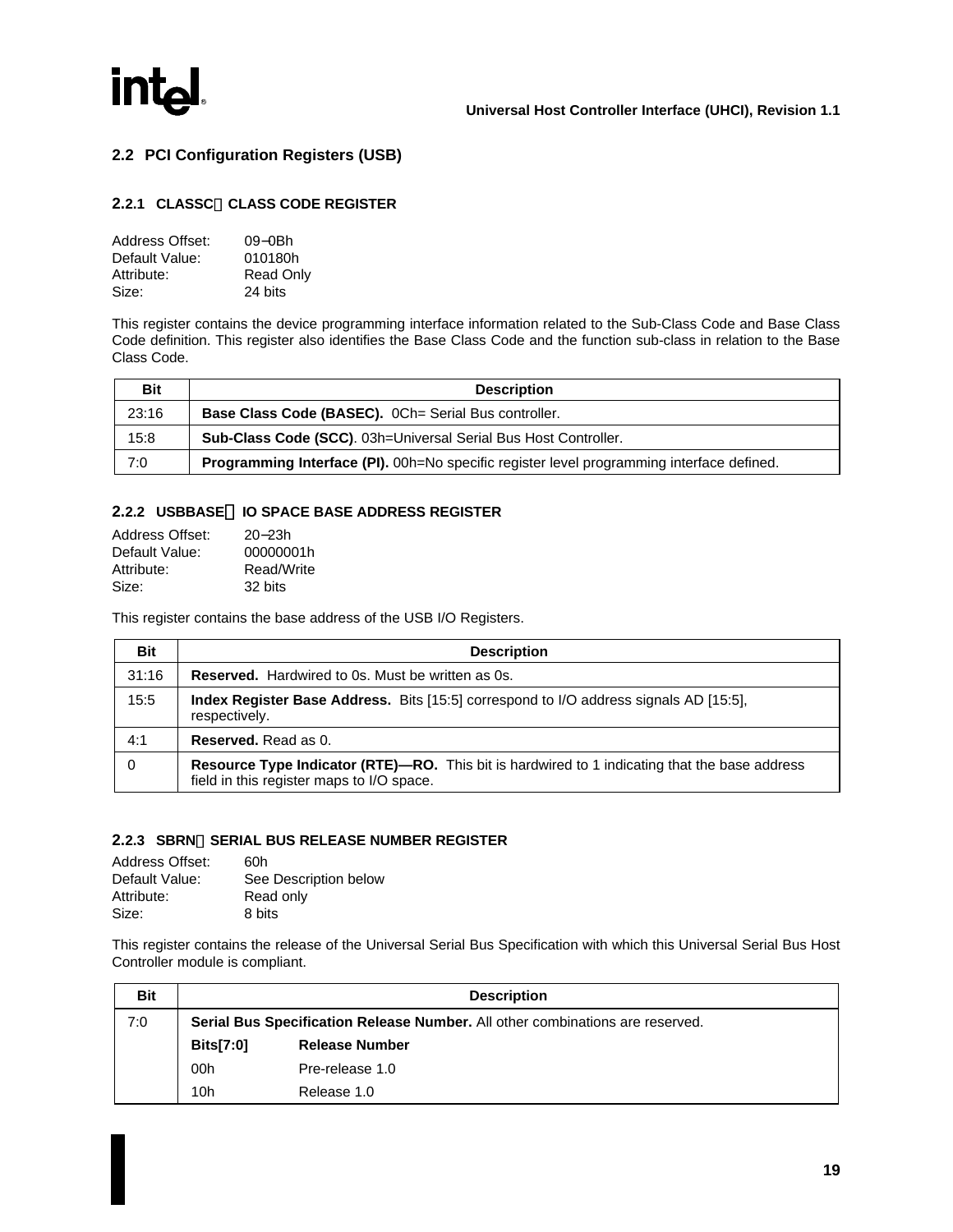

### <span id="page-25-0"></span>**3. DATA STRUCTURES**

This section describes the details of the data structures used to communicate control, status, and data between HCD (software) and the Host Controller (hardware)—Frame Lists, Transfer Descriptors, and Queue Heads. Frame Lists are aligned on 4-Kbyte boundaries. Transfer Descriptors and Queue Heads must be aligned on 16-byte boundaries.

#### **3.1 Frame List Pointer**

Frame List pointers direct the host controller to the first item in the frame's schedule. The frame pointers are aligned on DWORD boundaries within the Frame List.

| 31 |                            | 4                         |             | $3\quad 2$  | 1 0 |        |  |
|----|----------------------------|---------------------------|-------------|-------------|-----|--------|--|
|    | Frame List Pointer         |                           | $\mathbf 0$ | $\mathbf 0$ | Q   | 00-03h |  |
|    | Host Controller Read/Write | Host Controller Read Only |             |             |     |        |  |
|    |                            |                           |             |             |     |        |  |

#### **3.1.1 FRAME LIST POINTER (DWORD)**

The frame list pointer contains a link pointer to the first data object to be processed in the frame, as well as the control bits defined below.

| <b>Bit</b> | <b>Description</b>                                                                                                                                                                                                                                          |
|------------|-------------------------------------------------------------------------------------------------------------------------------------------------------------------------------------------------------------------------------------------------------------|
| 31:4       | <b>Frame List Pointer (FLP).</b> This field contains the address of the first data object to be processed in<br>the frame and corresponds to memory address signals [31:4], respectively.                                                                   |
| 3:2        | <b>Reserved.</b> These bits must be written as 0s.                                                                                                                                                                                                          |
|            | $Q$ H/TD Select $(Q)$ . 1= $Q$ H. 0=TD. This bit indicates to the hardware whether the item referenced by<br>the link pointer is a TD or a QH. This allows the Host Controller to perform the proper type of<br>processing on the item after it is fetched. |
|            | <b>Terminate (T).</b> 1=Empty Frame (pointer is invalid). 0=Pointer is valid (points to a QH or TD). This bit<br>indicates to the Host Controller whether the schedule for this frame has valid entries in it.                                              |

#### **3.2 Transfer Descriptor (TD)**

Transfer Descriptors (TDs) express the characteristics of the transaction requested on USB by a client. TDs are always aligned on 16-byte boundaries. While there are four different transfer types supported by USB, all TDs are formatted identically. The different transfer types are supported by a small number of control bits in the descriptor that the Host Controller interprets during operation. All transfer descriptors have the same basic, 32-byte structure (Figure 7). The last 4 DWords are for software use. During operation, the Host Controller hardware performs consistency checks on some fields of the TD. If a consistency check fails, the Host Controller halts immediately and issues an interrupt to the system. This interrupt is not maskable within the host controller.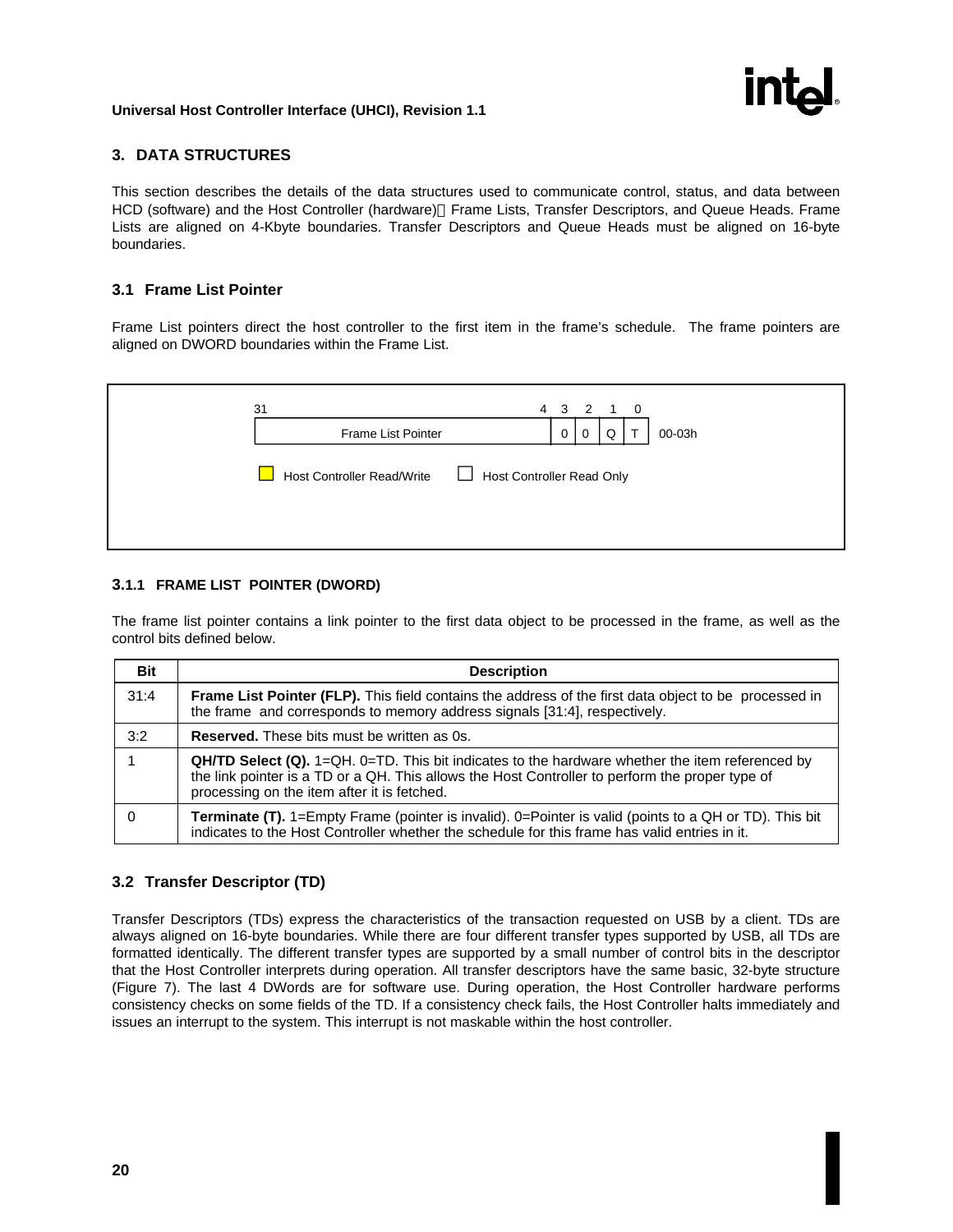<span id="page-26-0"></span>

| SPD C_ERR LS ISO IOC<br>$\overline{R}$ | <b>Status</b> | $\mathsf{R}$          |                | ActLen     | 04-07h |
|----------------------------------------|---------------|-----------------------|----------------|------------|--------|
| MaxLen                                 | R<br>D        | EndPt                 | Device Address | <b>PID</b> | 08-0Bh |
|                                        |               |                       |                |            |        |
|                                        |               | <b>Buffer Pointer</b> |                |            | 0C-0Fh |

**Figure 7. Generic Form of Transfer Descriptor (TD)**

### **3.2.1 TD LINK POINTER (DWORD 0: 00-03h)**

The first DWord of a Transfer Descriptor (TD) contains a link pointer to another TD or a Queue Head (QH) as well as control bits.

| <b>Bit</b>    | <b>Description</b>                                                                                                                                                                                                                                                                                                                                                                                                                                                                |
|---------------|-----------------------------------------------------------------------------------------------------------------------------------------------------------------------------------------------------------------------------------------------------------------------------------------------------------------------------------------------------------------------------------------------------------------------------------------------------------------------------------|
| 31:4          | Link Pointer (LP). Bits [31:4] Correspond to memory address signals [31:4], respectively. This field<br>points to another TD or QH.                                                                                                                                                                                                                                                                                                                                               |
| 3             | <b>Reserved.</b> Must be 0 when writing this field.                                                                                                                                                                                                                                                                                                                                                                                                                               |
| $\mathcal{P}$ | <b>Depth/Breadth Select (Vf).</b> $1 =$ Depth first. 0=Breadth first. This bit is only valid for queued TDs and<br>indicates to the hardware whether it should process in a depth first or breadth first fashion. When set<br>to depth first, it informs the Host Controller to process the next transaction in the queue rather than<br>starting a new queue.                                                                                                                    |
|               | QH/TD Select (Q). 1=QH. 0=TD. This bit informs the Host Controller whether the item referenced by<br>the link pointer is another TD or a QH. This allows the Host Controller to perform the proper type of<br>processing on the item after it is fetched                                                                                                                                                                                                                          |
| 0             | <b>Terminate (T).</b> 1=Link Pointer field not valid. 0=Link Pointer field is valid. This bit informs the Host<br>Controller that the link pointer in this TD does not point to another valid entry. When encountered in a<br>queue context, this bit indicates to the Host Controller that there are no more valid entries in the<br>queue. A TD encountered outside of a queue context with the T bit set informs the Host Controller<br>that this is the last TD in the frame. |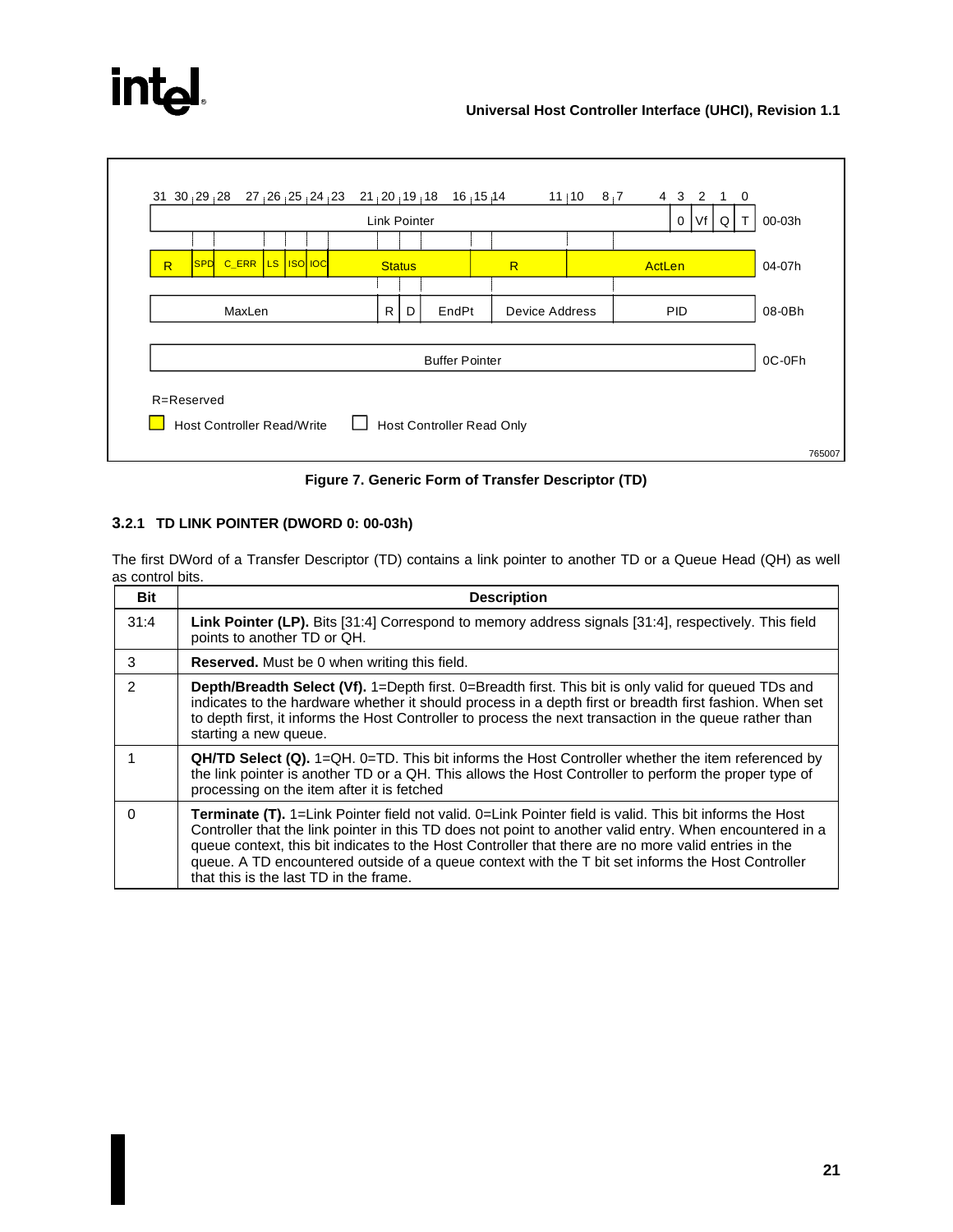| <b>Bit</b> | <b>Description</b>                                                                                                                                                                                                                                                                                                                                                                                                                                                                                                                                                                                                                                                                                                                                                                                            |                                                                                                                                                                                                                                                                                                                                                                          |                                                       |                          |  |  |  |  |
|------------|---------------------------------------------------------------------------------------------------------------------------------------------------------------------------------------------------------------------------------------------------------------------------------------------------------------------------------------------------------------------------------------------------------------------------------------------------------------------------------------------------------------------------------------------------------------------------------------------------------------------------------------------------------------------------------------------------------------------------------------------------------------------------------------------------------------|--------------------------------------------------------------------------------------------------------------------------------------------------------------------------------------------------------------------------------------------------------------------------------------------------------------------------------------------------------------------------|-------------------------------------------------------|--------------------------|--|--|--|--|
| 31:30      | Reserved (R).                                                                                                                                                                                                                                                                                                                                                                                                                                                                                                                                                                                                                                                                                                                                                                                                 |                                                                                                                                                                                                                                                                                                                                                                          |                                                       |                          |  |  |  |  |
| 29         | Short Packet Detect (SPD). 1=Enable. 0=Disable. When a packet has this bit set to 1 and the<br>packet:<br>1. is an input packet;                                                                                                                                                                                                                                                                                                                                                                                                                                                                                                                                                                                                                                                                              |                                                                                                                                                                                                                                                                                                                                                                          |                                                       |                          |  |  |  |  |
|            | 2. is in a queue; and                                                                                                                                                                                                                                                                                                                                                                                                                                                                                                                                                                                                                                                                                                                                                                                         |                                                                                                                                                                                                                                                                                                                                                                          |                                                       |                          |  |  |  |  |
|            |                                                                                                                                                                                                                                                                                                                                                                                                                                                                                                                                                                                                                                                                                                                                                                                                               | 3 successfully completes with an actual length less than the maximum length;                                                                                                                                                                                                                                                                                             |                                                       |                          |  |  |  |  |
|            | sent at the end of the frame.                                                                                                                                                                                                                                                                                                                                                                                                                                                                                                                                                                                                                                                                                                                                                                                 | then the TD is marked inactive, the Queue Header is not updated and the USBINT status bit (Status<br>Register) is set at the end of the frame. In addition, if the interrupt is enabled, the interrupt will be                                                                                                                                                           |                                                       |                          |  |  |  |  |
|            |                                                                                                                                                                                                                                                                                                                                                                                                                                                                                                                                                                                                                                                                                                                                                                                                               | Note that any error (e.g., babble or FIFO error) prevents the short packet from being reported. The<br>behavior is undefined when this bit is set with output packets or packets outside of queues.                                                                                                                                                                      |                                                       |                          |  |  |  |  |
| 28:27      | This field is a 2-bit down counter that keeps track of the number of Errors<br>detected while executing this TD. If this field is programmed with a non zero value during setup, the<br>Host Controller decrements the count and writes it back to the TD if the transaction fails. If the<br>counter counts from one to zero, the Host Controller marks the TD inactive, sets the "STALLED" and<br>error status bit for the error that caused the transition to zero in the TD. An interrupt will be<br>generated to HCD if the decrement to zero was caused by Data Buffer error, Bitstuff error, or if<br>enabled, a CRC or Timeout error. If HCD programs this field to zero during setup, the Host Controller<br>will not count errors for this TD and there will be no limit on the retries of this TD. |                                                                                                                                                                                                                                                                                                                                                                          |                                                       |                          |  |  |  |  |
|            | Bits[28:27]                                                                                                                                                                                                                                                                                                                                                                                                                                                                                                                                                                                                                                                                                                                                                                                                   | Interrupt After                                                                                                                                                                                                                                                                                                                                                          |                                                       |                          |  |  |  |  |
|            | 00                                                                                                                                                                                                                                                                                                                                                                                                                                                                                                                                                                                                                                                                                                                                                                                                            | No Error Limit                                                                                                                                                                                                                                                                                                                                                           |                                                       |                          |  |  |  |  |
|            | 01                                                                                                                                                                                                                                                                                                                                                                                                                                                                                                                                                                                                                                                                                                                                                                                                            | 1 error                                                                                                                                                                                                                                                                                                                                                                  |                                                       |                          |  |  |  |  |
|            | 10                                                                                                                                                                                                                                                                                                                                                                                                                                                                                                                                                                                                                                                                                                                                                                                                            | 2 errors                                                                                                                                                                                                                                                                                                                                                                 |                                                       |                          |  |  |  |  |
|            | 11                                                                                                                                                                                                                                                                                                                                                                                                                                                                                                                                                                                                                                                                                                                                                                                                            | 3 errors                                                                                                                                                                                                                                                                                                                                                                 |                                                       |                          |  |  |  |  |
|            | Error                                                                                                                                                                                                                                                                                                                                                                                                                                                                                                                                                                                                                                                                                                                                                                                                         | <b>Decrement Counter</b>                                                                                                                                                                                                                                                                                                                                                 | Error                                                 | <b>Decrement Counter</b> |  |  |  |  |
|            | <b>CRC</b> Error<br><b>Timeout Error</b><br><b>NAK Received</b><br><b>Babble Detected</b>                                                                                                                                                                                                                                                                                                                                                                                                                                                                                                                                                                                                                                                                                                                     | Yes<br>Yes<br>No.<br>$No*$                                                                                                                                                                                                                                                                                                                                               | Data Buffer Error<br>Stalled<br><b>Bitstuff Error</b> | Yes<br>$No*$<br>Yes      |  |  |  |  |
|            |                                                                                                                                                                                                                                                                                                                                                                                                                                                                                                                                                                                                                                                                                                                                                                                                               | * Detection of Babble or Stall automatically deactivates the TD. Thus, count is not decremented.                                                                                                                                                                                                                                                                         |                                                       |                          |  |  |  |  |
| 26         | Low Speed Device (LS). 1=Low Speed Device. 0=Full Speed Device. This bit indicates that the<br>target device (USB data source or sink) is a low speed device, running at 1.5 Mb/s, instead of at full<br>speed. There are special restrictions on schedule placement for low speed TDs. See section 1.3,<br>Scheduling, for more information on low speed TD schedule placement. If a Host Controller root hub<br>port is connected to a full speed device and this bit is set to a 1 for a low speed transaction, the Host<br>Controller sends out a low speed preamble on that port before sending the PID. No preamble is sent<br>if a Host Controller root hub port is connected to a low speed device.                                                                                                   |                                                                                                                                                                                                                                                                                                                                                                          |                                                       |                          |  |  |  |  |
| 25         |                                                                                                                                                                                                                                                                                                                                                                                                                                                                                                                                                                                                                                                                                                                                                                                                               | Isochronous Select (IOS). 1=Isochronous Transfer Descriptor. 0=Non-isochronous Transfer<br>Descriptor. The field specifies the type of the data structure. If this bit is set to a 1, the TD is an<br>isochronous transfer. Isochronous TDs are always marked inactive by the hardware after execution,<br>regardless of the results of the transaction.                 |                                                       |                          |  |  |  |  |
| 24         |                                                                                                                                                                                                                                                                                                                                                                                                                                                                                                                                                                                                                                                                                                                                                                                                               | Interrupt on Complete (IOC). 1=Issue IOC. This bit specifies that the Host Controller should issue<br>an interrupt on completion of the frame in which this Transfer Descriptor is executed. Even if the<br>Active bit in the TD is already cleared when the TD is fetched (no transaction will occur on USB), an<br>IOC interrupt is generated at the end of the frame. |                                                       |                          |  |  |  |  |

# <span id="page-27-0"></span>**3.2.2 TD CONTROL AND STATUS (DWORD 1: 04-07h)**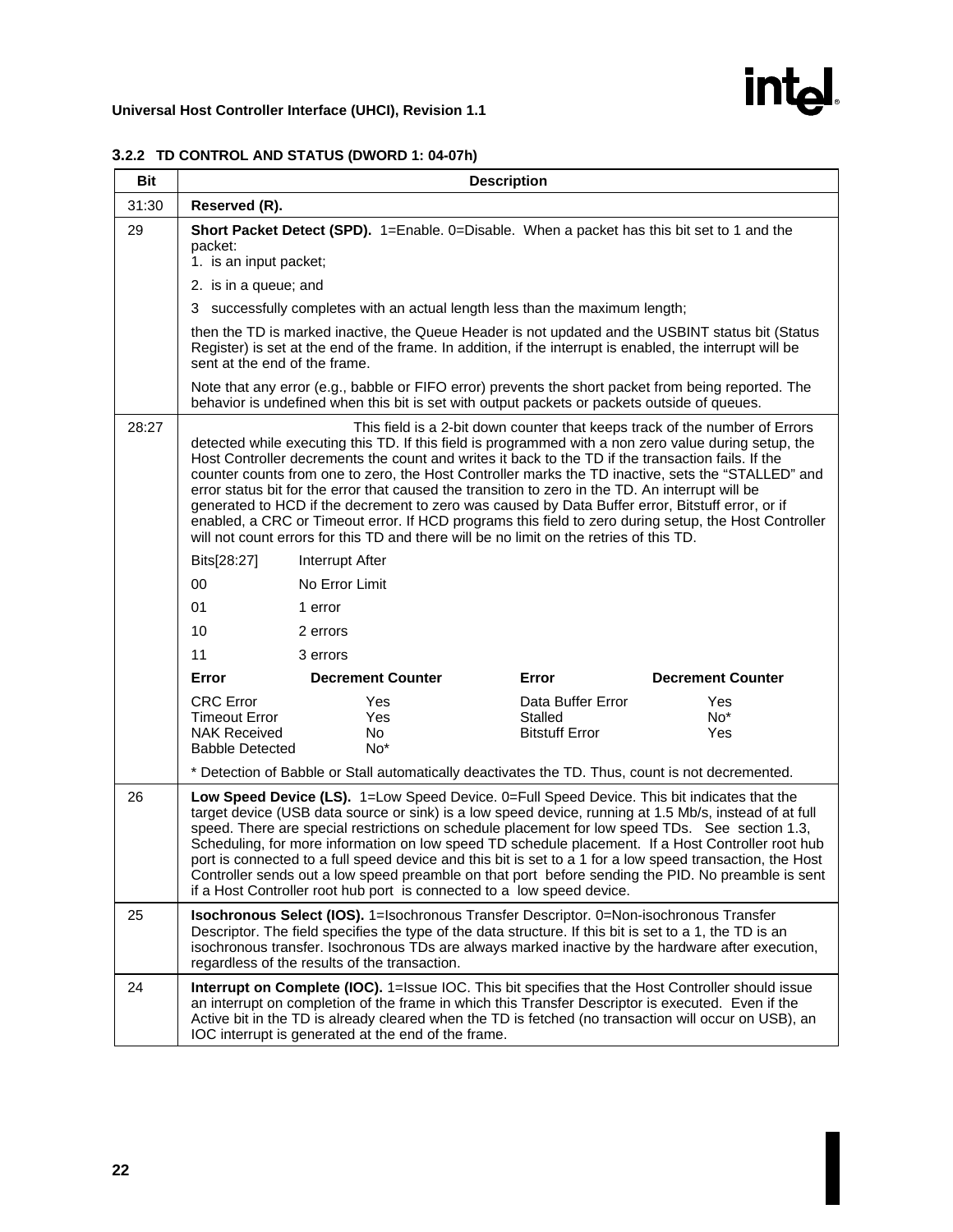# intd.

| <b>Bit</b> |                                                                                                                                                                                                                                                                                                                                                                                         | <b>Description</b>                                                                                                                                                                                                                                                                                                                                                                                                                                                                                                                                                                                                                                                                                                                                                                                                                     |  |  |  |  |  |  |  |  |
|------------|-----------------------------------------------------------------------------------------------------------------------------------------------------------------------------------------------------------------------------------------------------------------------------------------------------------------------------------------------------------------------------------------|----------------------------------------------------------------------------------------------------------------------------------------------------------------------------------------------------------------------------------------------------------------------------------------------------------------------------------------------------------------------------------------------------------------------------------------------------------------------------------------------------------------------------------------------------------------------------------------------------------------------------------------------------------------------------------------------------------------------------------------------------------------------------------------------------------------------------------------|--|--|--|--|--|--|--|--|
| 23:16      | Status. This field is used by the Host Controller to communicate individual command execution<br>states back to HCD. This field contains the status of the last transaction performed on this TD. For<br>Isochronous TDs, this is always the completion status (no retries). For the other transfer types this<br>field is updated each time the TD is executed. The bit encodings are: |                                                                                                                                                                                                                                                                                                                                                                                                                                                                                                                                                                                                                                                                                                                                                                                                                                        |  |  |  |  |  |  |  |  |
|            | <b>Bit</b>                                                                                                                                                                                                                                                                                                                                                                              | <b>Status Field Description</b>                                                                                                                                                                                                                                                                                                                                                                                                                                                                                                                                                                                                                                                                                                                                                                                                        |  |  |  |  |  |  |  |  |
|            | 23                                                                                                                                                                                                                                                                                                                                                                                      | <b>Active.</b> Set to 1 by software to enable the execution of a message transaction by the Host<br>Controller. When the transaction associated with this descriptor is completed, the Host<br>Controller sets this bit to 0 indicating that the descriptor should not be executed when it is next<br>encountered in the schedule. The Active bit is also set to 0 if a stall handshake is received<br>from the endpoint. For Host Controller schedule execution operations, see the Script and Data<br>Transfer Primitives section.                                                                                                                                                                                                                                                                                                   |  |  |  |  |  |  |  |  |
|            | 22                                                                                                                                                                                                                                                                                                                                                                                      | Stalled. Set to a 1 by the Host Controller during status updates to indicate that a serious error<br>has occurred at the device/endpoint addressed by this TD. This can be caused by babble, the<br>error counter counting down to zero, or reception of the STALL handshake from the device<br>during the transaction. Any time that a transaction results in the Stalled bit being set, the<br>Active bit is also cleared (set to 0). If a STALL handshake is received from a SETUP<br>transaction, a Time Out Error will also be reported.                                                                                                                                                                                                                                                                                          |  |  |  |  |  |  |  |  |
|            | 21                                                                                                                                                                                                                                                                                                                                                                                      | Data Buffer Error. Set to a 1 by the Host Controller during status update to indicate that the<br>Host Controller is unable to keep up with the reception of incoming data (overrun) or is unable<br>to supply data fast enough during transmission (underrun). When this occurs, the actual<br>length and Max Length field of the TD will not match. In the case of an underrun, the Host<br>Controller will transmit an incorrect CRC (thus invalidating the data at the endpoint) and leave<br>the TD active (unless error count reached zero). If a overrun condition occurs, the Host<br>Controller will force a timeout condition on the USB, invalidating the transaction at the source.                                                                                                                                        |  |  |  |  |  |  |  |  |
|            | 20                                                                                                                                                                                                                                                                                                                                                                                      | <b>Babble Detected.</b> Set to a 1 by the Host Controller during status update when a "babble" is<br>detected during the transaction generated by this descriptor. In addition to setting this bit, the<br>Host Controller also sets the "STALLED" bit (bit 22) to a 1. Since "babble" is considered a fatal<br>error for that transfer, setting the "STALLED" bit to a 1 insures that no more transactions<br>occur as a result of this descriptor. Detection of babble causes immediate termination of the<br>current frame. No further TDs in the frame are executed. Execution resumes with the next<br>frame list index.                                                                                                                                                                                                          |  |  |  |  |  |  |  |  |
|            | 19                                                                                                                                                                                                                                                                                                                                                                                      | NAK Received. Set to a 1 by the Host Controller during status update when the Host<br>Controller receives a "NAK" packet during the transaction generated by this descriptor. If a<br>NAK handshake is received from a SETUP transaction, a Time Out Error will also be<br>reported.                                                                                                                                                                                                                                                                                                                                                                                                                                                                                                                                                   |  |  |  |  |  |  |  |  |
|            | 18                                                                                                                                                                                                                                                                                                                                                                                      | <b>CRC/Time Out Error.</b> Set to a 1 by the Host Controller during status update in the case that<br>no response is received from the target device/endpoint within the time specified by the<br>protocol chapter of the USB specification. This bit is also set to a 1 by the Host Controller<br>during status update when a CRC error is detected during the transaction associated with this<br>transfer descriptor. In the transmit case (OUT or SETUP Command), this is in response to the<br>Host Controller detecting a timeout from the target device/endpoint. In the receive case (IN<br>Command), this is in response to the Host Controller's CRC checker circuitry detecting an<br>error on the data received from the device/endpoint or a NAK or STALL handshake being<br>received in response to a SETUP transaction. |  |  |  |  |  |  |  |  |
|            | 17                                                                                                                                                                                                                                                                                                                                                                                      | Bitstuff Error. This bit is set to a 1 by the Host Controller during status update to indicate that<br>the receive data stream contained a sequence of more than 6 ones in a row.                                                                                                                                                                                                                                                                                                                                                                                                                                                                                                                                                                                                                                                      |  |  |  |  |  |  |  |  |
|            | 16                                                                                                                                                                                                                                                                                                                                                                                      | Reserved (R).                                                                                                                                                                                                                                                                                                                                                                                                                                                                                                                                                                                                                                                                                                                                                                                                                          |  |  |  |  |  |  |  |  |
| 15:11      |                                                                                                                                                                                                                                                                                                                                                                                         | Reserved (R).                                                                                                                                                                                                                                                                                                                                                                                                                                                                                                                                                                                                                                                                                                                                                                                                                          |  |  |  |  |  |  |  |  |
| 10:0       | Actual Length (ActLen). The Actual Length field is written by the Host Controller at the conclusion<br>of a USB transaction to indicate the actual number of bytes that were transferred. It can be used by<br>the software to maintain data integrity. The value programmed in this register is encoded as n-1 (see<br>Maximum Length field description in the TD Token, Dword 2).     |                                                                                                                                                                                                                                                                                                                                                                                                                                                                                                                                                                                                                                                                                                                                                                                                                                        |  |  |  |  |  |  |  |  |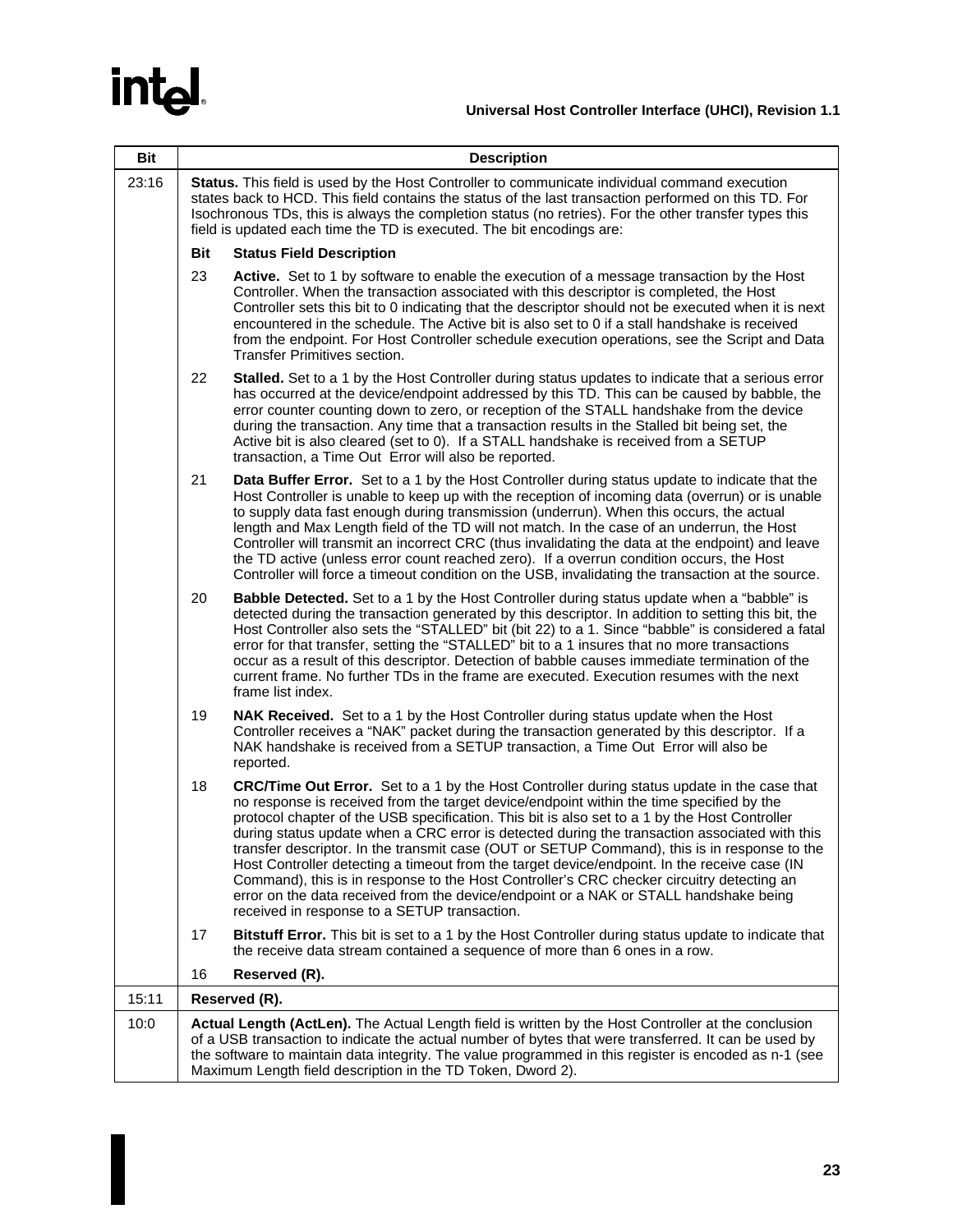

# <span id="page-29-0"></span>**3.2.3 TD TOKEN (DWORD 2: 08-0Bh)**

The third DWord of a transfer descriptor is the Packet Header. The Packet Header contains all the information required to fill in a USB Start Token. Please refer to the USB Specification for detailed definitions.

| <b>Bit</b> | <b>Description</b>                                                                                                                                                                                                                                                                                                                                                                                                                                                                                                                                                        |                                                                                                                                                                                                                                                                                                                |  |  |  |  |  |  |
|------------|---------------------------------------------------------------------------------------------------------------------------------------------------------------------------------------------------------------------------------------------------------------------------------------------------------------------------------------------------------------------------------------------------------------------------------------------------------------------------------------------------------------------------------------------------------------------------|----------------------------------------------------------------------------------------------------------------------------------------------------------------------------------------------------------------------------------------------------------------------------------------------------------------|--|--|--|--|--|--|
| 31:21      | Maximum Length (MaxLen). The Maximum Length field specifies the maximum number of data<br>bytes allowed for the transfer. The Maximum Length value does not include protocol bytes, such as<br>PID and CRC. The maximum data packet is 1280 bytes. The 1280 packet length is the longest<br>packet theoretically guaranteed to fit into a frame. Actual packet maximum lengths are set by HCD<br>according to the type and speed of the transfer. Note that the maximum length allowed by the USB<br>specification is 1023 bytes. The valid encodings for this field are: |                                                                                                                                                                                                                                                                                                                |  |  |  |  |  |  |
|            | Bits [31:21]                                                                                                                                                                                                                                                                                                                                                                                                                                                                                                                                                              | Length                                                                                                                                                                                                                                                                                                         |  |  |  |  |  |  |
|            | 0x000                                                                                                                                                                                                                                                                                                                                                                                                                                                                                                                                                                     | 1 byte                                                                                                                                                                                                                                                                                                         |  |  |  |  |  |  |
|            | 0x001                                                                                                                                                                                                                                                                                                                                                                                                                                                                                                                                                                     | 2 bytes                                                                                                                                                                                                                                                                                                        |  |  |  |  |  |  |
|            | .                                                                                                                                                                                                                                                                                                                                                                                                                                                                                                                                                                         |                                                                                                                                                                                                                                                                                                                |  |  |  |  |  |  |
|            | 0x3FE                                                                                                                                                                                                                                                                                                                                                                                                                                                                                                                                                                     | 1023 bytes                                                                                                                                                                                                                                                                                                     |  |  |  |  |  |  |
|            | 0x3FF                                                                                                                                                                                                                                                                                                                                                                                                                                                                                                                                                                     | 1024 bytes                                                                                                                                                                                                                                                                                                     |  |  |  |  |  |  |
|            | .                                                                                                                                                                                                                                                                                                                                                                                                                                                                                                                                                                         |                                                                                                                                                                                                                                                                                                                |  |  |  |  |  |  |
|            | 0x4FF                                                                                                                                                                                                                                                                                                                                                                                                                                                                                                                                                                     | 1280 bytes                                                                                                                                                                                                                                                                                                     |  |  |  |  |  |  |
|            | 0x7FF                                                                                                                                                                                                                                                                                                                                                                                                                                                                                                                                                                     | 0 bytes (Null Data packet.)                                                                                                                                                                                                                                                                                    |  |  |  |  |  |  |
|            |                                                                                                                                                                                                                                                                                                                                                                                                                                                                                                                                                                           | Note that values from 500h to 7FEh are illegal and cause a consistency check failure.                                                                                                                                                                                                                          |  |  |  |  |  |  |
|            | In the transmit case, the Host Controller uses this value as a terminal count for the number of bytes<br>it fetches from host memory. In most cases, this is the number of bytes it will actually transmit. In<br>rare cases the Host Controller may be unable to access memory (e.g., due to excessive latency) in<br>time to avoid underrunning the transmitter. In this instance the Host Controller would transmit fewer<br>bytes than specified in the Maximum Length field.                                                                                         |                                                                                                                                                                                                                                                                                                                |  |  |  |  |  |  |
|            | In the receive case, this field represents the maximum number of bytes that the device should send<br>to the Host Controller. If the device continues to send after the Host Controller has received Max<br>Length bytes, a BABBLE error is generated. See the Interrupt section for further information.                                                                                                                                                                                                                                                                 |                                                                                                                                                                                                                                                                                                                |  |  |  |  |  |  |
| 20         | Reserved (R).                                                                                                                                                                                                                                                                                                                                                                                                                                                                                                                                                             |                                                                                                                                                                                                                                                                                                                |  |  |  |  |  |  |
| 19         | Data Toggle (D). This bit is used to synchronize data transfers between a USB endpoint and the<br>host. This bit determines which data PID is sent or expected (0=DATA0 and 1=DATA1). The Data<br>Toggle bit provides a 1-bit sequence number to check whether the previous packet completed. This<br>bit must always be 0 for Isochronous TDs. See section 8.6 of the USB specification for a more<br>detailed description of Data Toggle Synchronization.                                                                                                               |                                                                                                                                                                                                                                                                                                                |  |  |  |  |  |  |
| 18:15      | Endpoint (EndPt). This 4-bit field extends the addressing, internal to a particular device by providing<br>16 endpoints. This permits more flexible addressing of devices in which more than one sub-channel<br>is required.                                                                                                                                                                                                                                                                                                                                              |                                                                                                                                                                                                                                                                                                                |  |  |  |  |  |  |
| 14:8       |                                                                                                                                                                                                                                                                                                                                                                                                                                                                                                                                                                           | Device Address. This field identifies the specific device serving as the data source or sink.                                                                                                                                                                                                                  |  |  |  |  |  |  |
| 7:0        | complements of bits [7:4].                                                                                                                                                                                                                                                                                                                                                                                                                                                                                                                                                | Packet Identification (PID). This field contains the Packet ID to be used for this transaction. Only<br>the IN (69h), OUT (E1h), and SETUP (2Dh) tokens are allowed. Any other value in this field causes<br>a consistency check failure resulting in an immediate halt of the Host Controller. Bits [3:0] are |  |  |  |  |  |  |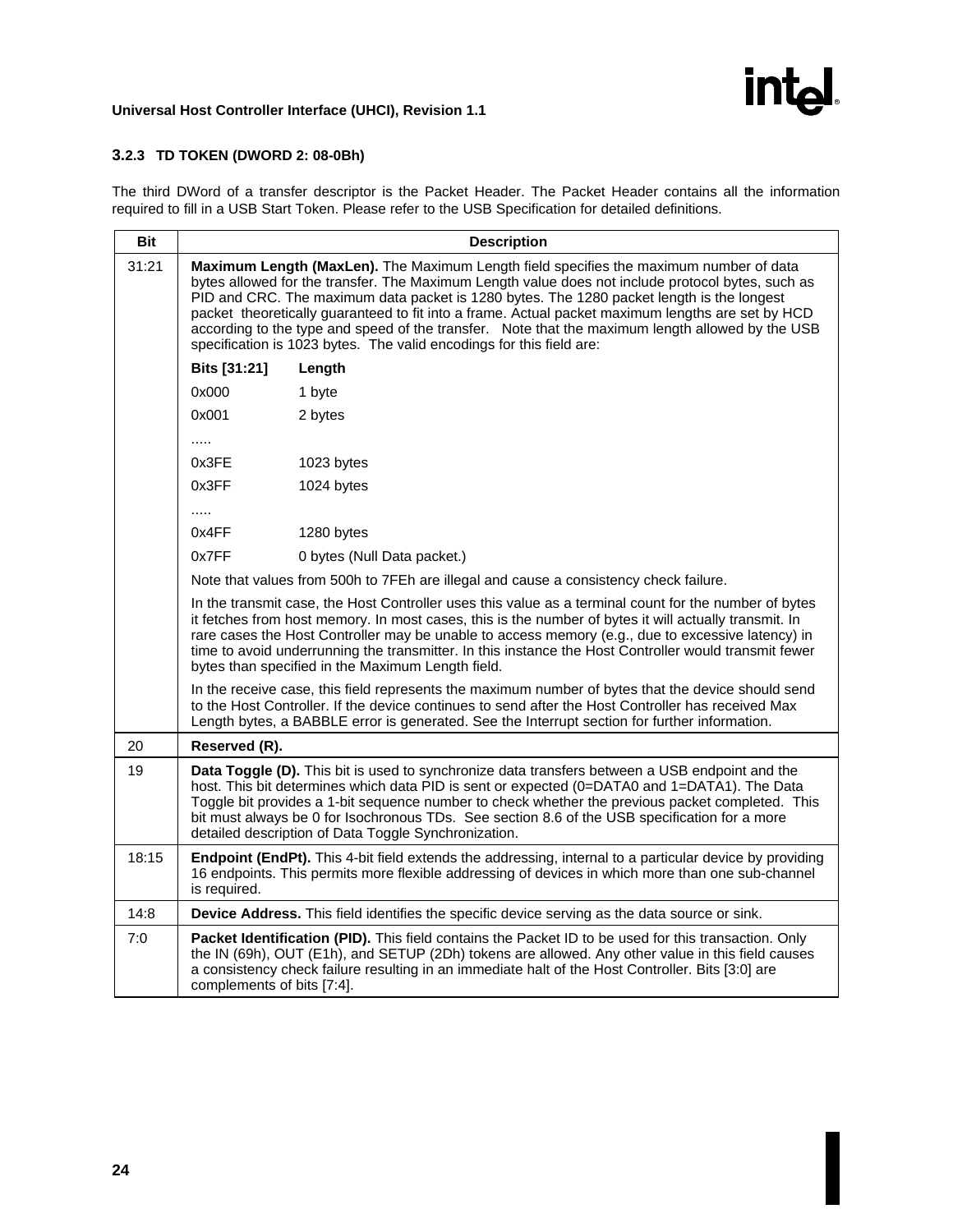<span id="page-30-0"></span>

#### **3.2.4 TD BUFFER POINTER (DWORD 3: 0C-0Fh)**

The fourth DWord of a Transfer Descriptor is the data buffer pointer for this transaction. It points to the beginning of the buffer that will be used during this transaction. This buffer must be at least as long as the value in the Max Length field described above. The data buffer may be byte-aligned.

| Bit  | <b>Description</b>                                                                     |
|------|----------------------------------------------------------------------------------------|
| 31:0 | <b>Buffer Pointer.</b> Bits [31:0] corresponds to memory address [31:0], respectively. |

#### **3.2.5 RESERVED FOR SOFTWARE (DWORDS [7:4])**

The last 4 DWords of the Transfer Descriptor are reserved for use by software.

#### **3.3 Queue Head (QH)**

Queue heads (Figure 8) are special structures used to support the requirements of Control, Bulk, and Interrupt transfers. Since these TDs are not automatically retired after each use their maintenance requirements can be reduced by putting them into a queue. Queue Heads must be aligned on a 16-byte boundary.

| 31 |                                        |                                  | 4 3 2 1 0      |              |          |   |        |        |
|----|----------------------------------------|----------------------------------|----------------|--------------|----------|---|--------|--------|
|    | Queue Head Link Pointer                |                                  | $\mathbf 0$    | $\Omega$     | $\Omega$ |   | 00-03h |        |
|    | <b>Queue Element Link Pointer</b>      |                                  | $\overline{0}$ | $\mathsf{R}$ | $\Omega$ | т | 04-07h |        |
|    | <b>Host Controller Read/Write</b><br>ப | <b>Host Controller Read Only</b> |                |              |          |   |        |        |
|    |                                        |                                  |                |              |          |   |        | 765008 |

**Figure 8. Generic Form of Queue Head (QH)**

#### **3.3.1 QUEUE HEAD LINK POINTER (DWORD 0: 00-03h)**

The first DWord of a Queue Head contains a link pointer to the next data object to be processed after any required processing in this queue has been completed, as well as the control bits defined below.

| <b>Bit</b> | <b>Description</b>                                                                                                                                                                                                                                                                |
|------------|-----------------------------------------------------------------------------------------------------------------------------------------------------------------------------------------------------------------------------------------------------------------------------------|
| 31:4       | <b>Queue Head Link Pointer (QHLP).</b> This field contains the address of the next data object to be<br>processed in the horizontal list and corresponds to memory address signals [31:4], respectively.                                                                          |
| 3:2        | <b>Reserved.</b> These bits must be written as 0s.                                                                                                                                                                                                                                |
|            | $Q$ H/TD Select $(Q)$ . 1=QH. 0=TD. This bit indicates to the hardware whether the item referenced by<br>the link pointer is another TD or a QH. This allows the Host Controller to perform the proper type of<br>processing on the item after it is fetched.                     |
|            | <b>Terminate (T).</b> 1=Last QH (pointer is invalid). 0=Pointer is valid (points to a QH or TD). This bit<br>indicates to the Host Controller that this is the last QH in the schedule. If there are active TDs in this<br>queue, they are the last to be executed in this frame. |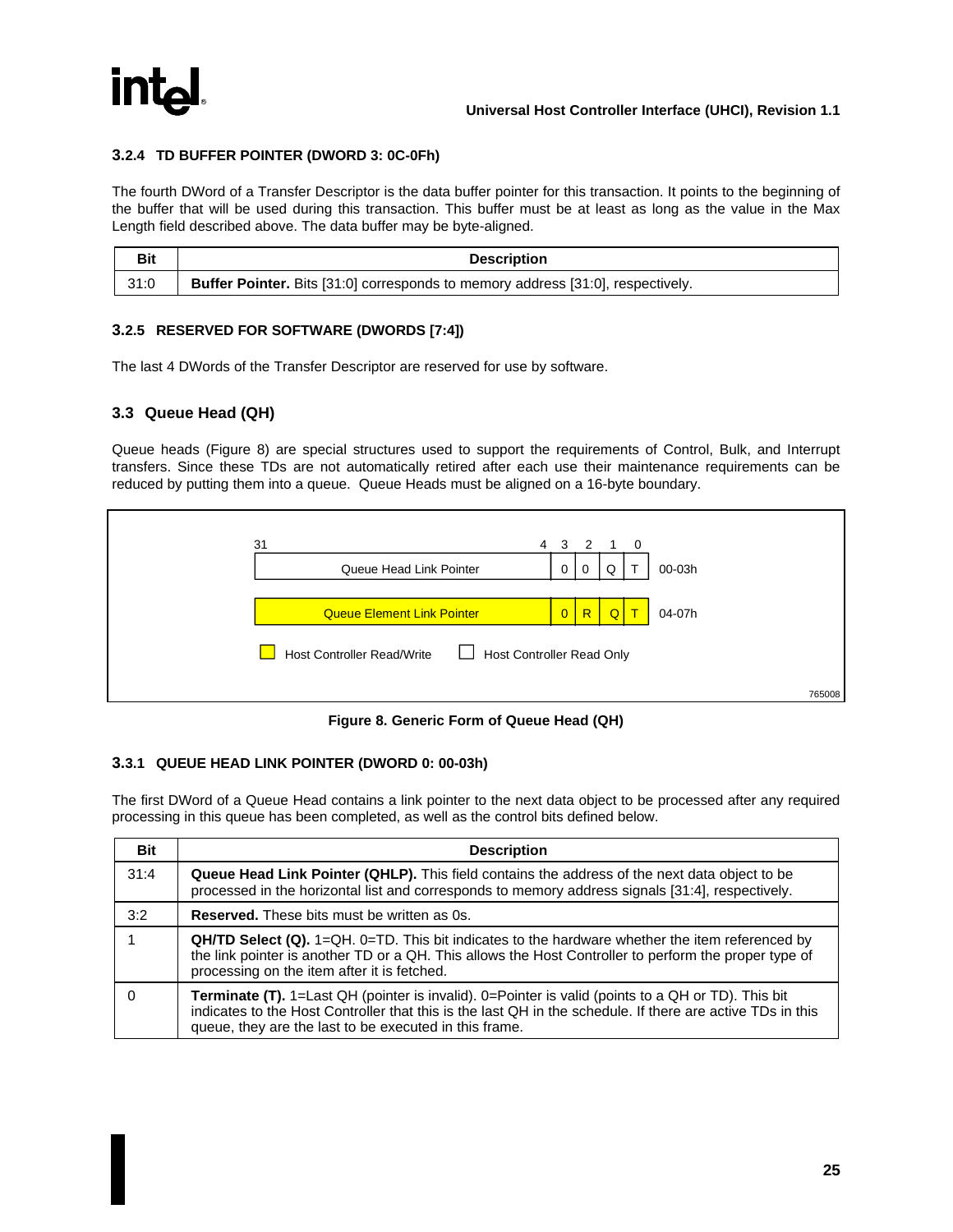

#### <span id="page-31-0"></span>**3.3.2 QUEUE ELEMENT LINK POINTER (DWORD 1: 04-07h)**

The second DWord of a Queue Head contains a link pointer to the first data object in the queue as well as the control bits defined below.

| <b>Bit</b>    | <b>Description</b>                                                                                                                                                                                                                                                                                                   |
|---------------|----------------------------------------------------------------------------------------------------------------------------------------------------------------------------------------------------------------------------------------------------------------------------------------------------------------------|
| 31:4          | Queue Element Link Pointer (QELP). This field contains the address of the next TD or QH to be<br>processed in this queue and corresponds to memory address signals [31:4], respectively.                                                                                                                             |
| 3             | <b>Reserved.</b> This bit must be 0.                                                                                                                                                                                                                                                                                 |
| $\mathcal{P}$ | Reserved. This bit has no impact on operation. It may vary simply as a side effect of the Queue<br>Element pointer update.                                                                                                                                                                                           |
|               | $Q$ H/TD Select $(Q)$ . 1= $Q$ H. 0=TD. This bit indicates to the hardware whether the item referenced by<br>the link pointer is another TD or a QH. This allows the Host Controller to do the proper type of<br>processing on the item after it is fetched. For entries in a queue, this bit is typically set to 0. |
|               | <b>Terminate (T).</b> 1=Terminate (No valid queue entries). This bit indicates to the Host Controller that<br>there are no valid TDs in this queue. When HCD has new queue entries it overwrites this value with<br>a new TD pointer to the queue entry.                                                             |

#### **3.4 Script and Data Transfer Primitives**

The following sub-sections describe the details on how HCD and the Host Controller communicate via the Schedule data structures. The discussion is organized in a top-down manner, beginning with the basics of walking the Frame List, followed by a description of generic processing steps common to all transfer descriptors, and finally a discussion on Transfer Queuing.

#### **3.4.1 EXECUTING THE SCHEDULE**

HCD programs the Host Controller with the starting address of the Frame List and the Frame List index, then causes the Host Controller to execute the schedule by setting the Run/Stop bit in the Control register to Run. The Host Controller processes the schedule one entry at a time (this discussion does not preclude prefetching of schedule entries).

Schedule execution proceeds in the following fashion. The Host Controller first fetches an entry from the Frame List (Figure 9). This entry has three fields. Bit 0 indicates whether the address pointer field is valid. Bit 1 indicates whether the address points to a Transfer Descriptor or to a queue head. The third field is the pointer itself.

If isochronous traffic is to be moved in a given frame, the Frame List entry points to a Transfer Descriptor. If no Isochronous data is to be moved in that frame, the entry points to a queue head or the entry is marked invalid and no transfers are initiated in that frame. An entry is marked invalid when the T bit is set to 1. This indicates that the frame pointer field is not a valid pointer value.

If the Frame List entry indicates that it points to a Transfer Descriptor, the Host Controller fetches the entry and begins the operations necessary to initiate a transaction on the USB. Each TD contains a link field that points to the next entry, as well as indicating whether it is a TD or a QH.

If the Frame List entry contains a pointer to a QH, the Host Controller processes the information from the QH to determine the address of the next data object that it should process.

The Host Controller fetches the next entry from the Frame List when the millisecond allotted to the current frame expires. If the Host Controller is not able to process all of the Isochronous transfer descriptors during a given frame, those descriptors are retired by the software without having been executed. In a normal case this should not occur since software sets up isochronous transactions such that they should all complete. If an error occurs, such as a device babble or a consistency check error, then some of the isochronous transactions may not be completed.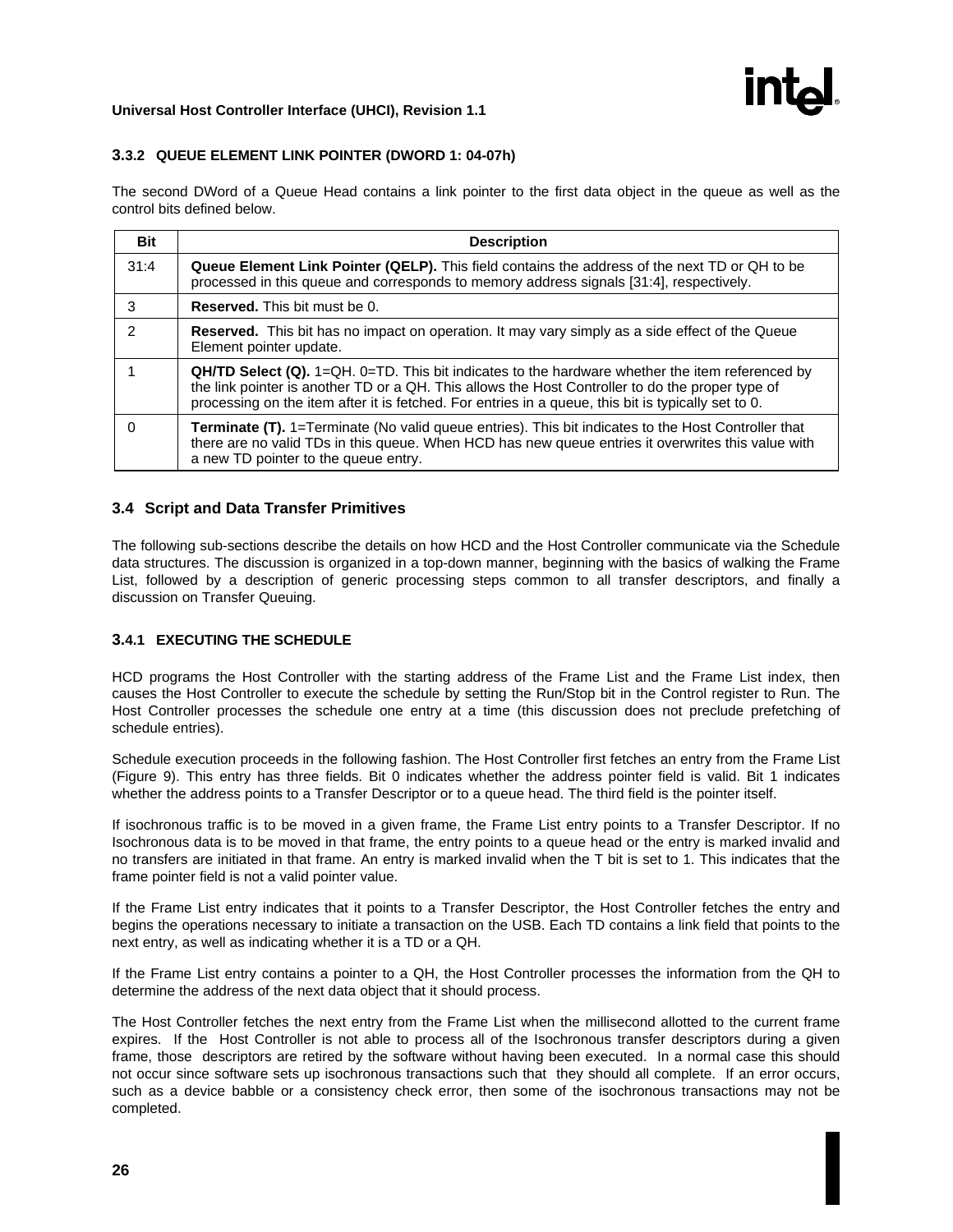



**Figure 9. Sample Schedule Layout**

## **3.4.1.1 Processing Transfer Descriptors**

There are three serial events that occur to complete execution of a Transfer Descriptor (Figure 10). These steps are enumerated in the following list.



**Figure 10. Diagram of an Example Transaction (For a Control Transfer)**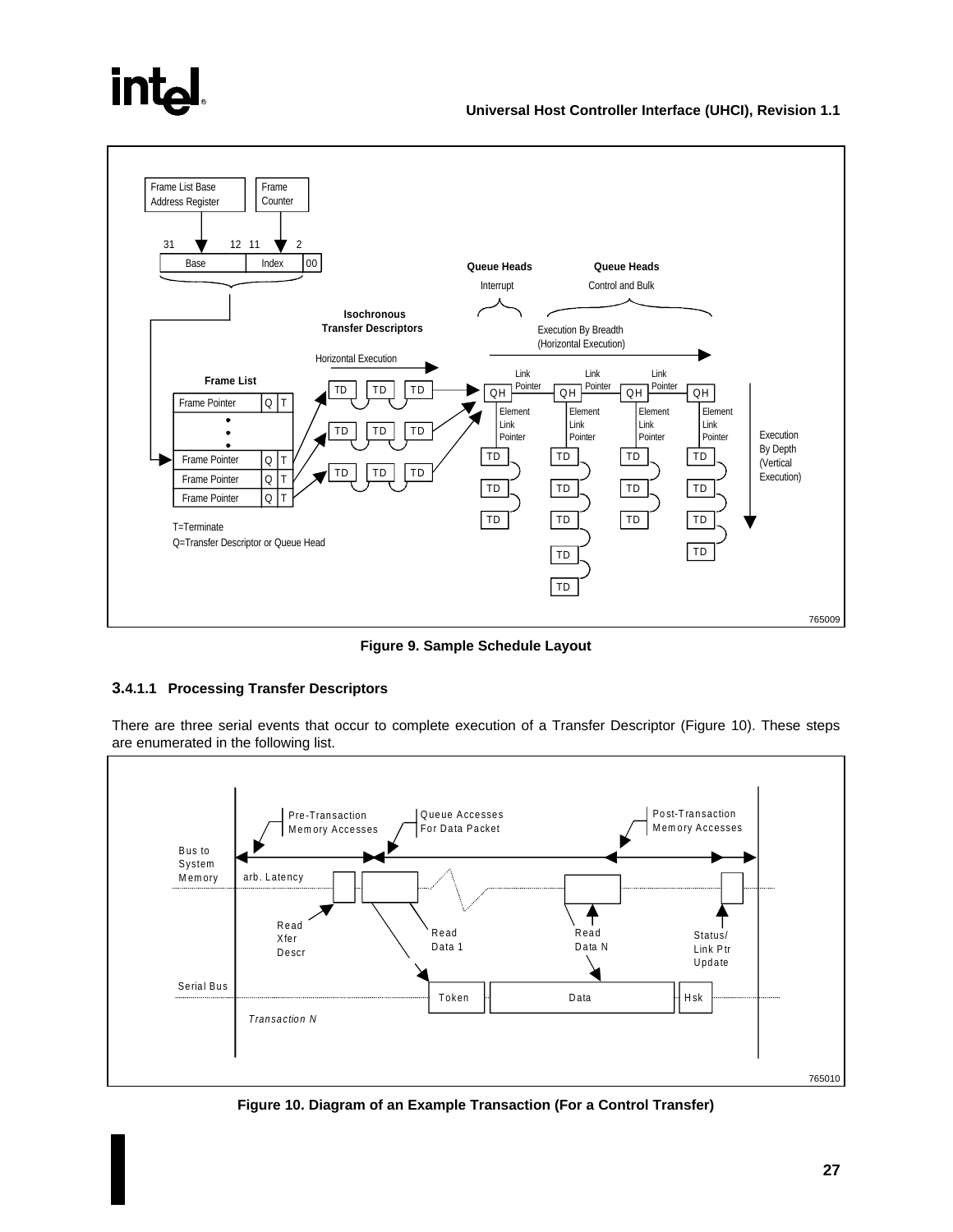

- 1. Host Controller fetches and decodes the Transfer Descriptor. Assuming a Host-to-Function transaction, the Host Controller delays committing to the USB Transaction until the FIFO fills to an appropriate "trigger point". When this threshold is reached, the Host Controller can then begin issuing the Transaction Token. If the direction is Function-to-Host, the Transaction Token may be issued as soon as ready, after the TD has been received.
- 2. The second event is the USB Transaction itself. A Transaction takes up to three phases to complete. Its duration depends on the maximum size data transfer, as specified in the TD.
- 3. The final event involves the time required to update the data structures for Post-Transaction Processing. Typically, this time can be hidden via write posting on the bus to system memory, if the bus supports this capability (e.g., the PCI bus).

The Host Controller executes a TD using the following, generalized algorithm. These basic steps are common across all modes of TDs. Subsequent sections present processing steps unique to each TD mode.

- 1. Host Controller Fetches TD.
- 2. Build Token, actual bits are in TD.Token.
- 3. if (Host-to-Function) then

[PCI Access] issue request for data, (referenced through TD.BufferPointer) wait for first chunk data arrival

end if

4. [Begin USB Transaction] Issue Token (from token built in 2, above) and begin data transfer. if (Host-to-Function) then

goto 5 else goto 6 end if

- 5. Fetch data from memory (via TD.BufferPointer) and transfer over USB until TD.Max-Length bytes have been read and transferred. [Concurrent system memory and USB Accesses]. goto 8.
- 6. Wait for data to arrive (from USB). Write incoming bytes into memory beginning at TD.BufferPointer. Internal HC buffer should signal end of data packet. Number of bytes received must be ≤ TD.Max-Length; The length of the memory area referenced by TD.BufferPointer must be  $\geq$  TD.Max-Length. [Concurrent system memory and USB Accesses].
- 7. Issue handshake based on status of data received (Ack or Time-out). Go to 9.
- 8. Wait for handshake, if required [End of USB Transaction].
- 9. Update Status [PCI Access] (TD.Status and TD.ActualLength).
- 10. Proceed to next entry.

#### **3.4.1.2 Processing Isochronous Transfer Descriptors**

Isochronous descriptors are linked in lists on a frame basis. This permits the clients to schedule traffic to occur at specific points in time with a 1 ms granularity. Isochronous service provides a fixed rate data transfer between the host and the endpoint. Isochronous TDs are processed as follows:

- 1. Host Controller fetches the Isochronous TD.
- 2. Host Controller decodes the TD fields to determine transaction characteristics.
- 3. Host Controller issues USB token.
- 4. When transaction completes, the Host Controller updates status marking TD inactive.
- 5. Host Controller fetches the TD or QH pointed to by the Link Pointer field of the current TD.
- 6. Process continues.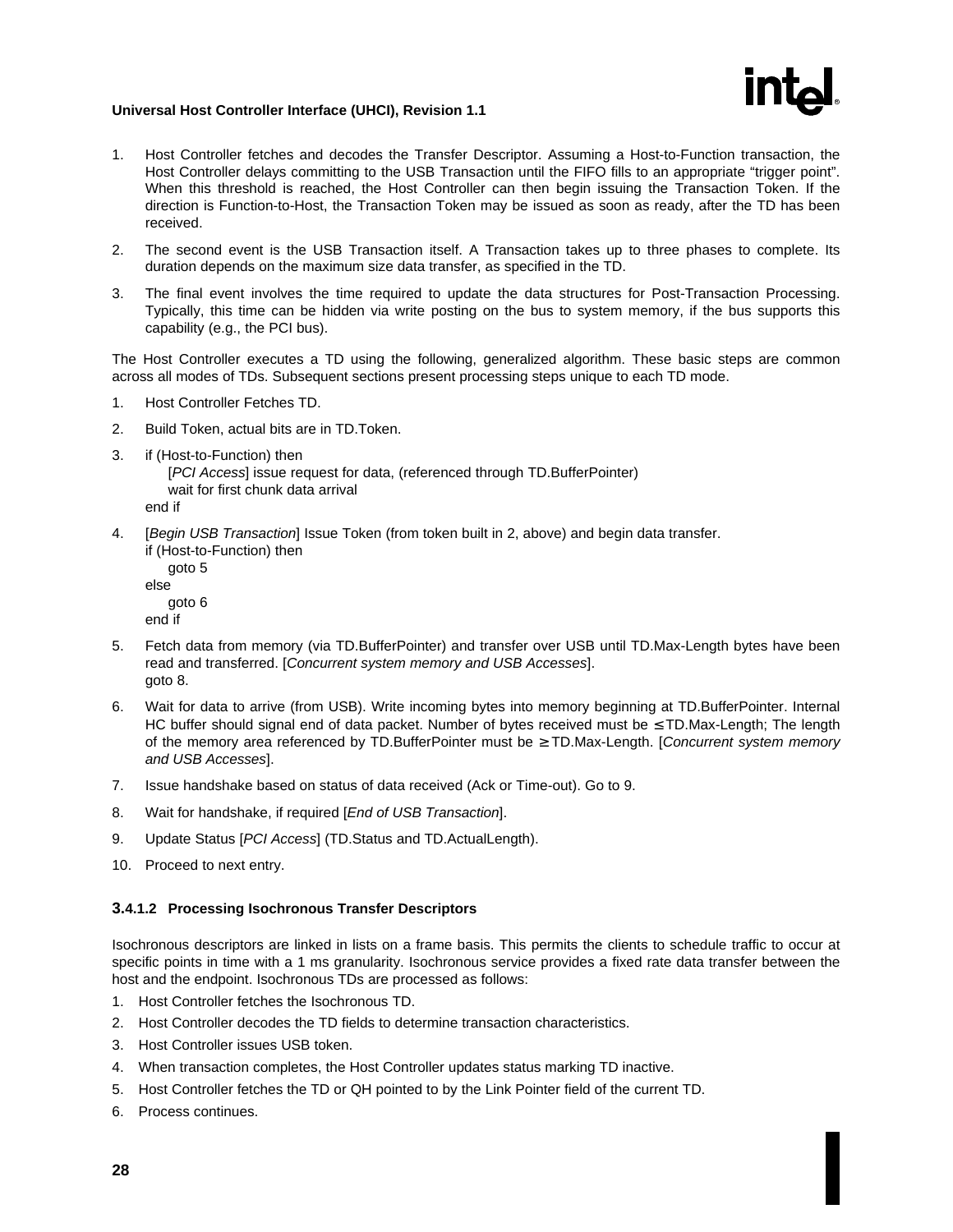

#### **3.4.1.3 Processing Bulk, Control and Interrupt Transfer Descriptors**

Bulk, Control, and Interrupt TDs derive their guaranteed data delivery transfer characteristic through the use of queues. From a hardware perspective, they operate identically. The various behaviors are produced by the way in which software programs the fields of the TDs. Non-isochronous TDs are processed as follows:

- 1. Host Controller fetches Queue Head (QH) and checks for active entry.
- 2. If entry is active, Host Controller fetches the TD or QH pointed to by the QH Element pointer. If TD, go to 3. If QH, go to 1. If entry is inactive, go to 10.
- 3. Host Controller decodes the TD fields to determine transaction characteristics.
- 4. Host Controller issues USB token and performs transaction.
- 5. When transaction completes, Host Controller updates status.
- 6. If the transaction was successful, the TD is marked inactive. Go to 9.
- 7. Else if the transaction is unsuccessful, but the error threshold has not been reached, the TD is left active so it can be retried in a subsequent frame. Go to 10.
- 8. Else if the transaction was unsuccessful and exceeded the error threshold, the TD is marked inactive. Go to 10.
- 9. Host Controller writes the link pointer from the current TD into the element pointer field of the QH structure. If the Vf bit is set in the link pointer, go to 2. Otherwise, it goes to 10.
- 10. Host Controller fetches the QH or TD pointed to by the Queue Head Link Pointer field of the current QH. If the Queue Head Link Pointer field has the T bit set to 1, The Host Controller idles until the 1 ms frame timer expires.
- 11. Process continues.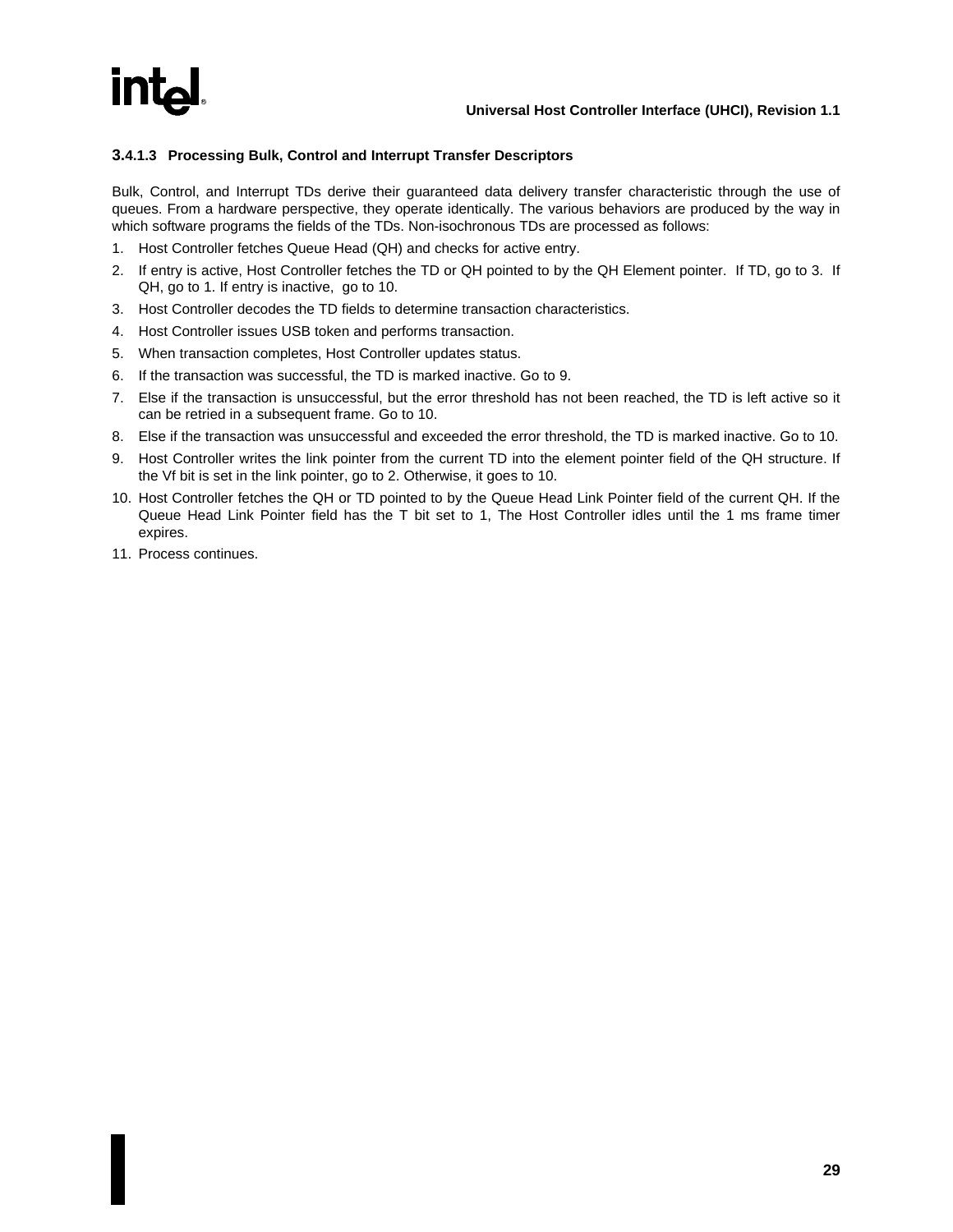

#### **3.4.1.4 Command Register, Status Register, and TD Status Bit Interaction**

Table 7 shows the interaction between bits in the Command register, Status Register, and status fields in the TD.

|                                                              | Run/<br>Stop | <b>USB</b><br>Int | <b>USB</b><br>Error<br>Int | Resume<br>received | Host<br>System<br>error | HC<br><b>Process</b><br>Error | <b>HC</b><br>halted | Config<br>flag | <b>Active</b><br>bit in TD<br>status | <b>Babble bit</b><br>in TD<br>status | Stall bit in<br><b>TD</b><br>status |
|--------------------------------------------------------------|--------------|-------------------|----------------------------|--------------------|-------------------------|-------------------------------|---------------------|----------------|--------------------------------------|--------------------------------------|-------------------------------------|
| Babble                                                       |              |                   | $\mathbf{1}$               |                    |                         |                               | $\mathbf 0$         |                | $\mathbf 0$                          | $\mathbf{1}$                         | $\mathbf{1}$                        |
| CRC/Time<br>Out Error                                        |              |                   | $1*$                       |                    |                         |                               | $\pmb{0}$           |                | $0^*$                                |                                      | $1*$                                |
| Illegal PID,<br>PID Error                                    | $\mathbf 0$  |                   |                            |                    |                         | $\mathbf{1}$                  | $\mathbf{1}$        |                |                                      |                                      |                                     |
| PCI Master<br>Abort                                          | $\mathbf{0}$ |                   |                            |                    | $\mathbf{1}$            |                               | $\overline{1}$      |                |                                      |                                      |                                     |
| PCI Target<br>Abort                                          | $\mathbf{0}$ |                   |                            |                    | $\mathbf{1}$            |                               | $\mathbf{1}$        |                |                                      |                                      |                                     |
| Suspend<br>Mode                                              | $0***$       |                   |                            |                    |                         |                               | $\mathbf{1}$        |                |                                      |                                      |                                     |
| Resumed<br>Received<br>from USB<br>and Suspend<br>$Mode = 1$ |              |                   |                            | $\mathbf{1}$       |                         |                               |                     |                |                                      |                                      |                                     |
| $Run/Stop = 0$                                               | $\mathbf 0$  |                   |                            |                    |                         |                               | $\mathbf{1}$        |                |                                      |                                      |                                     |
| Config Flag<br>Set                                           |              |                   |                            |                    |                         |                               |                     | $\mathbf{1}$   |                                      |                                      |                                     |
| <b>HC Reset</b>                                              | $\pmb{0}$    | $\mathbf 0$       | $\pmb{0}$                  | $\pmb{0}$          | $\pmb{0}$               | $\pmb{0}$                     | $\mathbf 0$         | $\pmb{0}$      |                                      |                                      |                                     |
| <b>Global Reset</b>                                          | $\mathbf 0$  | $\mathsf 0$       | $\pmb{0}$                  | $\mathbf 0$        | $\mathbf 0$             | $\pmb{0}$                     | $\pmb{0}$           | $\pmb{0}$      |                                      |                                      |                                     |
| Max Length<br>(illegal)                                      | $\pmb{0}$    |                   |                            |                    |                         | $\mathbf{1}$                  | $\mathbf{1}$        |                |                                      |                                      |                                     |
| $IOC = 1$                                                    |              | $\mathbf{1}$      |                            |                    |                         |                               |                     |                |                                      |                                      |                                     |
| Stall                                                        |              |                   | $\mathbf{1}$               |                    |                         |                               |                     |                | $\mathbf 0$                          |                                      | $\mathbf{1}$                        |
| <b>Bit Stuff Error</b>                                       |              |                   | $1*$                       |                    |                         |                               |                     |                | $0^*$                                |                                      | $1*$                                |
| Short Packet<br>Detect                                       |              | $\mathbf{1}$      |                            |                    |                         |                               |                     |                | $\pmb{0}$                            |                                      |                                     |
| Data Buffer<br>Error                                         |              |                   | $1*$                       |                    |                         |                               |                     |                | $0^{\star}$                          |                                      | $1*$                                |

| Table 7. Command Register, Status Register, and TD Status bit Interaction |  |  |  |
|---------------------------------------------------------------------------|--|--|--|
|                                                                           |  |  |  |
|                                                                           |  |  |  |

\* if error counter counted down from 1 to 0

\*\* Suspend mode can be entered only when Run/Stop bit is 0

Note that if a NAK or STALL response is received from a SETUP transaction, a Time Out Error will be reported. This will cause the Error counter to decrement and the CRC/Timeout Error status bit to be set within the TD Control and Status DWORD during write back. If the Error counter changes from 1 to 0, the Active bit will be reset to 0 and Stalled bit to 1 as normal.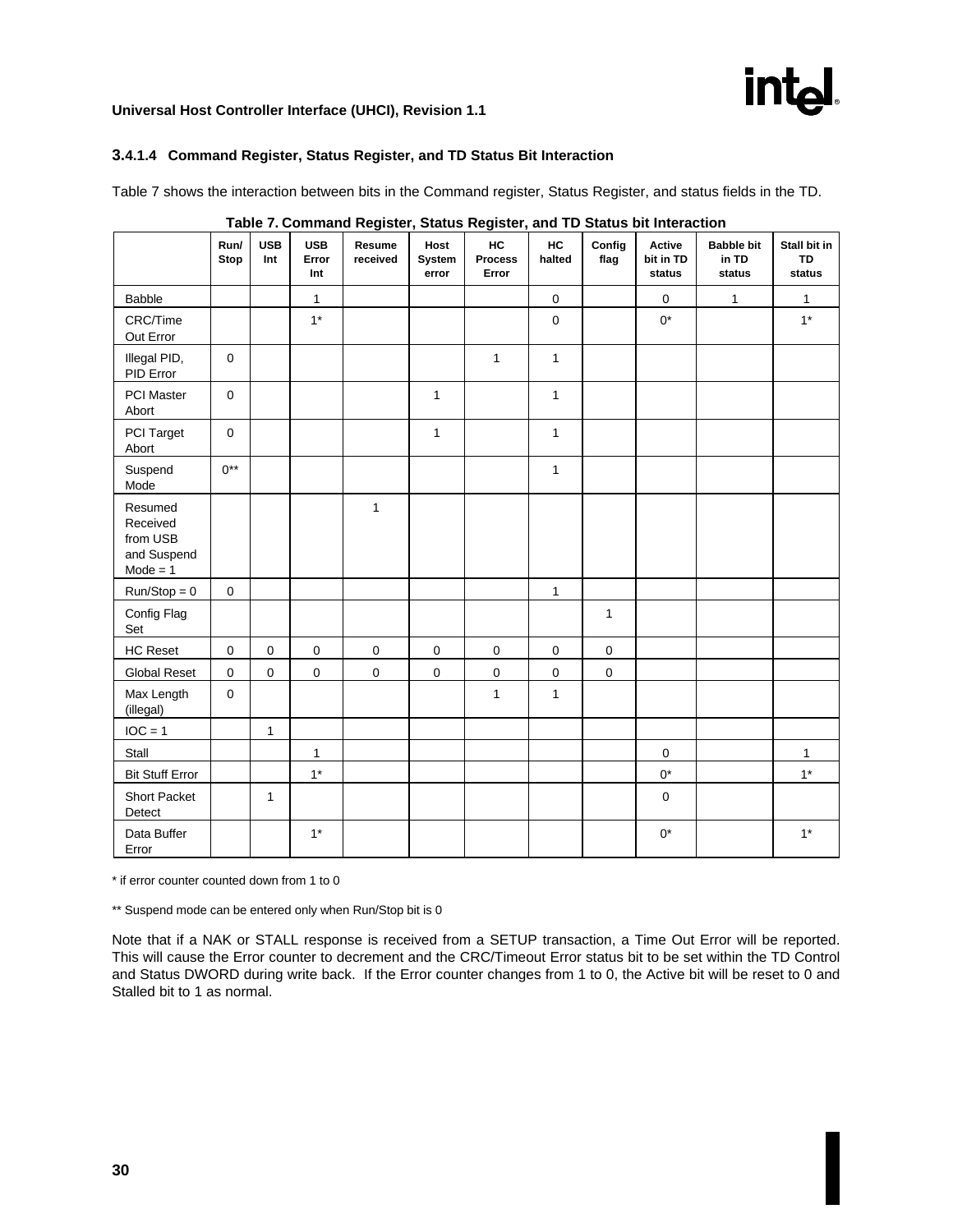# <span id="page-36-0"></span>**R**

#### **3.4.2 TRANSFER QUEUING**

Transfer Queuing is a feature where transfer descriptors are accessed via a queue type data structure. The Host Controller must go through a QH to access the top element in the queue. The operational semantics of transfer queues, described in detail later, roughly dictate that the queue is not advanced until the top element's execution status satisfies some *advance criteria*. Transfer Queues are used to implement a guaranteed data delivery stream to a USB Endpoint. Transfer Queues are composed of two parts—a QH and a linked list. The linked list of TDs and QHs has an indeterminate length (0 to n). Figure 11 illustrates the layouts of several possible transfer queues.

The QH contains two link pointers and is organized as two contiguous DWords. The first DWord is a horizontal pointer (Queue Head Link Pointer), used to link a single transfer queue with either another transfer queue, or a TD (target data structure depends on Q bit). If the T bit is set, this QH represents the last data structure in the current Frame. The T bit informs the Host Controller that no further processing is required until the beginning of the next frame. The second DWord is a vertical pointer (Queue Element Link Pointer) to the first data structure (TD or QH) being managed by this QH. If the T bit is set, the queue is empty. This pointer may reference a TD or another QH.

Figure 11 illustrates four example queue conditions. The first QH (on far left) is an example of an "empty" queue; the termination bit (T Bit), in the vertical link pointer field, is set to 1. The horizontal link pointer references another QH. The next queue is the expected typical configuration. The horizontal link pointer references another QH, and the vertical link pointer references a valid TD.

Typically, the vertical pointer in a QH points to a TD. However, as shown in Figure 11 (third example from left side of figure) the vertical pointer could point to another QH. When this occurs, a new Q Context is entered and the Q Context just exited is NULL (Host Controller will not update the vertical pointer field).

The far right QH is an example of a frame 'termination' node. Since its horizontal link pointer has its termination bit set, the Host Controller assumes there is no more work to complete for the current Frame.



**Figure 11. Example Queue Conditions**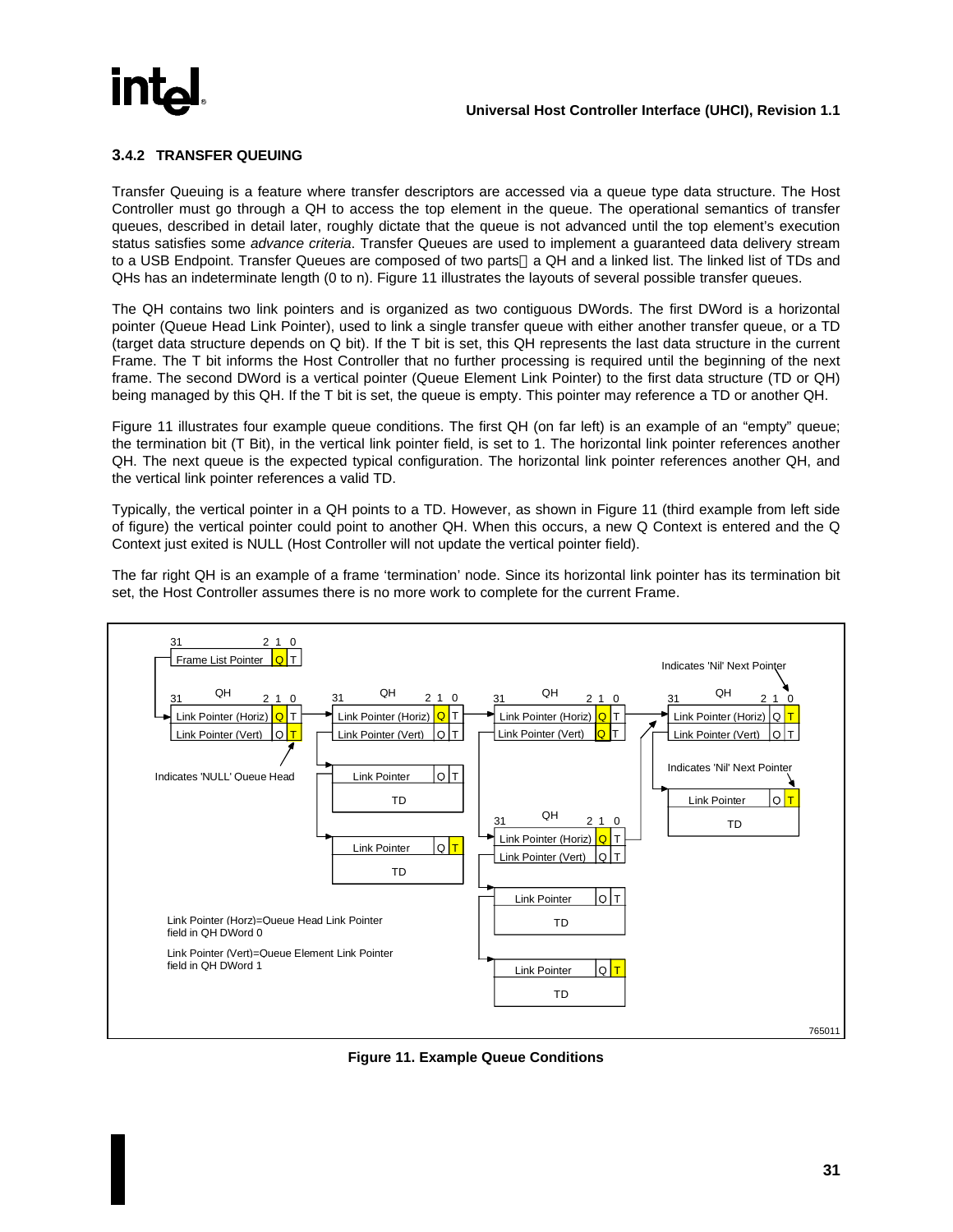

Transfer Queues are based on the following characteristics:

- A QH's vertical link pointer (Queue Element Link Pointer) references the 'Top' queue member. A QH's horizontal link pointer (Queue Head Link Pointer) references the "next" work element in the Frame.
- Each queue member's link pointer references the next element within the queue.<sup>1</sup>
- In the simplest model, the Host Controller follows vertical link point to a queue element, then executes the element. If the completion status of the TD satisfies the advance criteria, the Host Controller advances the queue by writing the just-executed TD's link pointer back into the QH's Queue Element link pointer. The next time the queue head is traversed, the next queue element will be the Top element.
- The traversal has two options: Breadth first, or Depth first. A flag bit in each TD (Vf Vertical Traversal Flag) controls whether traversal is Breadth or Depth first. The default mode of traversal is Breadth-First. For Breadth-First, the Host Controller only executes the top element from each queue. The execution path is:

QH (Queue Element Link Pointer)  $\rightarrow$  TD  $\rightarrow$  Write-Back to QH (Queue Element Link Pointer)  $\rightarrow$  QH (Queue Head Link pointer).

Breadth-First is also performed for every transaction execution that fails the *advance criteria*. This means that if a queued TD fails, the queue does not advance, and the Host Controller traverses the QH's Queue Head Link Pointer.

- In a Depth-first traversal, the top queue element must complete successfully to satisfy the advance criteria for the queue. If the Host Controller is currently processing a queue, and the advance criteria are met, and the Vf bit is set, the Host Controller follows the TD's link pointer to the next schedule work item.
- Note that regardless of traversal model, when the advance criteria are met, the successful TD's link pointer is written back to the QH's Queue Element link pointer.
- When the Host Controller encounters a QH, it caches the QH internally, and sets internal state to indicate it is in a Q-context. It needs this state to update the correct QH (for auto advancement) and also to make the correct decisions on how to traverse the Frame List.
- Restricting the advancement of queues to advancement criteria implements a guaranteed data delivery stream.
- A queue is NEVER advanced on an error completion status (even in the event the error count was exhausted).
- Table 8 lists the general queue advance criteria, which are based on the execution status of the TD at the 'Top' of a currently 'active' queue.

|                 | <b>Function-to-Host (IN)</b> |                 | <b>Host-to-Function (OUT)</b> |             |                 |  |
|-----------------|------------------------------|-----------------|-------------------------------|-------------|-----------------|--|
| <b>Non-NULL</b> | <b>NULL</b>                  | Error/NAK       | <b>Non-NULL</b>               | <b>NULL</b> | Error/NAK       |  |
| Advance Q       | Advance Q                    | Retry Q Element | Advance Q                     | Advance Q   | Retry Q Element |  |

#### **Table 8. Queue Advance Criteria**

Table 9 is a decision table illustrating the valid combinations of link pointer bits and the valid actions taken when advancement criteria for a queued transfer descriptor are met. The column headings for the link pointer fields are encoded, based on the following list:



 $1$  Understand that link pointers reference either Queue Heads OR Transfer Descriptors. The Host Controller has all the information it requires to correctly traverse the list, built by Software.

 $\overline{a}$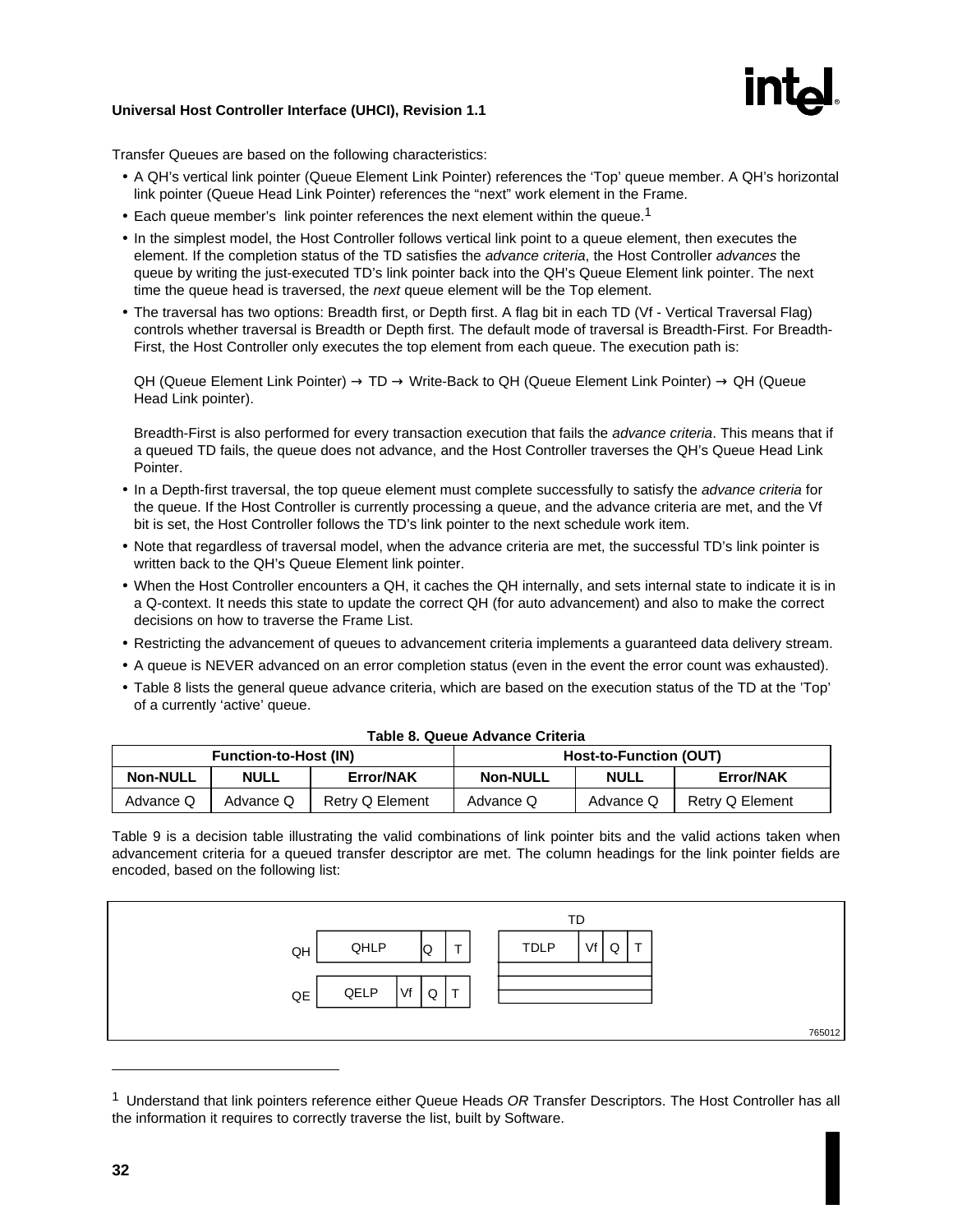

### **Legends:**

| $QHLP = Q$ ueue Head Link Pointer (or Horizontal Link Pointer) | $QE.Q = Q bit in QE$            |
|----------------------------------------------------------------|---------------------------------|
| $QELP = Queue Element Link Pointer (or Vertical Link Pointer)$ | $QE.T = T bit in QE$            |
| $T DLP = T D$ Link Pointer                                     | $TD. \nVf = Vf \nbit in TD$     |
| $QH.Q = Q bit in QH$                                           | $TD.Q = Q bit in TD$            |
| $QH.T = T bit in QH$                                           | TD. $Vf = Vf \text{ bit in TD}$ |

| #              | Q<br><b>Context</b> | QH<br>Q        | QH<br>T      | QE<br>Q      | QE<br>T      | TD<br>Vf           | TD<br>Q        | TD<br>т        | <b>Description</b>                                                                                            |
|----------------|---------------------|----------------|--------------|--------------|--------------|--------------------|----------------|----------------|---------------------------------------------------------------------------------------------------------------|
| $\mathbf{1}$   | $\mathbf 0$         | $\overline{a}$ |              |              |              | x                  | $\mathbf 0$    | $\mathbf 0$    | Not in Queue<br>Execute TD<br>Use TDLP to get next TD                                                         |
| 2              | $\mathbf 0$         | $\overline{a}$ | ٠            |              | ÷,           | x                  | x              | $\mathbf{1}$   | Not in Queue<br>Execute TD<br>End of Frame                                                                    |
| 3              | $\mathbf 0$         | $\overline{a}$ |              |              |              | $\pmb{\mathsf{x}}$ | $\mathbf{1}$   | $\Omega$       | Not in Queue<br>Execute TD<br>Use TDLP to get next (QH+QE)<br>Set Qcontext to 1.                              |
| $\overline{4}$ | $\mathbf{1}$        | 0              | $\mathbf 0$  | $\mathbf 0$  | $\mathbf 0$  | $\mathbf 0$        | x              | X              | In Queue<br>Use QELP to get TD<br>Execute TD<br>Update QELP with TDLP<br>Use QHLP to get next TD.             |
| 5              | $\mathbf{1}$        | x              | X            | $\mathbf 0$  | $\mathbf 0$  | $\mathbf{1}$       | $\mathbf 0$    | $\mathbf 0$    | In Queue<br>Use QELP to get TD<br>Execute TD<br>Update QELP with TDLP<br>Use TDLP to get next TD              |
| 6              | $\mathbf{1}$        | x              | x            | $\mathbf 0$  | $\mathbf 0$  | $\mathbf{1}$       | $\mathbf{1}$   | $\mathbf 0$    | In Queue<br>Use QELP to get TD<br>Execute TD<br>Update QELP with TDLP<br>Use TDLP to get next $(QH + QE)$     |
| $\overline{7}$ | $\mathbf{1}$        | 0              | $\pmb{0}$    | X            | $\mathbf{1}$ | x                  | x              | X              | In Queue<br>Empty queue<br>Use QHLP to get next TD                                                            |
| 8              | $\mathbf{1}$        | x              | X            | $\mathbf{1}$ | 0            | $\blacksquare$     | $\blacksquare$ | $\blacksquare$ | In Queue<br>Use QELP to get (QH+QE)                                                                           |
| 9              | $\mathbf{1}$        | x              | $\mathbf{1}$ | $\mathbf 0$  | $\mathbf 0$  | $\mathbf 0$        | x              | x              | In Queue<br>Use QELP to get TD<br>Execute TD<br>Update QELP with TDLP<br>End of Frame                         |
| 10             | $\mathbf{1}$        | x              | $\mathbf{1}$ | X            | $\mathbf{1}$ | x                  | x              | X              | In Queue<br>Empty queue<br>End of Frame                                                                       |
| 11             | $\mathbf{1}$        | $\mathbf{1}$   | 0            | 0            | $\pmb{0}$    | 0                  | $\pmb{\times}$ | x              | In Queue<br>Use QELP to get TD<br><b>Execute TD</b><br>Update QELP with TDLP<br>Use QHLP to get next (QH+QE). |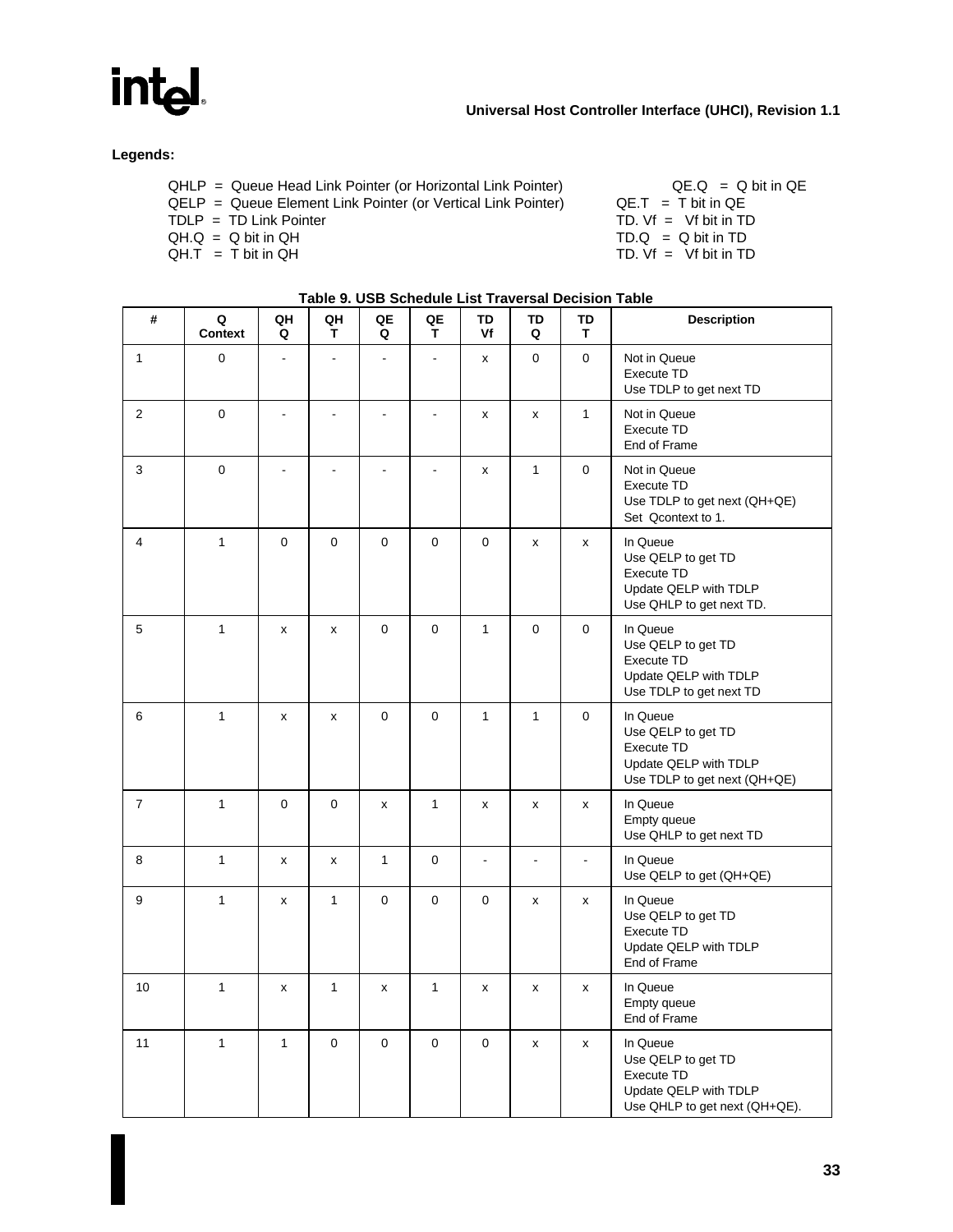

| #  | Context | QH<br>Q | QΗ | QE<br>Q         | QE | TD<br>Vf | TD<br>Q | TD | <b>Description</b>                                      |
|----|---------|---------|----|-----------------|----|----------|---------|----|---------------------------------------------------------|
| 12 |         |         |    | $\check{}$<br>ᄉ |    | x        | x       | x  | In Queue<br>Empty queue<br>Use QHLP to get next (QH+QE) |

Figure 12 illustrates a List Walking State Diagram for a Host Controller. The state diagram is more robust than the above presentation, as it contains transitions for standalone transfer descriptors, as well as queued transfer descriptors (including Depth and Breadth Traversal). In addition, the diagram allows TDs and QHs to be referenced from any link pointer which may be encountered by the Host Controller. The transitions in Figure 12 are derived from the information in Table 9.



**Figure 12. USB Linked List Traversal State Diagram**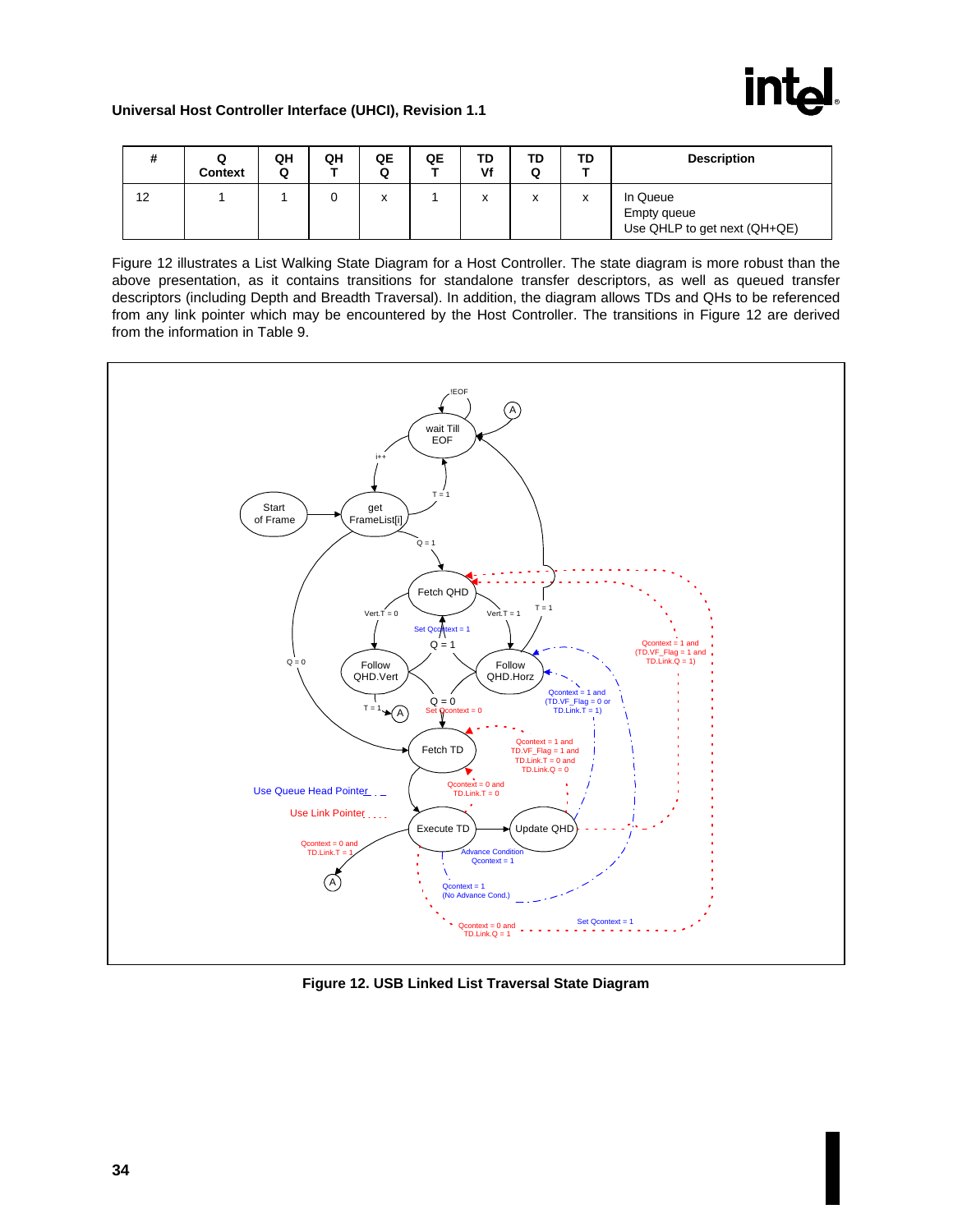<span id="page-40-0"></span>

### **4. INTERRUPTS**

The USB Host Controller hardware (HC) provides interrupt capability based on a number of sources. There are two general groups of interrupt sources, those resulting from execution of transactions in the schedule, and those resulting from a Host Controller operation error. All transaction-based sources are maskable by the Host Controller Driver (HCD) through the Host Controller's Interrupt Enable register. Additionally, individual transfer descriptors can be marked to generate an interrupt on completion. This section describes each interrupt source and the processing that occurs in response to the interrupt. During normal operation, interrupts are deferred until the last transaction in the frame is complete. This results in the normal runtime interrupts being processed in a batch fashion. If an HC process error or host system error (both considered fatal) occur, the HC halts and immediately issues a hardware interrupt to the system.

If an interrupt has been scheduled to be generated for the frame, the interrupt is not signaled until after the status for the last complete transaction in the frame has been written back to host memory. This may sometimes result in the interrupt not being signaled until after the Start Of Frame (SOF) for the next frame has been sent. This guarantees that the software can safely process through Frame List Current Index -1 when it is servicing an interrupt.

Initial interrupt processing is the same, regardless of the reason for the interrupt. When an interrupt is signaled by the hardware, CPU control is transferred to HCD's USB interrupt handler. The precise mechanism to accomplish the transfer is OS specific. For this discussion it is just assumed that control is received. When the interrupt handler receives control, its first action is to read the status from the Host Controller. At this point the handler can determine whether the interrupt is due to schedule processing or some other event. HCD does the processing required to service the hardware and then, through an OS specific mechanism, schedules a deferred procedure call (DPC) which will execute later. The DPC routine uses a set of internal data structures to access the Queue Heads and Transaction Descriptors of active endpoints to determine what events have occurred. The precise mechanisms used are beyond the scope of this document.

#### **4.1 Transaction Based**

#### **4.1.1 CRC ERROR / TIME-OUT**

A CRC/Timeout error occurs when a packet transmitted from the host to a USB device or a packet transmitted from a USB device to the host generates a CRC error. The Host Controller is informed of this event by a time out from the USB device or by the Host Controller's CRC checker generating an error on reception of the packet. Additionally, a USB bus time-out occurs when USB devices do not respond to a transaction phase within a period defined in the USB specification. Either of these conditions will cause the C\_Err field of the TD to be decremented. This field is initialized to 3 for all data types except Isochronous by the HCD software. When the C\_Err field decrements to zero, several things occur; The Active bit in the TD is cleared, the Stalled bit in the TD is set, the CRC/Timeout bit in the TD is set. At the end of the frame, the USB Error Interrupt bit is set in the HC status register. If the CRC/Timeout interrupt is enabled in the Interrupt Enable register, a hardware interrupt will be signaled to the system.

#### **4.1.2 INTERRUPT ON COMPLETION (IOC)**

Transfer Descriptors contain a bit that can be set to cause an interrupt on their completion. The completion of the transaction associated with that block causes the USB Interrupt bit in the HC Status Register to be set at the end of the frame in which the transfer completed. When a TD is encountered with the IOC bit set to 1, the IOC bit in the HC Status register is set to 1 at the end of the frame if the active bit in the TD is set to 0 (even if it was set to zero when initially read). If the IOC Enable bit in the Interrupt Enable register is set, a hardware interrupt is signaled to the system. This status bit is set whether the TD completes successfully, or because of errors. If the completion is because of errors, the USB Error bit in the HC status register is also set.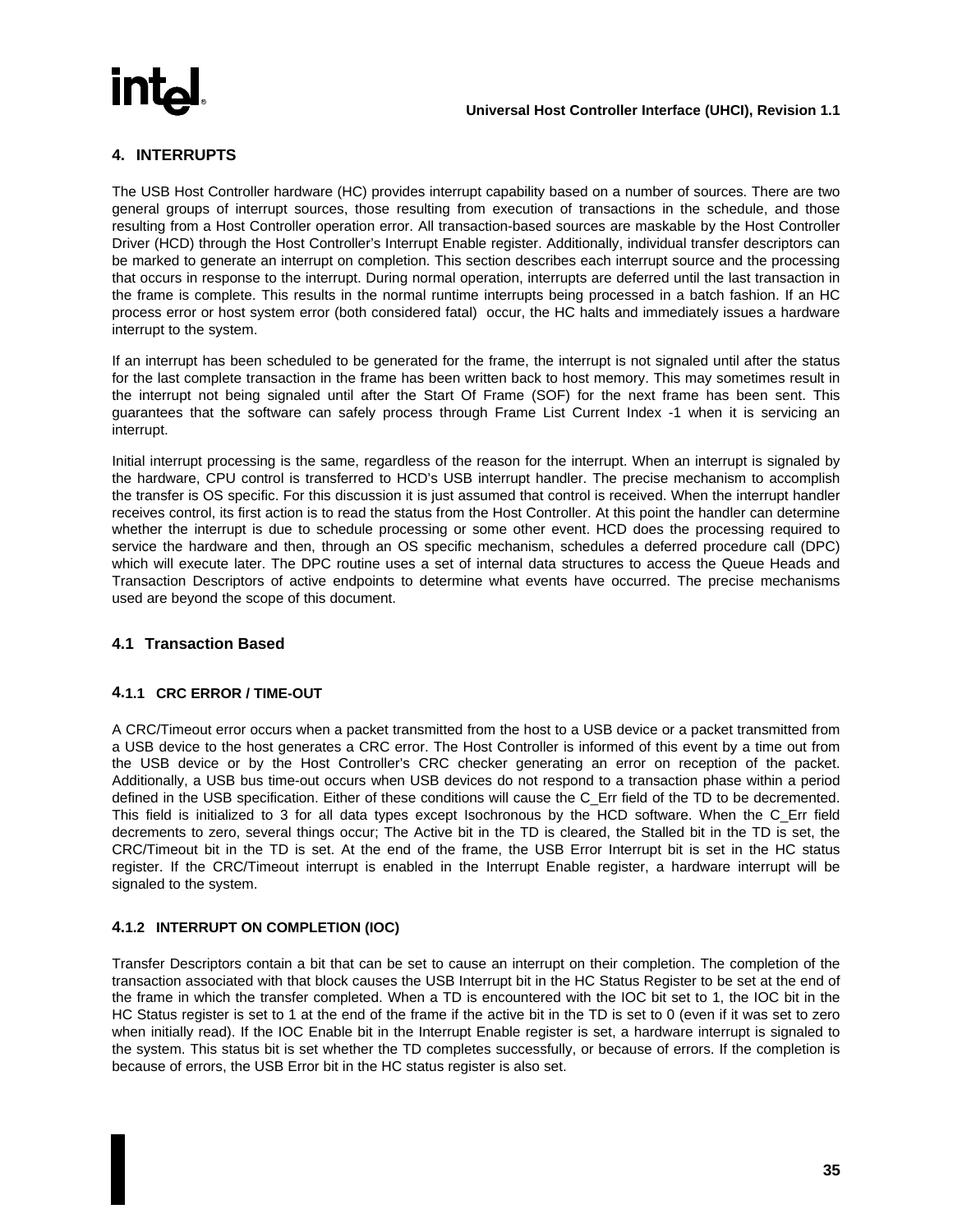

#### <span id="page-41-0"></span>**4.1.3 SHORT PACKET DETECT (SPD)**

A transfer set is a collection of data which requires more than 1 USB transaction to completely move the data across the USB. An example might be a large print file which requires numerous TDs in multiple frames to completely transfer the data. Reception of a data packet that is less than the endpoint's Max Packet size during Control, Bulk or Interrupt transfers signals the completion of the transfer set, even if there are active TDs remaining for this transfer set. Setting the SPD bit in a TD indicates to the HC to set the USB Interrupt bit in the HC status register at the end of the frame in which this event occurs. This feature streamlines the processing of input on these transfer types. If the Short Packet Interrupt Enable bit in the Interrupt Enable register is set, a hardware interrupt is signaled to the system at the end of the frame where the event occurred.

#### **4.1.4 SERIAL BUS BABBLE**

When a device transmits on the USB for a time greater than its assigned Max Length, it is said to be babbling. Since isochrony can be destroyed by a babbling device, this error results in the Active bit in the TD being cleared to 0 and the Stalled and Babble bits being set to one. The C\_Err field is not decremented for a babble. The USB Error Interrupt bit in the HC Status register is set to 1 at the end of the frame. A hardware interrupt is signaled to the system. If an EOF babble was caused by the host controller (due to incorrect schedule for instance), the host controller will force a bit stuff error followed by an EOP and the start of the next frame.

#### **4.1.5 STALLED**

This event indicates that a device/endpoint returned a STALL handshake during a transaction or that the transaction ended in an error condition. This indicates that the endpoint has reached a condition where no more activity can occur without intervention from the driver. In addition to the TDs Stalled bit being set, the Active bit will be cleared. HCD will not accept any more transfers on this endpoint until the condition is cleared by driver software. Like the Babble event, reception of a STALL does not decrement the error counter. A hardware interrupt is signaled to the system.

#### **4.1.6 DATA BUFFER ERROR**

This event indicates that an overrun of incoming data or a underrun of outgoing data has occurred for this transaction. This would generally be caused by the host controller not being able to access required data buffers in memory within necessary latency requirements. Either of these conditions will cause the C\_Err field of the TD to be decremented. This field is initialized to 3 for all data types except Isochronous by the HCD software. When the C\_Err field decrements to zero, the Active bit in the TD is cleared to 0, the Stalled bit is set to one, the USB Error Interrupt bit in the HC Status register is set to 1 at the end of the frame and a hardware interrupt is signaled to the system.

#### **4.1.7 BIT STUFF ERROR**

A bit stuff error results from the detection of a sequence of more that 6 ones in a row within the incoming data stream. This will cause the C\_Err field of the TD to be decremented. This field is initialized to 3 for all data types except Isochronous by the HCD software. When the C\_Err field decrements to zero, the Active bit in the TD is cleared to 0, the Stalled bit is set to one, the USB Error Interrupt bit in the HC Status register is set to 1 at the end of the frame and a hardware interrupt is signaled to the system.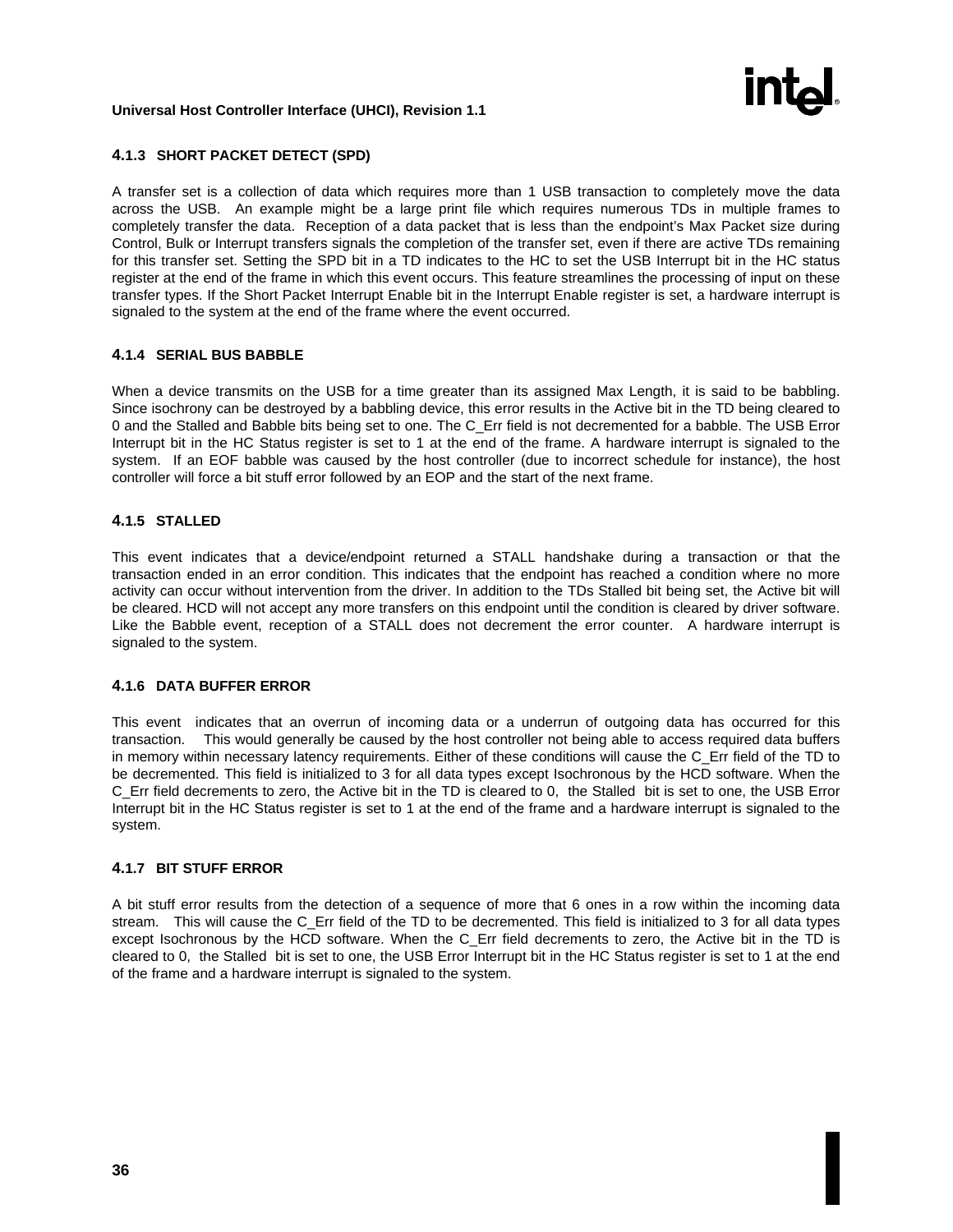# <span id="page-42-0"></span>**R**

## **4.2 Non-Transaction Based**

#### **4.2.1 RESUME RECEIVED**

This event indicates that the HC received a RESUME signal from a device on the USB during a global suspend. If this interrupt is enabled in the HC Interrupt Enable register, a hardware interrupt will be signaled to the system allowing the USB to be brought out of the suspend state and returned to normal operation.

#### **4.2.2 HOST CONTROLLER PROCESS ERROR**

The HC monitors certain critical fields during operation to ensure that it does not process corrupted data structures. These include checking for a valid PID and verifying that the MaxLength field is less than 1280. If it detects a condition that would indicate that it is processing corrupted data structures, it immediately halts processing, sets the HC Process Error bit in the HC Status register and signals a hardware interrupt to the system. If the transaction has already started on the USB when the condition is recognized, the host controller should force an error condition on the bus (such as invalid PID or inserted bit stuff error) and then halt. This interrupt cannot be disabled through the Interrupt Enable register. This is a catastrophic failure requiring major software intervention at the system level for recovery.

#### **4.2.3 HOST SYSTEM ERROR**

The Host Controller sets this bit to 1 when a serious error occurs during a host system access involving the Host Controller module. In a PCI system, conditions that set this bit to 1 include PCI Parity error, PCI Master Abort, and PCI Target Abort. When this error occurs, the Host Controller clears the Run/Stop bit in the Command register to prevent further execution of the scheduled TDs. This interrupt cannot be disabled through the Interrupt Enable register. This level of failure would typically be handled by System Software rather than HCD.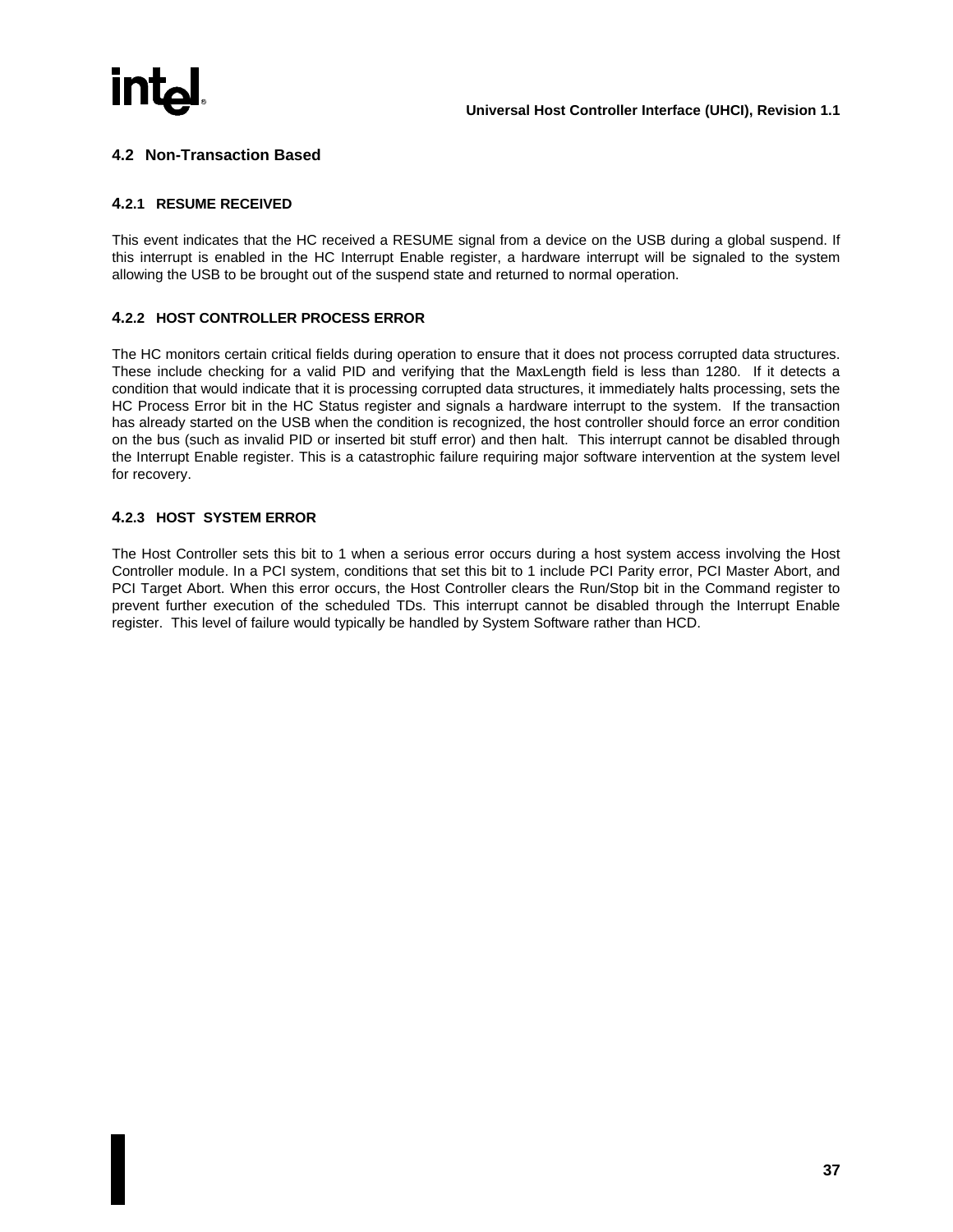

#### <span id="page-43-0"></span>**5. KEYBOARD AND MOUSE LEGACY SUPPORT**

In today's PC environment, windows-based application software typically does not directly access I/O locations for the keyboard and mouse functions. The system software provides this function. However, in earlier environments some application software directly accessed the keyboard controller's I/O space. In most desktop PC systems the keyboard controller is based on the 8042 controller.

For a USB-based keyboard and mouse to be software compatible with an 8042 controller-based keyboard and mouse, older software must be able to access the same I/O locations with the same values. Furthermore, the time delays associated with the ports must be roughly the same.

The 8042 controller-based keyboard controller (KBC) typically has the following characteristics:

- It provides serial interfaces for both the keyboard and PS/2-style mouse.
- The 8042 controller's registers are mapped to the ISA I/O addresses 60h and 64h.
- The 8042 controller asserts two interrupt lines; IRQ1 for the keyboard and IRQ12 for the mouse.

This section provides a legacy PCI device implementation example that supports the 8042 controller-based keyboard and mouse commands in a USB environment. The legacy software support method described herein requires a combination of hardware and software.

8042 controller emulation is only needed in certain OS environments (e.g., DOS). Windows\*, Windows NT\*, Windows 95\*, and UNIX-based programs do not directly access the hardware. Note however, that Windows 95 supports a drop-through mode in which DOS applications are permitted to directly access the I/O space.

Note that UHCI does not require implementation of legacy keyboard and mouse support. Neither is this implementation the only possible solution for providing this support.

#### **5.1 Operation**

Software that is run early in the boot process must be modified to configure the USB controller, enable the keyboard and mouse, and set up the USB controller's scheduler. This code is typically the system BIOS. The major assumptions are:

- A standard 8042 device-like keyboard controller is present in the system at IO locations 60h and 64h. The control logic described here must be able to selectively intercept or pass through IO cycles targeted for the KBC.
- No changes are needed to the 8042 keyboard controller code. However, if changes can be made, then the amount of SMM code required can be reduced.
- USB aware operating systems handle the host controller completely without any legacy hardware or software support. No operating system should take control of the USB host controller while the Legacy Support hardware and software are enabled.

The following two sections describe the general command and data sequences.

#### **5.1.1 COMMANDS GOING TO THE KBC, KEYBOARD, OR MOUSE**

Some legacy software will attempt to send commands directly to the keyboard controller (8042 device). In addition, some legacy software may also send commands directly to the keyboard or mouse, although this is rare. This case is typically done by BIOS, which would be already aware of the peripheral being on USB.

The keyboard and mouse commands perform operations like resetting the keyboard, setting the typematic rate, turning on or off LEDs, or changing the scan-code translation method. The software writes the command into the 8042 keyboard controller. The 8042 keyboard controller sends the command out serially to the keyboard or mouse. An interrupt can be generated when the action completes. A USB-based keyboard has similar commands (reset, turn on/off LEDs, etc.) and the commands needs are sent via USB. This leads to the following requirements: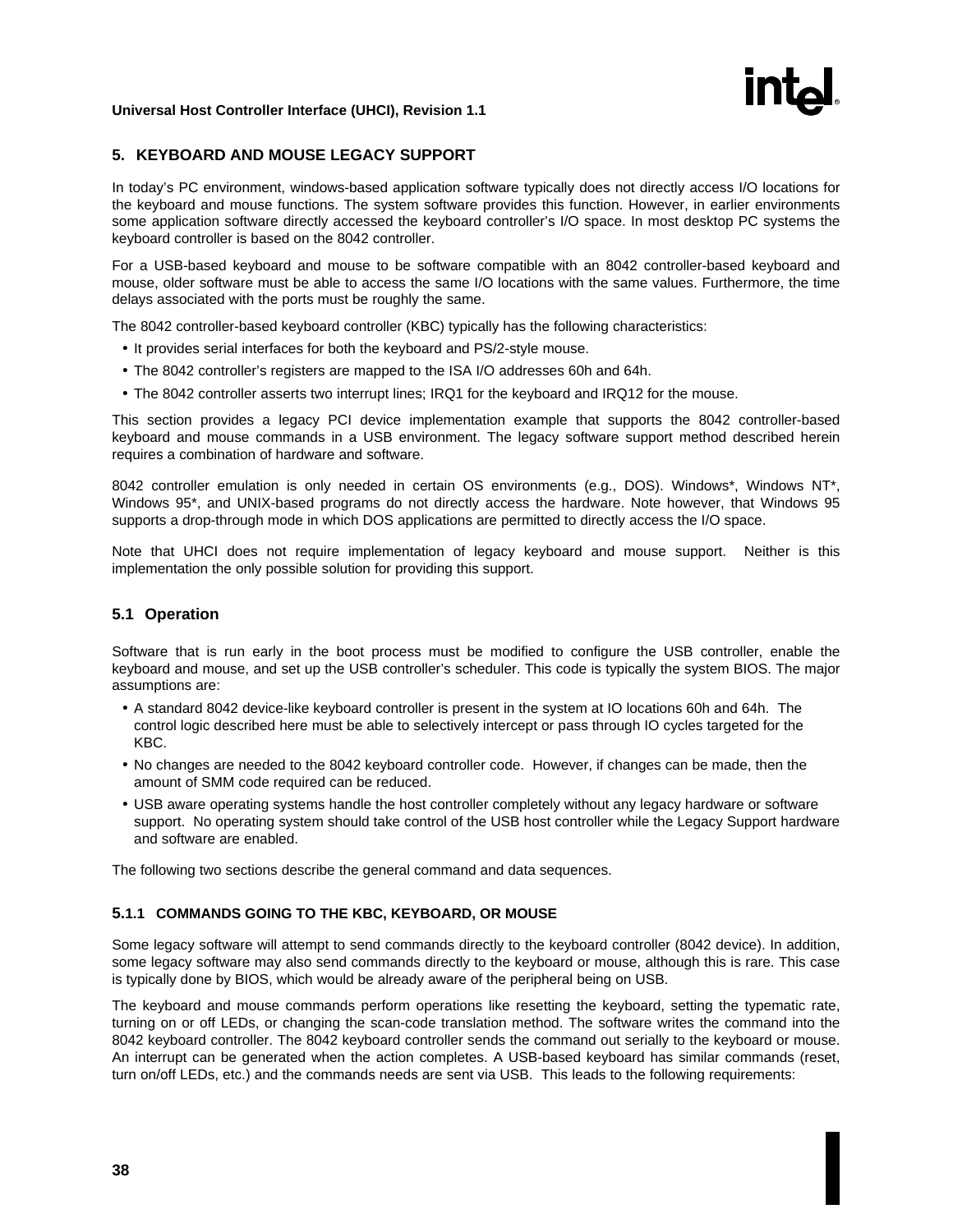<span id="page-44-0"></span>

- Since no changes are desired in the 8042 controller code, the combination of software and system logic must determine if the data going to the 8042 controller should be diverted to the keyboard on the USB. The logic must be able to generate an SMI# based on command writes to the keyboard controller. Furthermore, for multi-byte commands, the software must be able to generate an SMI# during a read cycle (which might occur in-between subsequent writes).
- The logic must be able to selectively generate an SMI# based on reads or writes to the keyboard controller. Cycles where an SMI# is generated are not passed to the keyboard controller.
- There must be SMM code to interpret the commands and status results associated with the keyboard controller.
- For one specific case, the keyboard controller is used to control the A20GATE signal. In this case, it is not desired to invoke SMI# due to the great performance degradation. To handle this specific case, the logic must "pass" commands associated with setting and resetting the A20GATE signal. Thus, the fourth required change is that the logic must pass A20GATE sequences to the external 8042 controller. This is called the "A20GATE Pass Through Sequence".

#### **5.1.2 KEYSTROKE OR MOUSE DATA RECEIVED**

In legacy hardware implementations, one of the more common actions performed by the 8042 controller is receiving keystroke or mouse movement data. The keyboard controller deserializes the incoming data streams, generates an interrupt, provides a status value in the status register, and finally provides the data bytes associated with the keystroke or mouse movement. A USB-based keyboard or mouse will be similar; however, the USB controller will store the incoming data in main memory, rather than at an I/O location.

This method requires that SMM code be invoked based on the incoming USB data. The SMM code manages the USB data queues, takes the received data, and writes it into the 8042 device using the "D2" (keyboard) or "D3" (mouse) commands. This instructs the 8042 controller to process the incoming data as if it had come from the standard PS/2 keyboard or mouse. Once the data is placed in its registers, the 8042 controller generates the appropriate interrupt (IRQ1 for the keyboard or IRQ12 for the mouse). The data is then processed by the normal interrupt handlers.

To take advantage of this scheme, the SMM code must be invoked (via SMI#). The USB controller must also be able to generate an SMI# based on the data being stored to main memory. This results in the following requirements:

- There must be the ability to generate an SMI# based on a USB interrupt.
- There must be additional code to move the data to the appropriate registers and manage the USB controller during runtime. It is envisioned that this would be part of the SMM code.

#### **5.2 Register Interface**

For implementations in a PCI device, the legacy support register is located at offset C0−C1h, in function 2 PCI configuration space.

#### **5.2.1 LEGSUPLEGACY SUPPORT REGISTER (PCI Configuration - Function 2)**

| PCI Address Offset: C0–C1h |                  |
|----------------------------|------------------|
| Default:                   | 2000h            |
| Attribute:                 | Read/Write Clear |

This register provides control and status capability for the legacy keyboard and mouse functions.

| <b>Bit</b> | <b>Description</b>                                                                                                                                                                                                                                                    |
|------------|-----------------------------------------------------------------------------------------------------------------------------------------------------------------------------------------------------------------------------------------------------------------------|
| 15         | End OF A20GATE Pass Through Status (A20PTS)—R/WC. This bit is set to 1 to indicate that the A20GATE pass-<br>through sequence has ended. Software must use the enable bits to determine the exact cause of an SMI#. Software<br>clears this bit by writing a 1 to it. |
| 14         | Reserved.                                                                                                                                                                                                                                                             |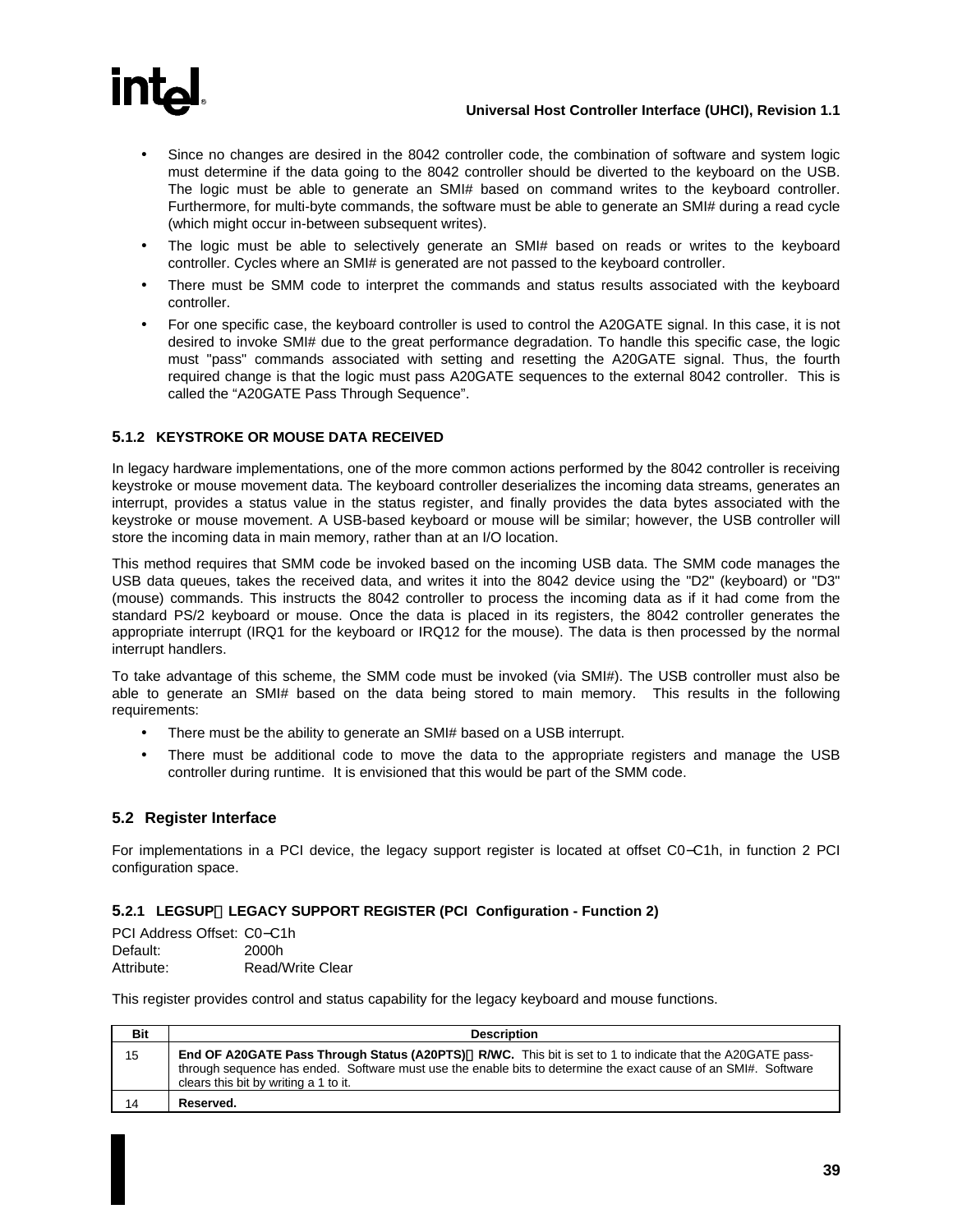# intd.

### **Universal Host Controller Interface (UHCI), Revision 1.1**

| Bit            |                                                                                                                                                                                                                                                                                                                                                                                                                         |                                                                                                                                                                                                                                      |                  | <b>Description</b>                                                                                                                                                                                                                 |  |  |  |  |
|----------------|-------------------------------------------------------------------------------------------------------------------------------------------------------------------------------------------------------------------------------------------------------------------------------------------------------------------------------------------------------------------------------------------------------------------------|--------------------------------------------------------------------------------------------------------------------------------------------------------------------------------------------------------------------------------------|------------------|------------------------------------------------------------------------------------------------------------------------------------------------------------------------------------------------------------------------------------|--|--|--|--|
| 13             | <b>USB PIRQ Enable (USBPIRQDEN)</b> - R/W. 1 (default) = USB interrupt is routed to PIRQD. $0 =$ USB interrupt does<br>not route to PIRQD. This bit prevents the USB controller from generating an interrupt. Note that it will probably be<br>configured to generate an SMI using bit 4 of this register. Default to 1 for compatibility with older USB software.                                                      |                                                                                                                                                                                                                                      |                  |                                                                                                                                                                                                                                    |  |  |  |  |
| 12             | USB IRQ Status (USBIRQS)—RO. This bit is set to 1 to indicate that the USB IRQ is active. Software must use the<br>enable bits to determine the exact cause of an SMI#. Writing a 1 to this bit will have no effect. Software must clear<br>the IRQ via the USB controller.                                                                                                                                             |                                                                                                                                                                                                                                      |                  |                                                                                                                                                                                                                                    |  |  |  |  |
| 11             | it.                                                                                                                                                                                                                                                                                                                                                                                                                     | Trap By 64h Write Status (TBY64W)-R/WC. This bit is set to 1 to indicate that a write to port 64h occurred.<br>Software must use the enable bits to determine the exact cause of an SMI#. Software clears this bit by writing a 1 to |                  |                                                                                                                                                                                                                                    |  |  |  |  |
| 10             | it.                                                                                                                                                                                                                                                                                                                                                                                                                     |                                                                                                                                                                                                                                      |                  | Trap By 64h Read Status (TBY64R)-R/WC. This bit is set to 1 to indicate that a read to port 64h occurred.<br>Software must use the enable bits to determine the exact cause of an SMI#. Software clears this bit by writing a 1 to |  |  |  |  |
| 9              | Trap By 60h Write Status (TBY60W)-R/WC. This bit is set to 1 to indicate that a write to port 60h occurred. Software<br>must use the enable bits to determine the exact cause of an SMI#. Software clears this bit by writing a 1 to it.                                                                                                                                                                                |                                                                                                                                                                                                                                      |                  |                                                                                                                                                                                                                                    |  |  |  |  |
| 8              | Trap By 60h Read Status (TBY60R)—R/WC. This bit is set to 1 to indicate that a read to port 60h occurred. Software<br>must use the enable bits to determine the exact cause of an SMI#. Software clears this bit by writing a 1 to it.                                                                                                                                                                                  |                                                                                                                                                                                                                                      |                  |                                                                                                                                                                                                                                    |  |  |  |  |
| $\overline{7}$ | SMI At End Of Pass Through Enable (SMIEPTE)-R/W. 1=Enable the generation of an SMI when the A20GATE<br>pass-through sequence has ended. 0 (default) = Disable. This may be required if an SMI is generated by a USB<br>interrupt in the middle of an A20GATE pass through sequence and needs to be serviced later.                                                                                                      |                                                                                                                                                                                                                                      |                  |                                                                                                                                                                                                                                    |  |  |  |  |
| 6              | Pass Through Status (PSS)-RO. 1 = A20GATE pass through sequence is currently in progress. 0 (default) = Not<br>currently executing the A20GATE pass-through sequence. This bit indicates that the host controller is executing the<br>A20GATE pass-through sequence. If software needs to reset this bit, it should set Bit 5 to 0 causing the host controller<br>to immediately end the A20GATE pass through sequence. |                                                                                                                                                                                                                                      |                  |                                                                                                                                                                                                                                    |  |  |  |  |
| $\,$ 5 $\,$    | A20Gate Pass Through Enable (A20PTEN)—R/W. 1=Enable A20GATE pass through sequence. 0 (default) = Disable.<br>When enabled, the logic will pass through the following A20GATE command sequence:                                                                                                                                                                                                                          |                                                                                                                                                                                                                                      |                  |                                                                                                                                                                                                                                    |  |  |  |  |
|                | Cycle                                                                                                                                                                                                                                                                                                                                                                                                                   | <b>Address</b>                                                                                                                                                                                                                       | Data             |                                                                                                                                                                                                                                    |  |  |  |  |
|                | Write                                                                                                                                                                                                                                                                                                                                                                                                                   | 64h                                                                                                                                                                                                                                  | D <sub>1</sub> h | (1 or more) (Starts the Sequence)                                                                                                                                                                                                  |  |  |  |  |
|                | Write                                                                                                                                                                                                                                                                                                                                                                                                                   | 60h                                                                                                                                                                                                                                  | xxh              |                                                                                                                                                                                                                                    |  |  |  |  |
|                | Read                                                                                                                                                                                                                                                                                                                                                                                                                    | 64h                                                                                                                                                                                                                                  | N/A              | $(0 \text{ or more})$                                                                                                                                                                                                              |  |  |  |  |
|                | Write                                                                                                                                                                                                                                                                                                                                                                                                                   | 64h                                                                                                                                                                                                                                  | Ffh              | (Standard End of A20GATE Pass Through Sequence)                                                                                                                                                                                    |  |  |  |  |
|                | Any deviation seen in the above sequence will cause the host controller to immediately exit the sequence and return to<br>standard operation, performing an I/O trap and generating an SMI# if appropriate enable bits are set.                                                                                                                                                                                         |                                                                                                                                                                                                                                      |                  |                                                                                                                                                                                                                                    |  |  |  |  |
|                | When enabled, SMI# will not be generated during the sequence, even if the various enable bits are set. Note that during<br>a Pass-through sequence, the above status bits will not be set for the I/O accesses that are part of the sequence.                                                                                                                                                                           |                                                                                                                                                                                                                                      |                  |                                                                                                                                                                                                                                    |  |  |  |  |
| 4              | <b>Trap/SMI ON IRQ Enable (USBSMIEN)—R/W.</b> $1 =$ Enable SMI# generation on USB IRQ.<br>$0$ (default) = Disable.                                                                                                                                                                                                                                                                                                      |                                                                                                                                                                                                                                      |                  |                                                                                                                                                                                                                                    |  |  |  |  |
| 3              | Trap/SMI On 64h Write Enable (64WEN)—R/W. 1 = Enable I/O Trap and SMI# generation on port 64h write.<br>$0$ (default) = Disable.                                                                                                                                                                                                                                                                                        |                                                                                                                                                                                                                                      |                  |                                                                                                                                                                                                                                    |  |  |  |  |
| $\overline{c}$ | $0$ (default) = Disable.                                                                                                                                                                                                                                                                                                                                                                                                |                                                                                                                                                                                                                                      |                  | <b>Trap/SMI On 64h Read Enable (64REN)—R/W.</b> $1 =$ Enable I/O Trap and SMI# generation on port 64h read.                                                                                                                        |  |  |  |  |
| 1              | $0$ (default) = Disable.                                                                                                                                                                                                                                                                                                                                                                                                |                                                                                                                                                                                                                                      |                  | Trap/SMI On 60h Write Enable (60WEN)—R/W. 1 = Enable I/O Trap and SMI# generation on port 60h write.                                                                                                                               |  |  |  |  |
| $\pmb{0}$      | $0$ (default) = Disable.                                                                                                                                                                                                                                                                                                                                                                                                |                                                                                                                                                                                                                                      |                  | Trap/SMI On 60h Read Enable (60REN)-R/W. 1 = Enable I/O Trap and SMI# generation on port 60h read.                                                                                                                                 |  |  |  |  |